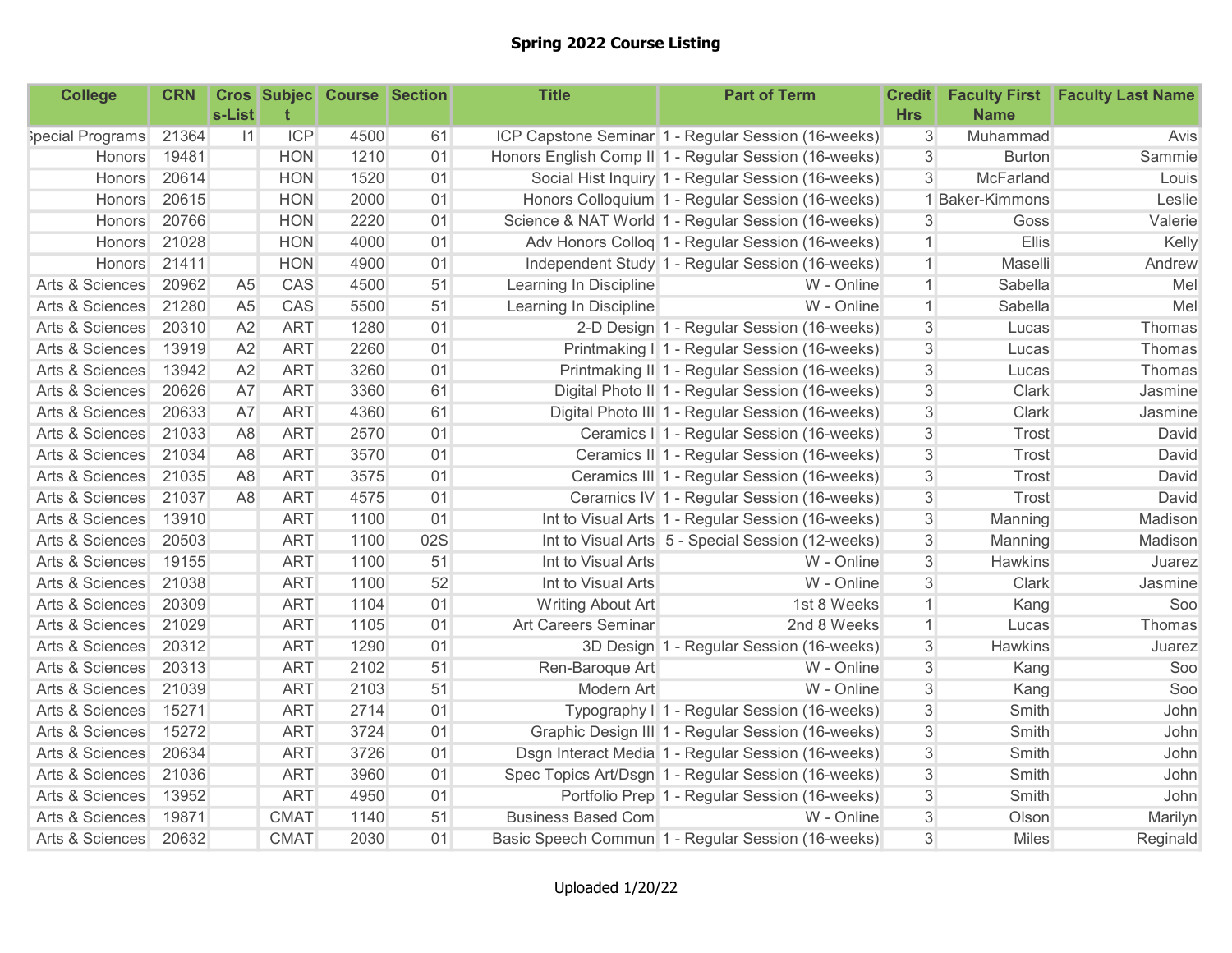| Arts & Sciences | 19176 |           | <b>CMAT</b> | 2030 | 02  | Basic Speech Commun 1 - Regular Session (16-weeks)          | 3 <sup>1</sup> | Miles        | Reginald     |
|-----------------|-------|-----------|-------------|------|-----|-------------------------------------------------------------|----------------|--------------|--------------|
| Arts & Sciences | 21040 |           | <b>CMAT</b> | 2030 | 04S | Basic Speech Commun 5 - Special Session (12-weeks)          | $\overline{3}$ | Daniels      | <b>Alvin</b> |
| Arts & Sciences | 19527 |           | <b>CMAT</b> | 2030 | 62  | Basic Speech Commun 1 - Regular Session (16-weeks)          | 3 <sup>1</sup> | Johnston     | Charles      |
| Arts & Sciences | 20629 |           | <b>CMAT</b> | 2040 | 61  | Intro to Theatre 1 - Regular Session (16-weeks)             | $\mathfrak{S}$ | Johnston     | Charles      |
| Arts & Sciences | 16134 |           | <b>CMAT</b> | 2070 | 01  | TV Studio Production 1 - Regular Session (16-weeks)         | $\mathbf{3}$   | Daniels      | Alvin        |
| Arts & Sciences | 16134 |           | <b>CMAT</b> | 2070 | 01  | TV Studio Production 1 - Regular Session (16-weeks)         | $\overline{3}$ | Daniels      | Alvin        |
| Arts & Sciences | 21042 |           | <b>CMAT</b> | 2110 | 01  | Prin of Announcing 1 - Regular Session (16-weeks)           | 3              | <b>Miles</b> | Reginald     |
| Arts & Sciences | 19177 |           | <b>CMAT</b> | 2140 | 01  | African Amer Theatre 1 - Regular Session (16-weeks)         | 3 <sup>1</sup> | Khan         | Kamesha      |
| Arts & Sciences | 16136 |           | <b>CMAT</b> | 2150 | 51  | <b>Mass Communication</b><br>W - Online                     | $\overline{3}$ | Dow          | Derek        |
| Arts & Sciences | 20272 |           | <b>CMAT</b> | 2460 | 51  | <b>Public Relations I</b><br>W - Online                     | $\overline{3}$ | Jiang        | Liefu        |
| Arts & Sciences | 20639 |           | <b>CMAT</b> | 2500 | 51  | W - Online<br>Media & Soc Justice                           | $\mathbf{3}$   | <b>Dow</b>   | <b>Derek</b> |
| Arts & Sciences | 16138 |           | <b>CMAT</b> | 2520 | 01  | Intro Video Field Production 1 - Regular Session (16-weeks) | 3              | Dow          | Derek        |
| Arts & Sciences | 15880 |           | <b>CMAT</b> | 2530 | 61  | Digital Adv Fld Prod 1 - Regular Session (16-weeks)         | $\overline{3}$ | Dow          | Derek        |
| Arts & Sciences | 21340 |           | <b>CMAT</b> | 2560 | 01  | Acting II 1 - Regular Session (16-weeks)                    | $\sqrt{3}$     | Khan         | Kamesha      |
| Arts & Sciences | 19178 |           | <b>CMAT</b> | 3080 | 01  | Practicum in Media 1 - Regular Session (16-weeks)           | $\overline{3}$ | Daniels      | Alvin        |
| Arts & Sciences | 20637 |           | <b>CMAT</b> | 3080 | 02  | Practicum in Media 1 - Regular Session (16-weeks)           | $\overline{3}$ | Jiang        | Liefu        |
| Arts & Sciences | 21357 |           | <b>CMAT</b> | 3080 | 03  | Practicum in Media 1 - Regular Session (16-weeks)           | $\overline{3}$ | Dow          | Derek        |
| Arts & Sciences | 20269 |           | <b>CMAT</b> | 3090 | 01  | Practicum in Theatre 1 - Regular Session (16-weeks)         | $\overline{3}$ | Khan         | Kamesha      |
| Arts & Sciences | 20269 |           | <b>CMAT</b> | 3090 | 01  | Practicum in Theatre 1 - Regular Session (16-weeks)         | $\mathbf{3}$   | Khan         | Kamesha      |
| Arts & Sciences | 20268 |           | <b>CMAT</b> | 3110 | 01  | WCSU Radio On-Air 1 - Regular Session (16-weeks)            | $\mathbf{1}$   | Miles        | Reginald     |
| Arts & Sciences | 19531 |           | <b>CMAT</b> | 3111 | 01  | WCSU Radio MGT Prac 1 - Regular Session (16-weeks)          | $\mathbf{3}$   | <b>Miles</b> | Reginald     |
| Arts & Sciences | 18059 |           | <b>CMAT</b> | 3230 | 01  | Writing for TV 1 - Regular Session (16-weeks)               | $\overline{3}$ | Houston      | Christine    |
| Arts & Sciences | 14066 |           | <b>CMAT</b> | 3320 | 01  | Public Relations II 1 - Regular Session (16-weeks)          | $\mathbf{3}$   | Jiang        | Liefu        |
| Arts & Sciences | 14070 |           | <b>CMAT</b> | 3460 | 01  | Writing for PR 1 - Regular Session (16-weeks)               | $\mathbf{3}$   | Jiang        | Liefu        |
| Arts & Sciences | 14056 |           | <b>CMAT</b> | 4307 | 01  | Broadcast Internship 1 - Regular Session (16-weeks)         | $\overline{3}$ | List         | Christine    |
| Arts & Sciences | 20638 |           | <b>CMAT</b> | 4342 | 61  | Sports Broadcast II   1 - Regular Session (16-weeks)        | $\overline{3}$ | Daniels      | Alvin        |
| Arts & Sciences | 21046 |           | <b>CMAT</b> | 4362 | 51  | <b>Issues in Broadcasting</b><br>W - Online                 | $\overline{3}$ | Jiang        | Liefu        |
| Arts & Sciences | 19537 |           | <b>CMAT</b> | 4397 | 01  | Senior Thesis Prac 1 - Regular Session (16-weeks)           | $\overline{3}$ | Daniels      | Alvin        |
| Arts & Sciences | 20577 |           | <b>CMAT</b> | 4397 | 02  | Senior Thesis Prac 1 - Regular Session (16-weeks)           | 3 <sup>1</sup> | <b>Dow</b>   | Derek        |
| Arts & Sciences | 21045 |           | <b>CMAT</b> | 4397 | 03  | Senior Thesis Prac 1 - Regular Session (16-weeks)           | $\overline{3}$ | Jiang        | Liefu        |
| Arts & Sciences | 19535 |           | <b>CMAT</b> | 4397 | 04  | Senior Thesis Prac 1 - Regular Session (16-weeks)           | $\mathbf{3}$   | Miles        | Reginald     |
| Arts & Sciences | 15928 |           | <b>CMAT</b> | 4399 | 01  | Independent Study in CMAT 1 - Regular Session (16-weeks)    | $\mathfrak{S}$ | List         | Christine    |
| Arts & Sciences | 15870 | <b>B1</b> | <b>BIOL</b> | 4040 | 61  | Genomics & Evolution 1 - Regular Session (16-weeks)         | 3              | Botanga      | Christopher  |
| Arts & Sciences | 15871 | <b>B1</b> | <b>BIOL</b> | 5040 | 61  | Genomics & Evolution 1 - Regular Session (16-weeks)         | 3              | Botanga      | Christopher  |
| Arts & Sciences | 19878 | <b>B3</b> | <b>BIOL</b> | 4510 | 61  | Molecular Biology 1 - Regular Session (16-weeks)            | $\overline{3}$ | Erhart       | <b>Mark</b>  |
| Arts & Sciences | 19881 | <b>B3</b> | <b>BIOL</b> | 5510 | 61  | Molecular Biology 1 - Regular Session (16-weeks)            | $\overline{3}$ | Erhart       | Mark         |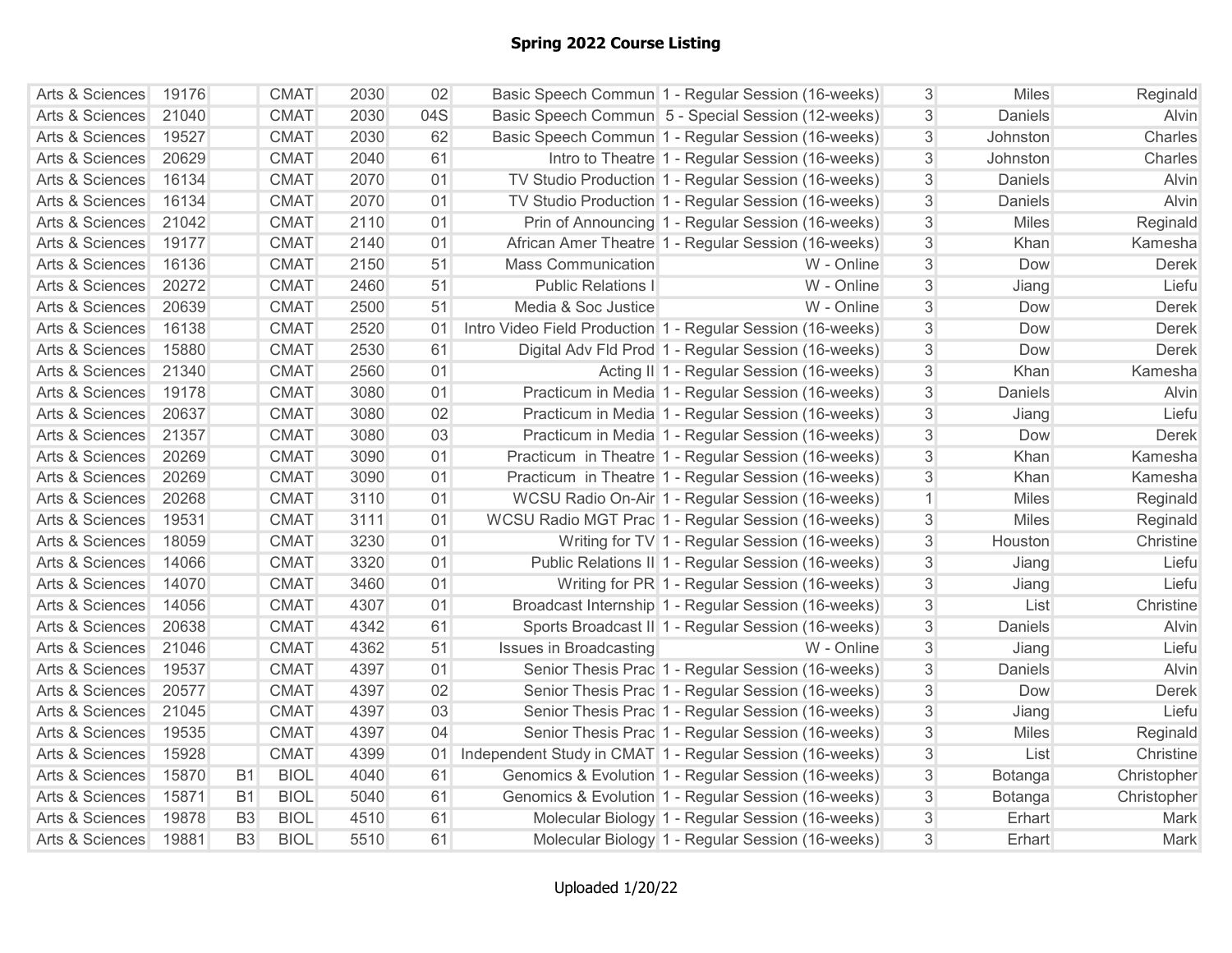| Arts & Sciences | 20642 | <b>B4</b> | <b>BIOL</b> | 3090 | 01  | Intro Bioinformatics 1 - Regular Session (16-weeks)       | 3              | McDonough      | Molly    |
|-----------------|-------|-----------|-------------|------|-----|-----------------------------------------------------------|----------------|----------------|----------|
| Arts & Sciences | 21101 | <b>B4</b> | <b>BIOL</b> | 5030 | 01  | Bioinformatics 1 - Regular Session (16-weeks)             | $\mathbf{3}$   | McDonough      | Molly    |
| Arts & Sciences | 13340 |           | <b>BIOL</b> | 1070 | 01  | Bi Sci Survey I   1 - Regular Session (16-weeks)          | 3              | Halm-Lutterodt | Nicholas |
| Arts & Sciences | 21099 |           | <b>BIOL</b> | 1070 | 61  | Bi Sci Survey I 1 - Regular Session (16-weeks)            | 3              | Jacobs         | Karel    |
| Arts & Sciences | 21107 |           | <b>BIOL</b> | 1080 | 02S | Bi Sci Survey II 5 - Special Session (12-weeks)           |                | Halm-Lutterodt | Nicholas |
| Arts & Sciences | 13345 |           | <b>BIOL</b> | 1080 | 21  | Bi Sci Survey II<br>H - Hybrid                            | $\mathbf{3}$   | Al-Ghoul       | Walid    |
| Arts & Sciences | 13349 |           | <b>BIOL</b> | 1080 | 61  | Bi Sci Survey II 1 - Regular Session (16-weeks)           |                | Halm-Lutterodt | Nicholas |
| Arts & Sciences | 13369 |           | <b>BIOL</b> | 1600 | 01  | Intro Biol Profssns 1 - Regular Session (16-weeks)        | 1              | Daniels        | Melvin   |
| Arts & Sciences | 21346 |           | <b>BIOL</b> | 1701 | 01  | Intro Biol I 1 - Regular Session (16-weeks)               | 4              | Maselli        | Andrew   |
| Arts & Sciences | 21387 |           | <b>BIOL</b> | 1702 | 01  | Introduction to Biology II 1 - Regular Session (16-weeks) | 4              | Jacobs         | Karel    |
| Arts & Sciences | 13372 |           | <b>BIOL</b> | 2020 | 01  | Anatomy/Physiology I 1 - Regular Session (16-weeks)       | $\overline{4}$ | Azim           | Anser    |
| Arts & Sciences | 20641 |           | <b>BIOL</b> | 2021 | 01  | Anatomy/Physiolgy II 1 - Regular Session (16-weeks)       | $\overline{4}$ | Azim           | Anser    |
| Arts & Sciences | 17417 |           | <b>BIOL</b> | 2059 | 61  | Intro Microbiology 1 - Regular Session (16-weeks)         | $\mathfrak{S}$ | Daniels        | Melvin   |
| Arts & Sciences | 13378 |           | <b>BIOL</b> | 3040 | 61  | Genetics 1 - Regular Session (16-weeks)                   | $\overline{4}$ | McDonough      | Molly    |
| Arts & Sciences | 20524 |           | <b>BIOL</b> | 3072 | 01  | Ecology 1 - Regular Session (16-weeks)                    | $\overline{4}$ | De la Sancha   | Noe'     |
| Arts & Sciences | 16724 |           | <b>BIOL</b> | 3690 | 01  | Microbiology 1 - Regular Session (16-weeks)               | 4              | Daniels        | Melvin   |
| Arts & Sciences | 20644 |           | <b>BIOL</b> | 4801 | 01  | Capstone for Biology 1 - Regular Session (16-weeks)       | 4              | Maselli        | Andrew   |
| Arts & Sciences | 15304 |           | <b>BIOL</b> | 5100 | 61  | Method Research Biol 1 - Regular Session (16-weeks)       | 3              | Gana           | Joyce    |
| Arts & Sciences | 13420 |           | <b>PSLY</b> | 2040 | 51  | Human Physiology<br>W - Online                            | $\overline{4}$ | Al-Ghoul       | Walid    |
| Arts & Sciences | 13425 |           | <b>ZOOL</b> | 2040 | 01  | Biol of Animals 1 - Regular Session (16-weeks)            | 4              | De la Sancha   | Noe'     |
| Arts & Sciences | 13426 |           | <b>ZOOL</b> | 2050 | 01  | Human Functnl Anatmy 1 - Regular Session (16-weeks)       | 4              | Tsang          | Yukto    |
| Arts & Sciences | 13428 |           | <b>ZOOL</b> | 2610 | 01  | Funct Anat:Supp Lab   1 - Regular Session (16-weeks)      | $\overline{2}$ | Tsang          | Yukto    |
| Arts & Sciences | 21282 |           | C5 CHEM     | 4303 | 01  | Biochem I Lecture 1 - Regular Session (16-weeks)          | 3              | <b>Rivas</b>   | Felix    |
| Arts & Sciences | 21283 |           | C5 CHEM     | 5301 | 01  | Biochemistry I 1 - Regular Session (16-weeks)             | $\mathbf{3}$   | <b>Rivas</b>   | Felix    |
| Arts & Sciences | 20880 |           | <b>CHEM</b> | 1000 | 01  | Chem Calculations 1 - Regular Session (16-weeks)          | $\mathbf{1}$   | Van Duzor      | Andrea   |
| Arts & Sciences | 12881 |           | <b>CHEM</b> | 1050 | 21  | Intro Gen & Org Chem<br>H - Hybrid                        | 5              | Koshy          | Alex     |
| Arts & Sciences | 18093 |           | <b>CHEM</b> | 1400 | 01  | Gen Chem I Lecture 1 - Regular Session (16-weeks)         | 3              | Van Duzor      | Andrea   |
| Arts & Sciences | 18096 |           | <b>CHEM</b> | 1410 | 01  | Gen Chem I Lab 1 - Regular Session (16-weeks)             | $\mathbf{1}$   | Richter        | Robert   |
| Arts & Sciences | 18103 |           | <b>CHEM</b> | 1450 | 01  | Gen Chem II Lecture 1 - Regular Session (16-weeks)        | $\mathfrak{S}$ | Mardis         | Kristy   |
| Arts & Sciences | 18100 |           | <b>CHEM</b> | 1460 | 01  | Gen Chem II Lab 1 - Regular Session (16-weeks)            | 1              | Richter        | Robert   |
| Arts & Sciences | 18105 |           | <b>CHEM</b> | 2400 | 01  | Organic I Chem Lec 1 - Regular Session (16-weeks)         | 3              | Mimnaugh       | Michael  |
| Arts & Sciences | 18106 |           | <b>CHEM</b> | 2410 | 01  | Organic I Chem Lab 1 - Regular Session (16-weeks)         | $\mathbf{1}$   | Glowinski      | Ronald   |
| Arts & Sciences | 18109 |           | <b>CHEM</b> | 2450 | 01  | Organic II Chem Lec 1 - Regular Session (16-weeks)        | 3              | <b>Rivas</b>   | Felix    |
| Arts & Sciences | 18110 |           | <b>CHEM</b> | 2460 | 01  | Organic II Chem Lab 1 - Regular Session (16-weeks)        | 1              | Glowinski      | Ronald   |
| Arts & Sciences | 20167 |           | <b>CHEM</b> | 4100 | 01  | Adv Inorganic Chem 1 - Regular Session (16-weeks)         | $\mathfrak{S}$ | Van Duzor      | Andrea   |
| Arts & Sciences | 12926 |           | <b>CHEM</b> | 4250 | 01  | Macro Physical Chem 1 - Regular Session (16-weeks)        | 3              | Mardis         | Kristy   |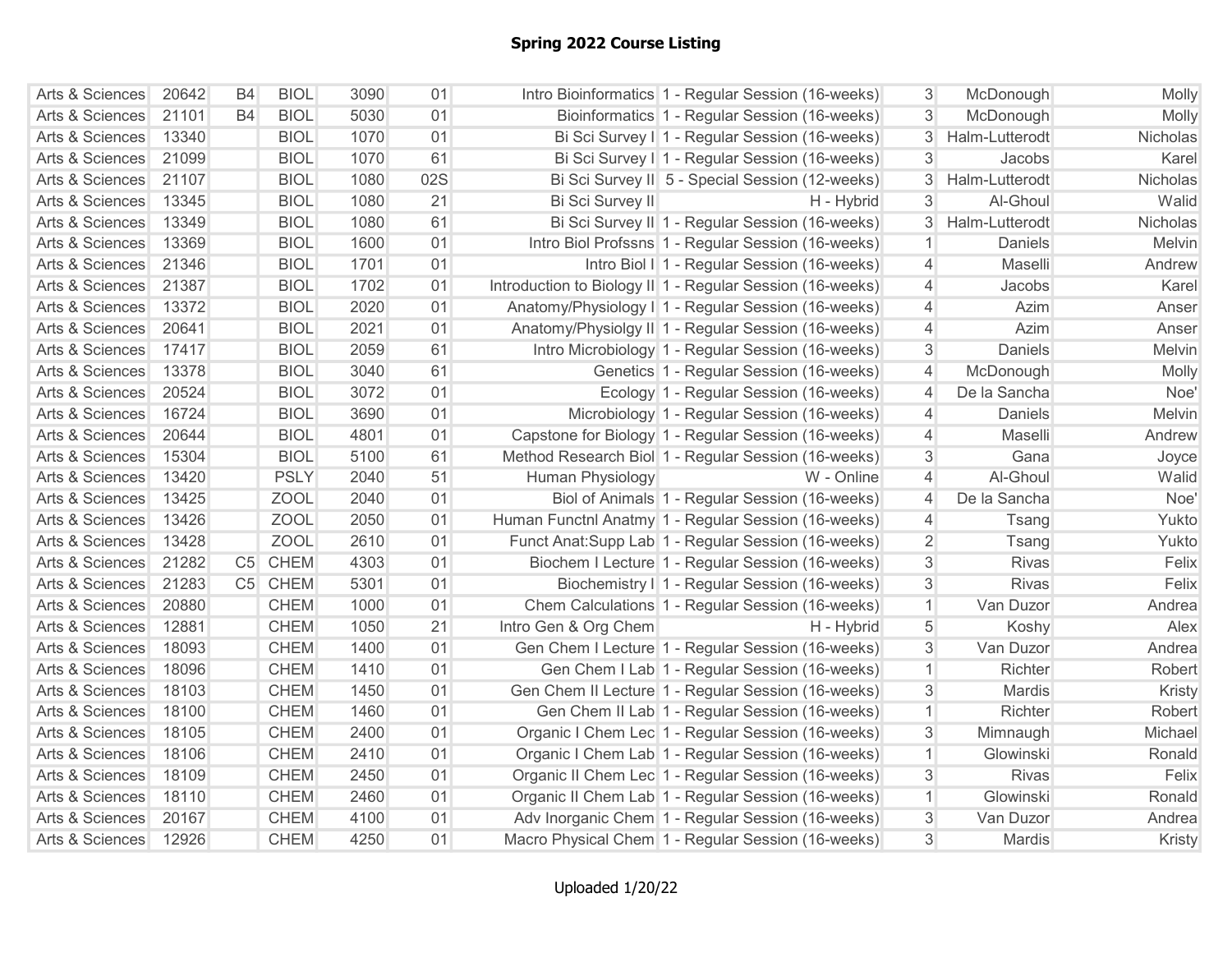| Arts & Sciences            | 20799 |                | <b>CHEM</b>     | 4270 | 61 |                             | Advanced Laboratory 1 - Regular Session (16-weeks)   | 1              | Richter           | Robert       |
|----------------------------|-------|----------------|-----------------|------|----|-----------------------------|------------------------------------------------------|----------------|-------------------|--------------|
| Arts & Sciences            | 21281 |                | <b>CHEM</b>     | 4304 | 01 |                             | Biochem I Laboratory 1 - Regular Session (16-weeks)  | $\vert$        | Abraha            | Aida         |
| Arts & Sciences            | 20800 |                | <b>CHEM</b>     | 4600 | 01 |                             | Analytic II Lecture 1 - Regular Session (16-weeks)   | $\vert$        | Richter           | Robert       |
| Arts & Sciences            | 20800 |                | <b>CHEM</b>     | 4600 | 01 |                             | Analytic II Lecture 1 - Regular Session (16-weeks)   | $\vert$        | Richter           | Robert       |
| Arts & Sciences            | 20802 |                | <b>ENGR</b>     | 1210 | 01 |                             | Intro to Engineering 1 - Regular Session (16-weeks)  | $\overline{4}$ | Peters            | John         |
| Arts & Sciences            | 21048 |                | <b>ENGR</b>     | 2330 | 01 |                             | Engr Thermodynamics 1 - Regular Session (16-weeks)   | 3              | Peters            | John         |
| Arts & Sciences            | 21049 |                | <b>ENGR</b>     | 2550 | 01 |                             | Dynamics 1 - Regular Session (16-weeks)              | 3              | Peters            | John         |
| Arts & Sciences            | 20375 |                | PH <sub>S</sub> | 1000 | 51 | Sci/Society/Survival        | W - Online                                           | 3              | Koshy             | Alex         |
| Arts & Sciences            | 20804 |                | PH <sub>S</sub> | 1080 | 51 | <b>Crit Think Technlogy</b> | W - Online                                           | 3              | Mimnaugh          | Michael      |
| Arts & Sciences            | 12961 |                | PH <sub>S</sub> | 1140 | 61 |                             | Prac Earth/Spa Sci 1 - Regular Session (16-weeks)    | 3              | <b>Rivas</b>      | Felix        |
| Arts & Sciences            | 19550 | C <sub>2</sub> | <b>PHYS</b>     | 3450 | 01 |                             | Math Methods PHYS I 1 - Regular Session (16-weeks)   | 3              | Peters            | John         |
| Arts & Sciences            | 20805 |                | <b>PHYS</b>     | 1520 | 01 |                             | General Physics II 1 - Regular Session (16-weeks)    |                | 4 loob Haghanikar | Mojgan       |
| <b>Arts &amp; Sciences</b> | 12973 |                | <b>PHYS</b>     | 2220 | 01 |                             | Physics II w/Calc 1 - Regular Session (16-weeks)     | $\overline{4}$ | Harton            | Austin       |
| Arts & Sciences            | 21334 |                | <b>PHYS</b>     | 2710 | 01 |                             | Electronics II 1 - Regular Session (16-weeks)        | 3              | Harton            | Austin       |
| <b>Arts &amp; Sciences</b> | 20808 |                | <b>PHYS</b>     | 4160 | 01 |                             | Elect & Magnetism II 1 - Regular Session (16-weeks)  | 3              | Harton            | Austin       |
| Arts & Sciences            | 14009 | 2J             | CJ              | 4390 | 02 |                             | Prac/Intern Crim Jus 1 - Regular Session (16-weeks)  | $\overline{3}$ | Goodrum           | Cassandra    |
| Arts & Sciences            | 21341 | 3J             | CJ              | 4321 | 51 | Correctional Org            | W - Online                                           | $\mathfrak{S}$ | Patterson         | Jon          |
| Arts & Sciences            | 21342 | 3J             | CJ              | 5321 | 51 | <b>Correctional Org</b>     | W - Online                                           | 3              | Patterson         | Jon          |
| Arts & Sciences            | 21063 | J <sub>0</sub> | CJ              | 4357 | 61 |                             | Juv Deling & Juv Jus 1 - Regular Session (16-weeks)  | 3              | Anderson          | Leigh        |
| Arts & Sciences            | 21064 | J <sub>0</sub> | CJ              | 5357 | 61 |                             | Juv Deling & Juv Jus 1 - Regular Session (16-weeks)  | 3              | Anderson          | Leigh        |
| Arts & Sciences            | 21327 | J <sub>1</sub> | CJ              | 4350 | 51 | Rsrch Design in CJ          | W - Online                                           | 3              | Koseli            | Mutlu        |
| Arts & Sciences            | 21328 | J <sub>1</sub> | CJ              | 5350 | 51 | Rsrch Design in CJ          | W - Online                                           | $\mathfrak{S}$ | Koseli            | Mutlu        |
| Arts & Sciences            | 20908 | J2             | CJ              | 4344 | 01 |                             | Trial Practice 1 - Regular Session (16-weeks)        | $\mathfrak{S}$ | Goodrum           | Cassandra    |
| Arts & Sciences            | 21059 | J2             | CJ              | 5344 | 01 |                             | Trial Practice 1 - Regular Session (16-weeks)        | $\mathfrak{S}$ | Goodrum           | Cassandra    |
| Arts & Sciences            | 20931 | J3             | CJ              | 4338 | 51 | <b>Criminology Theory</b>   | W - Online                                           | $\mathfrak{S}$ | Patterson         | Jon          |
| Arts & Sciences            | 20932 | J3             | CJ              | 5338 | 51 | <b>Criminology Theory</b>   | W - Online                                           | $\overline{3}$ | Patterson         | Jon          |
| Arts & Sciences            | 19780 | J4             | CJ              | 4345 | 61 |                             | Law Jud Proc Society 1 - Regular Session (16-weeks)  | 3              | Salahuddin        | Mohammad     |
| Arts & Sciences            | 20553 | J4             | CJ              | 5345 | 61 |                             | Law Jud Proc Society 1 - Regular Session (16-weeks)  | 3 <sup>1</sup> | Salahuddin        | Mohammad     |
| Arts & Sciences            | 20910 | J5             | CJ              | 4351 | 61 |                             | Probation & Parole 1 - Regular Session (16-weeks)    | $\mathfrak{S}$ | <b>Smith</b>      | <b>Brian</b> |
| Arts & Sciences            | 20911 | J <sub>5</sub> | CJ              | 5351 | 61 |                             | Probation & Parole 1 - Regular Session (16-weeks)    | $\mathfrak{S}$ | Smith             | <b>Brian</b> |
| Arts & Sciences            | 18764 | J6             | CJ              | 4350 | 01 |                             | Rsrch Design in CJ 1 - Regular Session (16-weeks)    | 3              | Anderson          | Leigh        |
| Arts & Sciences            | 20904 | J6             | CJ              | 5350 | 01 |                             | Rsrch Design in CJ 1 - Regular Session (16-weeks)    | 3              | Anderson          | Leigh        |
| Arts & Sciences            | 21060 | J8             | CJ              | 4334 | 01 |                             | Comp Police Systems 1 - Regular Session (16-weeks)   | 3              | Anderson          | Leigh        |
| Arts & Sciences            | 21061 | J8             | CJ              | 5334 | 01 |                             | Comp Police Systems 1 - Regular Session (16-weeks)   | 3              | Anderson          | Leigh        |
| Arts & Sciences            | 20902 | J9             | CJ              | 4324 | 61 |                             | Youth Gang Intervntn 1 - Regular Session (16-weeks)  | $\mathfrak{S}$ | Patterson         | Jon          |
| Arts & Sciences            | 20914 | J9             | CJ              | 5324 | 61 |                             | Youth Gang Interventn 1 - Regular Session (16-weeks) | $\mathbf{3}$   | Patterson         | Jon          |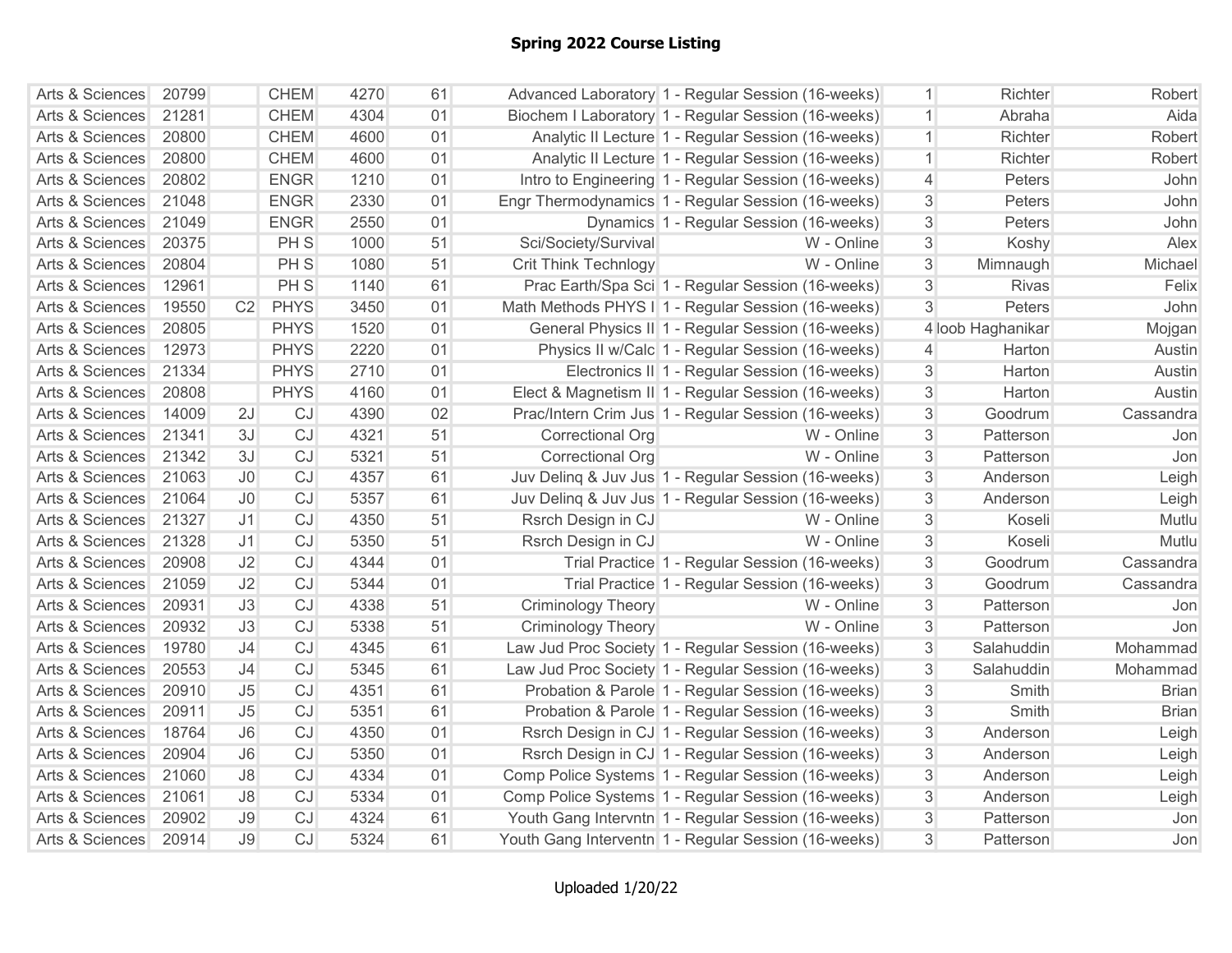| Arts & Sciences | 13964 |                | CJ          | 1200 | 01  |                             | Intro to Law 1 - Regular Session (16-weeks)               | 3 <sup>1</sup> | Goodrum        | Cassandra    |
|-----------------|-------|----------------|-------------|------|-----|-----------------------------|-----------------------------------------------------------|----------------|----------------|--------------|
| Arts & Sciences | 20900 |                | CJ          | 2309 | 01  |                             | Survey Crim Just Sys 1 - Regular Session (16-weeks)       | $\overline{3}$ | Goodrum        | Cassandra    |
| Arts & Sciences | 20901 |                | CJ          | 2316 | 51  | Intro Criminology           | W - Online                                                | 3 <sup>1</sup> | Patterson      | Jon          |
| Arts & Sciences | 21326 |                | CJ          | 4318 | 61  |                             | Corr Law/Pris Rights 1 - Regular Session (16-weeks)       | $\overline{3}$ | Smith          | <b>Brian</b> |
| Arts & Sciences | 15369 |                | CJ          | 4390 | 01  |                             | Prac/Intern Crim Jus 1 - Regular Session (16-weeks)       | 3 <sup>1</sup> | Anderson       | Leigh        |
| Arts & Sciences | 21381 |                | CJ          | 4390 | 03  |                             | Prac/Intern Crim Jus 1 - Regular Session (16-weeks)       | $\overline{3}$ | Smith          | <b>Brian</b> |
| Arts & Sciences | 21377 |                | CJ          | 4392 | 01  |                             | Service Learning 1 - Regular Session (16-weeks)           | $\overline{3}$ | <b>Bernard</b> | April        |
| Arts & Sciences | 18643 |                | CJ          | 5381 | 61  |                             | Qualitative Research 1 - Regular Session (16-weeks)       | 3 <sup>1</sup> | Koseli         | Mutlu        |
| Arts & Sciences | 20554 |                | CJ          | 5880 | 61  |                             | Sem:Adv Topics CJ 1 - Regular Session (16-weeks)          | 3              | Salahuddin     | Mohammad     |
| Arts & Sciences | 17963 |                | CJ          | 5881 | 61  |                             | Adv Resrch Analysis & Appl 1 - Regular Session (16-weeks) | 3 <sup>1</sup> | Salahuddin     | Mohammad     |
| Arts & Sciences | 19586 |                | CJ          | 5899 | 01  |                             | Adv Prc/Int Crim Jus 1 - Regular Session (16-weeks)       | $\overline{3}$ | Salahuddin     | Mohammad     |
| Arts & Sciences | 20418 |                | PHIL        | 1030 | 01  |                             | Critical Thinking 1 - Regular Session (16-weeks)          | $\overline{3}$ | Pearson        | Paul         |
| Arts & Sciences | 20419 |                | PHIL        | 1030 | 02  |                             | Critical Thinking 1 - Regular Session (16-weeks)          | 3 <sup>1</sup> | Pearson        | Paul         |
| Arts & Sciences | 20181 |                | PHIL        | 2520 | 01  |                             | Business Ethics 1 - Regular Session (16-weeks)            | 3 <sup>1</sup> | Martin         | Virnita      |
| Arts & Sciences | 21358 |                | PHIL        | 2520 | 61S |                             | Business Ethics 5 - Special Session (12-weeks)            | $\overline{3}$ | Martin         | Virnita      |
| Arts & Sciences | 21332 | 2J             | POL         | 3140 | 01  |                             | Admin Internship 1 - Regular Session (16-weeks)           | $\overline{3}$ | Goodrum        | Cassandra    |
| Arts & Sciences | 20903 | J <sub>4</sub> | POL         | 3160 | 61  |                             | Judicial Process 1 - Regular Session (16-weeks)           | $\overline{3}$ | Salahuddin     | Mohammad     |
| Arts & Sciences | 20915 |                | <b>POL</b>  | 1000 | 01  |                             | Crit Think Pol/Law 1 - Regular Session (16-weeks)         | $\overline{3}$ | Koseli         | Mutlu        |
| Arts & Sciences | 13258 |                | POL         | 1010 | 51  | <b>Amer Natl Government</b> | W - Online                                                | 3              | Zurawski       | Mac-Z        |
| Arts & Sciences | 21065 |                | POL         | 1020 | 01  |                             | Survey Political Sci 1 - Regular Session (16-weeks)       | $\mathfrak{S}$ | Koseli         | Mutlu        |
| Arts & Sciences | 20916 |                | POL         | 2500 | 61  |                             | The World in Crisis 1 - Regular Session (16-weeks)        | 3 <sup>1</sup> | Charles        | Gideon       |
| Arts & Sciences | 21066 |                | <b>POL</b>  | 3030 | 61  |                             | Poltcal Thry:Classcl 1 - Regular Session (16-weeks)       | 3 <sup>1</sup> | Charles        | Gideon       |
| Arts & Sciences | 21068 |                | <b>POL</b>  | 3500 | 61  |                             | Pol Inq/Cptr Appl 1 - Regular Session (16-weeks)          | $\overline{3}$ | Koseli         | Mutlu        |
| Arts & Sciences | 21069 |                | <b>POL</b>  | 4040 | 61  |                             | Contem Internal Rel 1 - Regular Session (16-weeks)        | $\mathbf{3}$   | Charles        | Gideon       |
| Arts & Sciences | 20674 |                | AF L        | 1100 | 51  | Af Cultural Influnce        | W - Online                                                | 3 <sup>1</sup> | Norris         | Evelyne      |
| Arts & Sciences | 21374 |                | AF L        | 1100 | 511 | Af Cultural Influnce        | I - Intersession                                          | $\overline{3}$ | <b>Norris</b>  | Evelyne      |
| Arts & Sciences | 21074 |                | <b>ARAB</b> | 1020 | 61  |                             | Elementary Arabic II 1 - Regular Session (16-weeks)       | $\overline{3}$ | Elnatour       | Mohamed      |
| Arts & Sciences | 21070 | E1             | <b>CHIN</b> | 1020 | 01  |                             | Elem Chinese II 1 - Regular Session (16-weeks)            | $\overline{3}$ | Hu             | Ling-Ling    |
| Arts & Sciences | 21072 |                | <b>CHIN</b> | 1010 | 01  |                             | Elem Chinese I 1 - Regular Session (16-weeks)             | $\overline{3}$ | Hu             | Ling-Ling    |
| Arts & Sciences | 21080 | E <sub>5</sub> | <b>ENG</b>  | 4395 | 01  |                             | Internship Writing 1 - Regular Session (16-weeks)         | $\overline{3}$ | Ellis          | Kelly        |
| Arts & Sciences | 20387 | E <sub>5</sub> | <b>ENG</b>  | 5395 | 01  |                             | Internship Writing 1 - Regular Session (16-weeks)         | 3 <sup>1</sup> | Ellis          | Kelly        |
| Arts & Sciences | 21348 | E <sub>6</sub> | <b>ENG</b>  | 4331 | 61  |                             | Literary Criticism 1 - Regular Session (16-weeks)         | 3 <sup>1</sup> | Martinez       | Nicole       |
| Arts & Sciences | 21349 | E <sub>6</sub> | <b>ENG</b>  | 5331 | 61  |                             | Literary Criticism 1 - Regular Session (16-weeks)         | 3 <sup>1</sup> | Martinez       | Nicole       |
| Arts & Sciences | 21352 | E7             | <b>ENG</b>  | 4316 | 61  |                             | World Masterpcs 1 - Regular Session (16-weeks)            | 3              | Darrisaw       | Darrell      |
| Arts & Sciences | 21353 | E7             | <b>ENG</b>  | 5316 | 61  |                             | World Masterpcs 1 - Regular Session (16-weeks)            | 3 <sup>1</sup> | Darrisaw       | Darrell      |
| Arts & Sciences | 21351 | E <sub>8</sub> | <b>ENG</b>  | 4360 | 21  | <b>Teaching Literature</b>  | H - Hybrid                                                | 3 <sup>1</sup> | Williams       | Concetta     |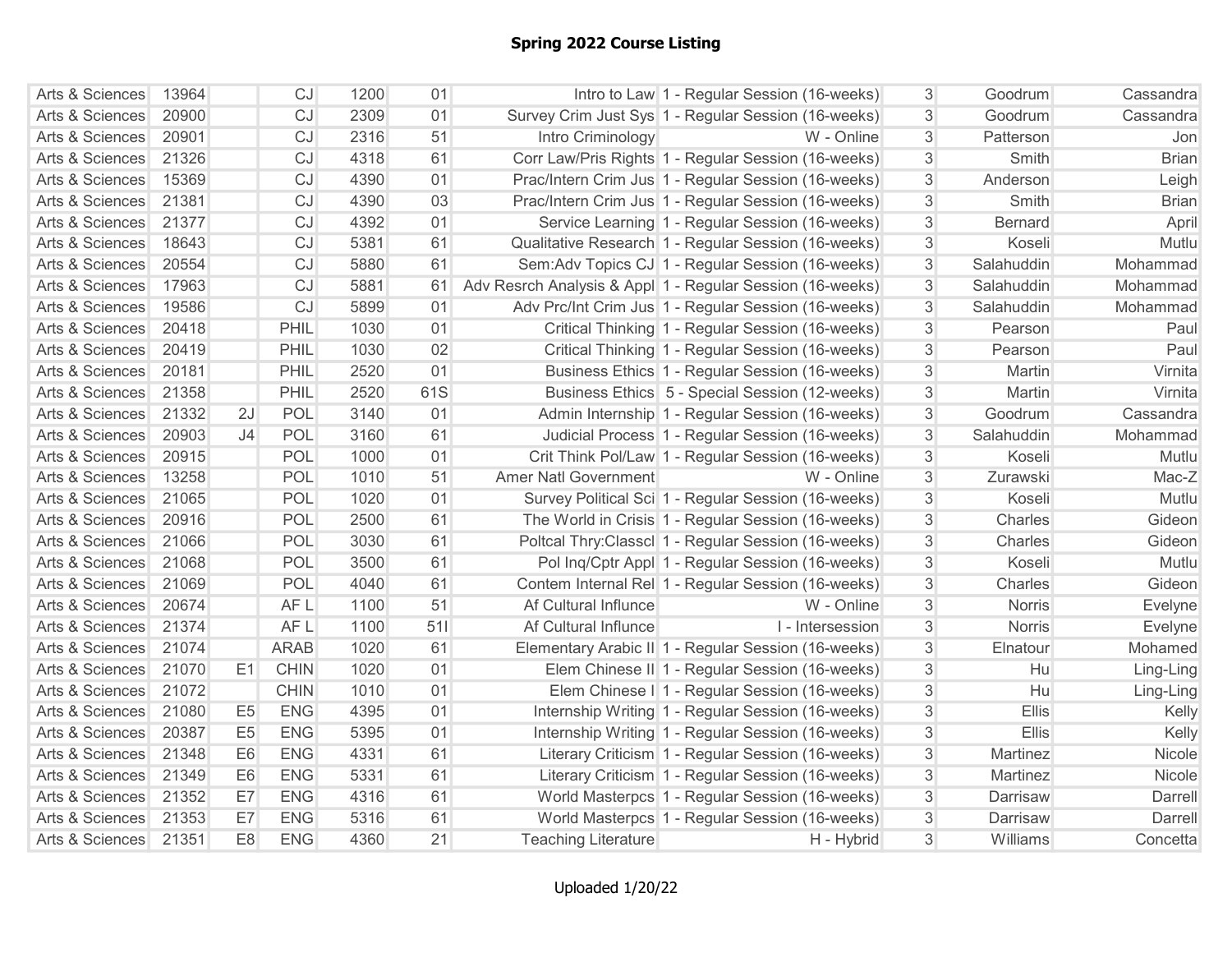| Arts & Sciences | 21083 | E <sub>8</sub> | <b>ENG</b>  | 5360 | 21  | <b>Teaching Literature</b> | H - Hybrid                                              | 3 <sup>1</sup> | Williams       | Concetta  |
|-----------------|-------|----------------|-------------|------|-----|----------------------------|---------------------------------------------------------|----------------|----------------|-----------|
| Arts & Sciences | 13001 |                | <b>ENG</b>  | 1230 | 01  |                            | Writers' Workshop I 1 - Regular Session (16-weeks)      | 3              | Darrisaw       | Darrell   |
| Arts & Sciences | 20563 |                | <b>ENG</b>  | 1230 | 02S |                            | Writers' Workshop I 5 - Special Session (12-weeks)      | 3 <sup>1</sup> | Darrisaw       | Darrell   |
| Arts & Sciences | 19897 |                | <b>ENG</b>  | 1240 | 01S |                            | Writers' Workshop II 5 - Special Session (12-weeks)     | $\overline{3}$ | Ellis          | Kelly     |
| Arts & Sciences | 19262 |                | <b>ENG</b>  | 1240 | 02  |                            | Writers' Workshop II 1 - Regular Session (16-weeks)     | $\overline{3}$ | Williams       | Concetta  |
| Arts & Sciences | 20651 |                | <b>ENG</b>  | 1240 | 61  |                            | Writers' Workshop II 1 - Regular Session (16-weeks)     | $\overline{3}$ | Amaker         | Arthur    |
| Arts & Sciences | 20666 |                | <b>ENG</b>  | 1260 | 51  | Intro to Literature        | W - Online                                              | 3              | Martinez       | Nicole    |
| Arts & Sciences | 19593 |                | <b>ENG</b>  | 1270 | 01  |                            | Composition I 1 - Regular Session (16-weeks)            | 3              | Amaker         | Arthur    |
| Arts & Sciences | 20379 |                | <b>ENG</b>  | 1270 | 02  |                            | Composition I 1 - Regular Session (16-weeks)            | $\mathbf{3}$   | Martinez       | Nicole    |
| Arts & Sciences | 19112 |                | <b>ENG</b>  | 1280 | 01  |                            | Composition II 1 - Regular Session (16-weeks)           | 3              | Williams       | Concetta  |
| Arts & Sciences | 20402 |                | <b>ENG</b>  | 1280 | 51  | Composition II             | W - Online                                              | 3              | Ohale          | Christine |
| Arts & Sciences | 13043 |                | <b>ENG</b>  | 1280 | 61  |                            | Composition II 1 - Regular Session (16-weeks)           | 3              | Ubangiji       | Nuru      |
| Arts & Sciences | 21085 |                | <b>ENG</b>  | 1360 | 51  | <b>Essent Eng Grammar</b>  | W - Online                                              | 3              | Ohale          | Christine |
| Arts & Sciences | 21085 |                | <b>ENG</b>  | 1360 | 51  | <b>Essent Eng Grammar</b>  | W - Online                                              | 3              | Ohale          | Christine |
| Arts & Sciences | 20959 |                | <b>ENG</b>  | 2050 | 61  |                            | Legal Writing 1 - Regular Session (16-weeks)            | 3              | Ubangiji       | Nuru      |
| Arts & Sciences | 19971 |                | <b>ENG</b>  | 2100 | 01  |                            | Writng/Edit Nonfictn 1 - Regular Session (16-weeks)     | $\overline{3}$ | Amaker         | Arthur    |
| Arts & Sciences | 19971 |                | <b>ENG</b>  | 2100 | 01  |                            | Writng/Edit Nonfictn 1 - Regular Session (16-weeks)     | $\overline{3}$ | Amaker         | Arthur    |
| Arts & Sciences | 21077 |                | <b>ENG</b>  | 2100 | 02  |                            | Writng/Edit Nonfictn 1 - Regular Session (16-weeks)     | $\overline{3}$ | Ubangiji       | Nuru      |
| Arts & Sciences | 21077 |                | <b>ENG</b>  | 2100 | 02  |                            | Writng/Edit Nonfictn 1 - Regular Session (16-weeks)     | 3              | Ubangiji       | Nuru      |
| Arts & Sciences | 13073 |                | <b>ENG</b>  | 2790 | 51  | <b>Business Writing</b>    | W - Online                                              | 3              | Ohale          | Christine |
| Arts & Sciences | 21355 |                | <b>ENG</b>  | 2940 | 61  |                            | African Amer Lit II 1 - Regular Session (16-weeks)      | 3              | Ellis          | Kelly     |
| Arts & Sciences | 21347 |                | <b>ENG</b>  | 5451 | 01  |                            | Ind Study In Eng 1 - Regular Session (16-weeks)         | $\mathbf{1}$   | Ellis          | Kelly     |
| Arts & Sciences | 20969 |                | <b>ENG</b>  | 5498 | 01  |                            | Master's Thesis 1 - Regular Session (16-weeks)          | $\overline{3}$ | Ellis          | Kelly     |
| Arts & Sciences | 21336 |                | FL&L        | 4675 | 01  |                            | FL Student Teaching K-12 1 - Regular Session (16-weeks) | $6 \,$         | <b>Norris</b>  | Evelyne   |
| Arts & Sciences | 20670 |                | <b>FREN</b> | 1010 | 21  | Elementary French I        | H - Hybrid                                              | $\mathfrak{S}$ | <b>Norris</b>  | Evelyne   |
| Arts & Sciences | 21307 |                | <b>FREN</b> | 1210 | 51  | Elem Bus French II         | W - Online                                              | 3              | Norris         | Evelyne   |
| Arts & Sciences | 17573 |                | <b>SPAN</b> | 1010 | 01  |                            | Elem Spanish I   1 - Regular Session (16-weeks)         | $\overline{3}$ | Gaytan         | Eddy      |
| Arts & Sciences | 19557 |                | <b>SPAN</b> | 1010 | 21  | Elem Spanish I             | H - Hybrid                                              | $\overline{3}$ | Gaytan         | Eddy      |
| Arts & Sciences | 20672 |                | <b>SPAN</b> | 1010 | 51  | Elem Spanish I             | W - Online                                              | 3              | Moreno Florido | Maria     |
| Arts & Sciences | 21089 |                | <b>SPAN</b> | 1020 | 01  |                            | Elem Spanish II   1 - Regular Session (16-weeks)        | 3              | Gaytan         | Eddy      |
| Arts & Sciences | 19563 |                | <b>SPAN</b> | 1020 | 51  | Elem Spanish II            | W - Online                                              | 3              | Moreno Florido | Maria     |
| Arts & Sciences | 19564 |                | <b>SPAN</b> | 2010 | 51  | Intermed Spanish I         | W - Online                                              | 3 <sup>1</sup> | Canalini       | Araceli   |
| Arts & Sciences | 21305 |                | <b>SPAN</b> | 3010 | 61  |                            | Advanced Spanish I 1 - Regular Session (16-weeks)       | 3              | Gaytan         | Eddy      |
| Arts & Sciences | 21306 |                | <b>SPAN</b> | 3230 | 61  |                            | Survey Span Lit II 1 - Regular Session (16-weeks)       | 3              | Moreno Florido | Maria     |
| Arts & Sciences | 16839 |                | <b>AFAM</b> | 1000 | 51  | Intro AFAM Studies         | W - Online                                              | 3 <sup>1</sup> | Washington     | Patrick   |
| Arts & Sciences | 21192 |                | <b>AFAM</b> | 1020 | 01  |                            | Cultural Diversity 1 - Regular Session (16-weeks)       | $\overline{3}$ | N'Daou         | Saidou    |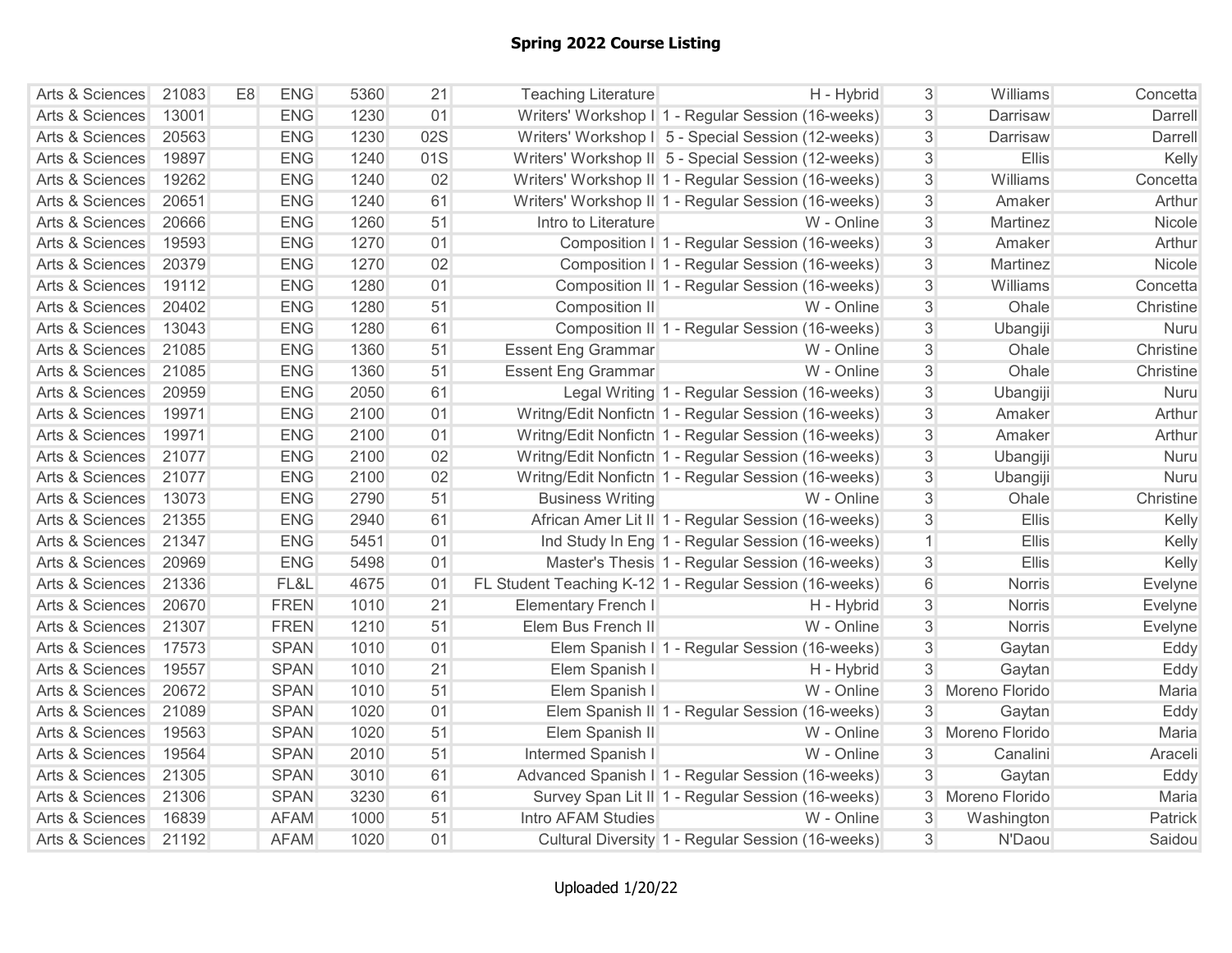| Arts & Sciences | 14607 |                | <b>AFAM</b> | 1020 | 51  | <b>Cultural Diversity</b>       | W - Online                                                | 3 <sup>1</sup> | Washington          | <b>Patrick</b> |
|-----------------|-------|----------------|-------------|------|-----|---------------------------------|-----------------------------------------------------------|----------------|---------------------|----------------|
| Arts & Sciences | 21314 |                | <b>AFAM</b> | 2020 | 01S |                                 | Af/Af-Am Leadership 5 - Special Session (12-weeks)        | 3              | Washington          | <b>Patrick</b> |
| Arts & Sciences | 21197 |                | G1 GEOG     | 4805 | 51  | <b>GIS For Homeland Sec</b>     | W - Online                                                | 3 <sup>1</sup> | Lotfata             | Aynaz          |
| Arts & Sciences | 21198 |                | G1 GEOG     | 5805 | 51  | <b>GIS For Homeland Sec</b>     | W - Online                                                | $\overline{3}$ | Lotfata             | Aynaz          |
| Arts & Sciences | 21202 |                | G3 GEOG     | 5830 | 21  | Adv Geog Info Systm             | H - Hybrid                                                | $\overline{3}$ | Gala                | Tekleab        |
| Arts & Sciences | 21207 |                | G6 GEOG     | 4520 | 51  | Urban/Reg Planning              | W - Online                                                | $\mathbf{3}$   | Lotfata             | Aynaz          |
| Arts & Sciences | 21208 |                | G6 GEOG     | 5520 | 51  | Urban/Reg Planning              | W - Online                                                | $\overline{3}$ | Lotfata             | Aynaz          |
| Arts & Sciences | 21195 |                | <b>GEOG</b> | 1000 | 01S |                                 | Society/Environment 5 - Special Session (12-weeks)        | 3              | Lotfata             | Aynaz          |
| Arts & Sciences | 14748 |                | <b>GEOG</b> | 1000 | 51  | Society/Environment             | W - Online                                                | 3              | Lotfata             | Aynaz          |
| Arts & Sciences | 15495 |                | <b>GEOG</b> | 1100 | 51  | <b>Global Diversity</b>         | W - Online                                                | 3              | Gala                | Tekleab        |
| Arts & Sciences | 21206 |                | <b>GEOG</b> | 3060 | 51S |                                 | Africa South of the Sahara 5 - Special Session (12-weeks) | 3              | Gala                | Tekleab        |
| Arts & Sciences | 21316 | G4             | <b>HIST</b> | 4383 | 61  |                                 | Black Church Amer 1 - Regular Session (16-weeks)          | $\overline{3}$ | N'Daou              | Saidou         |
| Arts & Sciences | 21317 | G4             | <b>HIST</b> | 5383 | 61  |                                 | Black Church Amer 1 - Regular Session (16-weeks)          | $\overline{3}$ | N'Daou              | Saidou         |
| Arts & Sciences | 21394 | G <sub>9</sub> | <b>HIST</b> | 4399 | 61  |                                 | Special Topics Hist 1 - Regular Session (16-weeks)        | $\overline{3}$ | Kimble              | Lionel         |
| Arts & Sciences | 21395 | G <sub>9</sub> | <b>HIST</b> | 5399 | 61  |                                 | Special Topics Hist 1 - Regular Session (16-weeks)        | $\overline{3}$ | Kimble              | Lionel         |
| Arts & Sciences | 20718 |                | <b>HIST</b> | 1310 | 51S |                                 | US Hist Since 1877 5 - Special Session (12-weeks)         | 3              | N'Daou              | Saidou         |
| Arts & Sciences | 21211 |                | <b>HIST</b> | 2200 | 01  |                                 | Key Prblms Wrld Hist 1 - Regular Session (16-weeks)       | $\overline{3}$ | N'Daou              | Saidou         |
| Arts & Sciences | 18610 |                | <b>HIST</b> | 2470 | 51  | Hist of Illinois                | W - Online                                                | 3 <sup>1</sup> | Kimble              | Lionel         |
| Arts & Sciences | 21218 |                | <b>HIST</b> | 2730 | 51  | AF AM Hist Since 1865           | W - Online                                                | $\overline{3}$ | Kimble              | Lionel         |
| Arts & Sciences | 21216 |                | <b>HIST</b> | 4375 | 01  |                                 | Stdnt Tch Sec Soc St 1 - Regular Session (16-weeks)       | $6 \,$         | Kimble              | Lionel         |
| Arts & Sciences | 21217 |                | <b>HIST</b> | 5490 | 61  |                                 | Sem in Hist I   1 - Regular Session (16-weeks)            | 3              | N'Daou              | Saidou         |
| Arts & Sciences | 15781 |                | <b>SOC</b>  | 1010 | 51  | Intro to Sociology              | W - Online                                                | 3              | Washington          | Patrick        |
| Arts & Sciences | 21419 |                | <b>SOC</b>  | 1010 | 61S |                                 | Intro to Sociology 5 - Special Session (12-weeks)         | $\overline{3}$ | <b>Birgen</b>       | Judith         |
| Arts & Sciences | 20296 |                | <b>SOC</b>  | 1250 | 01  |                                 | Diversity US Soc 1 - Regular Session (16-weeks)           | 3              | <b>Birgen</b>       | Judith         |
| Arts & Sciences | 14810 |                | <b>SOC</b>  | 1250 | 51  | Diversity US Soc                | W - Online                                                | $\overline{3}$ | McFarland           | Louis          |
| Arts & Sciences | 18933 |                | <b>SOC</b>  | 2230 | 51  | Gender & Society                | W - Online                                                |                | 3 Baker-Kimmons     | Leslie         |
| Arts & Sciences | 21228 |                | <b>SOC</b>  | 2300 | 51  | The Family                      | W - Online                                                |                | 3 Baker-Kimmons     | Leslie         |
| Arts & Sciences | 21318 |                | <b>SOC</b>  | 2450 | 51  | <b>Identity &amp; Community</b> | W - Online                                                | $\overline{3}$ | Redman              | Arthur         |
| Arts & Sciences | 21221 |                | <b>SOC</b>  | 3200 | 61  |                                 | Race Relations 1 - Regular Session (16-weeks)             | 3 <sup>1</sup> | McFarland           | Louis          |
| Arts & Sciences | 14766 |                | <b>SOC</b>  | 3400 | 01S |                                 | The Urban Community 5 - Special Session (12-weeks)        | $\overline{3}$ | <b>Birgen</b>       | Judith         |
| Arts & Sciences | 14215 |                | <b>SOC</b>  | 3800 | 61  |                                 | Soc Theory 1 - Regular Session (16-weeks)                 | 3 <sup>1</sup> | Redman              | Arthur         |
| Arts & Sciences | 14214 |                | <b>SOC</b>  | 4200 | 01  |                                 | Soc Class & Strat 1 - Regular Session (16-weeks)          | $\overline{3}$ | McFarland           | Louis          |
| Arts & Sciences | 20711 |                | <b>SOC</b>  | 4300 | 01  |                                 | Sem:Soc Blk Families 1 - Regular Session (16-weeks)       |                | 3 Baker-Kimmons     | Leslie         |
| Arts & Sciences | 14217 |                | <b>SOC</b>  | 4830 | 61  |                                 | Quant Methods Soc 1 - Regular Session (16-weeks)          | 3 <sup>1</sup> | <b>Birgen</b>       | Judith         |
| Arts & Sciences | 21223 |                | <b>SOC</b>  | 4980 | 22  | Senior Seminar                  | H - Hybrid                                                | 3              | Redman              | Arthur         |
| Arts & Sciences | 19214 |                | <b>LIS</b>  | 5070 | 51  | Intro Reference Serv            | W - Online                                                | 3              | <b>Black-Parker</b> | Kimberly       |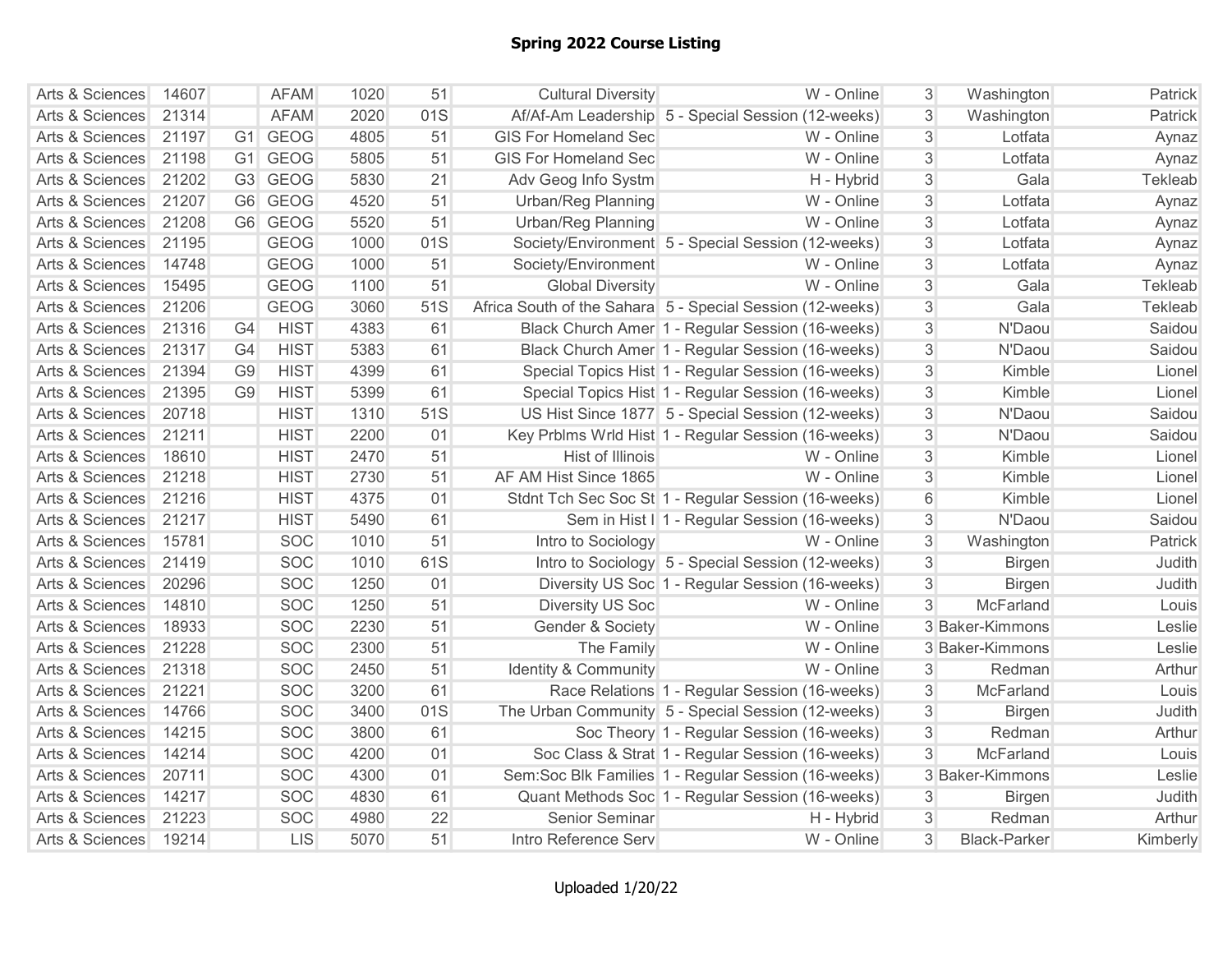| Arts & Sciences | 21235 |                | <b>LIS</b>  | 5090 | 51  | <b>Research Methods LIS</b> | W - Online                                              | 3              | <b>Black-Parker</b> | Kimberly     |
|-----------------|-------|----------------|-------------|------|-----|-----------------------------|---------------------------------------------------------|----------------|---------------------|--------------|
| Arts & Sciences | 19942 |                | <b>LIS</b>  | 5120 | 51  | <b>Admin Media Centers</b>  | W - Online                                              | 3              | Montague            | Rae-Anne     |
| Arts & Sciences | 21236 |                | <b>LIS</b>  | 5200 | 51  | Archives Records ADM        | W - Online                                              | $\mathbf{3}$   | <b>Black-Parker</b> | Kimberly     |
| Arts & Sciences | 20406 |                | <b>LIS</b>  | 5510 | 51S |                             | Db dsgn info str/rtr 5 - Special Session (12-weeks)     | $\overline{3}$ | Oh                  | Chi Young    |
| Arts & Sciences | 20877 |                | <b>LIS</b>  | 5540 | 51  | <b>Collection DvIpment</b>  | W - Online                                              | 3 <sup>1</sup> | Montague            | Rae-Anne     |
| Arts & Sciences | 21237 |                | <b>LIS</b>  | 5710 | 51  | Young Adult Lit             | W - Online                                              | 3 <sup>1</sup> | Montague            | Rae-Anne     |
| Arts & Sciences | 21253 |                | <b>LIS</b>  | 5970 | 01  |                             | Field Practicum 1 - Regular Session (16-weeks)          | $\mathbf{3}$   | Gomez               | Gabriel      |
| Arts & Sciences | 20878 |                | <b>LIS</b>  | 5980 | 51  | Project Seminar             | W - Online                                              | $\mathbf{1}$   | Oh                  | Chi Young    |
| Arts & Sciences | 20878 |                | <b>LIS</b>  | 5980 | 51  | Project Seminar             | W - Online                                              | $\mathbf{1}$   | Oh                  | Chi Young    |
| Arts & Sciences | 18462 |                | <b>LIS</b>  | 5990 | 51  | <b>MSLS Capstone Class</b>  | W - Online                                              | $\vert$        | Gomez               | Gabriel      |
| Arts & Sciences | 21232 | L1             | <b>TPS</b>  | 4510 | 51  | Network Configrtn I         | 1st 8 Weeks                                             | $\mathfrak{S}$ | Ayyash              | Mousa        |
| Arts & Sciences | 21233 | L1             | <b>TPS</b>  | 5510 | 51  | Netwrk Fund Info Spc        | 1st 8 Weeks                                             | $\mathbf{3}$   | Ayyash              | Mousa        |
| Arts & Sciences | 21244 | L2             | <b>TPS</b>  | 4520 | 01  | Network Configrtn II        | 2nd 8 Weeks                                             | 3              | Ayyash              | Mousa        |
| Arts & Sciences | 21245 | L2             | <b>TPS</b>  | 5520 | 01  | Network Configrtn II        | 2nd 8 Weeks                                             | $\mathfrak{S}$ | Ayyash              | Mousa        |
| Arts & Sciences | 20787 |                | <b>TPS</b>  | 5050 | 51  | Professional Prct I         | W - Online                                              | $\vert$        | Ayyash              | Mousa        |
| Arts & Sciences | 21231 |                | <b>TPS</b>  | 5300 | 51  | Fund Instruct Dsgn          | W - Online                                              | 3 <sup>1</sup> | Khasawneh           | Elaina       |
| Arts & Sciences | 18446 |                | <b>TPS</b>  | 5980 | 51  | Project Seminar             | W - Online                                              | $\vert$        | Ayyash              | Mousa        |
| Arts & Sciences | 21105 | M1             | <b>CPTR</b> | 5365 | 01  |                             | Deep Learning 1 - Regular Session (16-weeks)            | 3              | Paschos             | Paschalis    |
| Arts & Sciences | 17660 |                | <b>CPTR</b> | 1060 | 51  | Intro Persnl Cptr I         | W - Online                                              | $\mathfrak{S}$ | Chen                | Jan-Jo       |
| Arts & Sciences | 17159 |                | <b>CPTR</b> | 2100 | 01  |                             | Adv C++ Programming 1 - Regular Session (16-weeks)      | $\mathfrak{S}$ | Griffin             | Kristen      |
| Arts & Sciences | 20478 |                | <b>CPTR</b> | 3500 | 01  |                             | Int Operating Sys 1 - Regular Session (16-weeks)        | 3 <sup>1</sup> | Griffin             | Kristen      |
| Arts & Sciences | 20101 |                | <b>CPTR</b> | 4200 | 61  |                             | Cptr Algorithms 1 - Regular Session (16-weeks)          | 3              | Paschos             | Paschalis    |
| Arts & Sciences | 19131 |                | <b>CPTR</b> | 4210 | 61  |                             | Thry of Computation 1 - Regular Session (16-weeks)      | 3              | Paschos             | Paschalis    |
| Arts & Sciences | 14253 |                | <b>CPTR</b> | 4600 | 01  |                             | Intro Database Systm 1 - Regular Session (16-weeks)     | $\mathbf{3}$   | Chen                | Jan-Jo       |
| Arts & Sciences | 19129 |                | <b>CPTR</b> | 4800 | 01  |                             | Software Engineering 1 - Regular Session (16-weeks)     | 3              | Achanta             | Prabhakarrao |
| Arts & Sciences | 21356 |                | <b>CPTR</b> | 4900 | 211 | Spec Tops Cptr Sci          | I - Intersession                                        | $\vert$        | Chen                | Jan-Jo       |
| Arts & Sciences | 21370 |                | <b>CPTR</b> | 5210 | 01  |                             | Graph Theory Data Sci 1 - Regular Session (16-weeks)    | $\overline{3}$ | Musial              | Paul         |
| Arts & Sciences | 21103 |                | <b>CPTR</b> | 5610 | 01  |                             | DBs ADM 1 - Regular Session (16-weeks)                  | $\overline{3}$ | Achanta             | Prabhakarrao |
| Arts & Sciences | 21104 |                | <b>CPTR</b> | 5750 | 01  |                             | Adv TCP/IP Net Arch 1 - Regular Session (16-weeks)      | $\overline{3}$ | Chen                | Jan-Jo       |
| Arts & Sciences | 19100 |                | <b>CPTR</b> | 5820 | 01  |                             | Alg Software Eng Web App 1 - Regular Session (16-weeks) | $\overline{3}$ | Chern               | Johng-Chern  |
| Arts & Sciences | 21420 |                | <b>CPTR</b> | 5820 | 02  |                             | Alg Software Eng Web App 1 - Regular Session (16-weeks) | 3 <sup>1</sup> | Chern               | Johng-Chern  |
| Arts & Sciences | 21397 |                | <b>CPTR</b> | 5950 | 51  | <b>Graduate Seminar</b>     | W - Online                                              | 3              | Setia               | Deepak       |
| Arts & Sciences | 21366 |                | <b>LIS</b>  | 5989 | 01  |                             | Thesis Seminar 1 - Regular Session (16-weeks)           | $\mathbf{1}$   | <b>Black-Parker</b> | Kimberly     |
| Arts & Sciences | 21310 | C <sub>2</sub> | <b>MATH</b> | 3510 | 01  |                             | Math Methods Phys I 1 - Regular Session (16-weeks)      | 3              | Peters              | John         |
| Arts & Sciences | 21106 | M1             | <b>MATH</b> | 5830 | 01  |                             | Deep Learning 1 - Regular Session (16-weeks)            | 3 <sup>1</sup> | Paschos             | Paschalis    |
| Arts & Sciences | 17163 |                | <b>MATH</b> | 1010 | 61  |                             | Math for ELED Tch I 1 - Regular Session (16-weeks)      | $\overline{3}$ | Yimer               | Asmamaw      |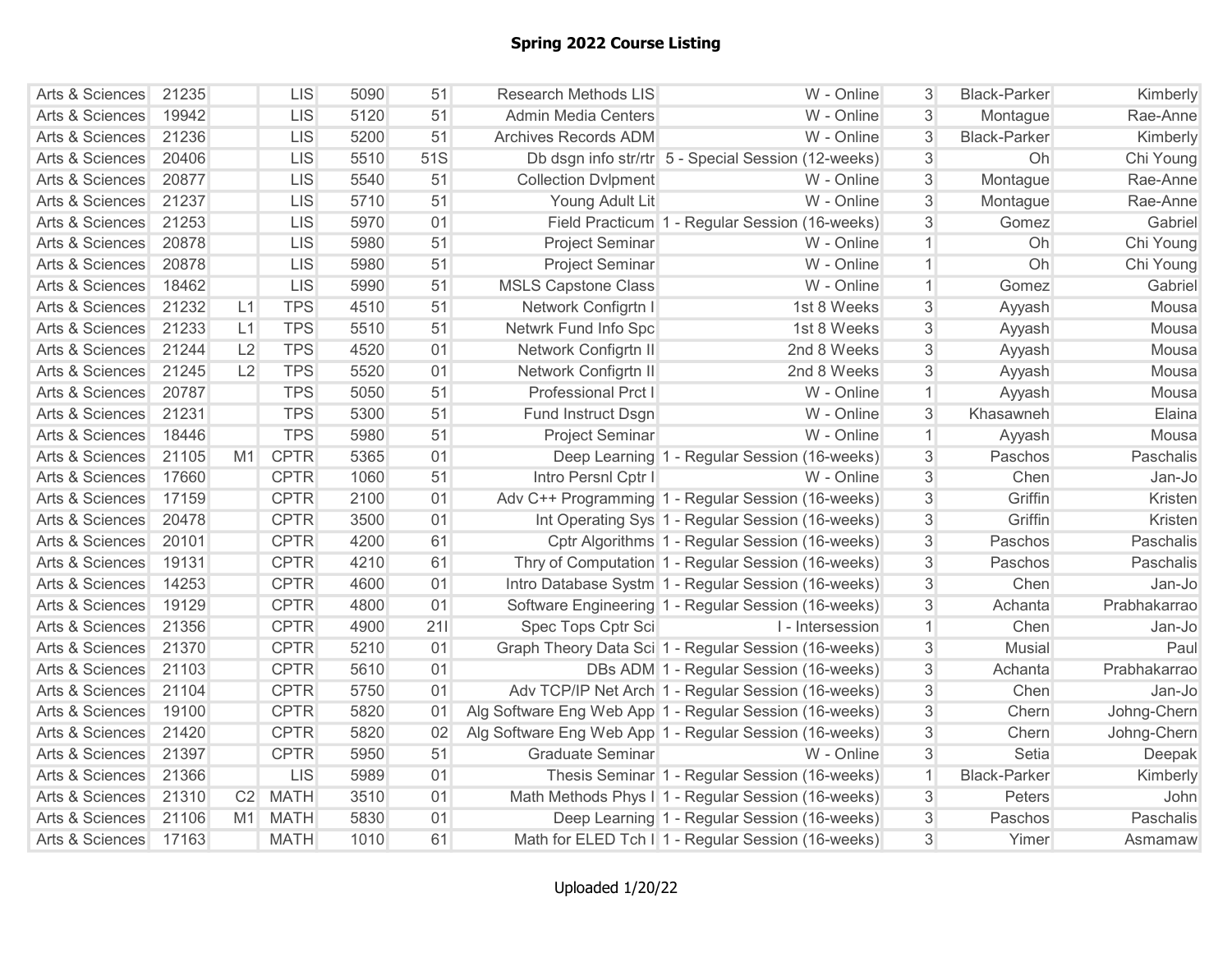| Arts & Sciences | 14306 |                | <b>MATH</b> | 1020 | 01 |                             | Math for ELED Tch II 1 - Regular Session (16-weeks) | $\mathfrak{S}$ | Atallah       | Najah   |
|-----------------|-------|----------------|-------------|------|----|-----------------------------|-----------------------------------------------------|----------------|---------------|---------|
| Arts & Sciences | 20485 |                | <b>MATH</b> | 1040 | 01 |                             | Math Data Sci 1 1 - Regular Session (16-weeks)      | $\overline{4}$ | Khasawneh     | Elaina  |
| Arts & Sciences | 20486 |                | <b>MATH</b> | 1040 | 03 |                             | Math Data Sci 1 1 - Regular Session (16-weeks)      | $\overline{4}$ | Atallah       | Najah   |
| Arts & Sciences | 20488 |                | <b>MATH</b> | 1195 | 01 |                             | Coll Alg Lab 1 - Regular Session (16-weeks)         | $\overline{2}$ | Musial        | Paul    |
| Arts & Sciences | 20819 |                | <b>MATH</b> | 1195 | 02 |                             | Coll Alg Lab   1 - Regular Session (16-weeks)       | $\overline{2}$ | Akatsa        | Victor  |
| Arts & Sciences | 19663 |                | <b>MATH</b> | 1200 | 01 |                             | College Algebra 1 - Regular Session (16-weeks)      | $\mathfrak{S}$ | <b>Musial</b> | Paul    |
| Arts & Sciences | 15595 |                | <b>MATH</b> | 1200 | 02 |                             | College Algebra 1 - Regular Session (16-weeks)      | 3              | Akatsa        | Victor  |
| Arts & Sciences | 18389 |                | <b>MATH</b> | 1200 | 51 | College Algebra             | W - Online                                          | 3              | Khasawneh     | Elaina  |
| Arts & Sciences | 17164 |                | <b>MATH</b> | 1210 | 01 |                             | College Alg & Trig 1 - Regular Session (16-weeks)   | 3              | Yimer         | Asmamaw |
| Arts & Sciences | 14333 |                | <b>MATH</b> | 1410 | 61 |                             | Calculus I 1 - Regular Session (16-weeks)           | 4              | Akatsa        | Victor  |
| Arts & Sciences | 14335 |                | <b>MATH</b> | 1420 | 01 |                             | Calculus II 1 - Regular Session (16-weeks)          | $\overline{4}$ | Hrozencik     | Daniel  |
| Arts & Sciences | 14329 |                | <b>MATH</b> | 1600 | 01 |                             | Basic Prob/Statis I 1 - Regular Session (16-weeks)  | $\mathfrak{S}$ | Yimer         | Asmamaw |
| Arts & Sciences | 14325 |                | <b>MATH</b> | 2200 | 61 |                             | Linear Algebra 1 - Regular Session (16-weeks)       | $\mathfrak{S}$ | Hrozencik     | Daniel  |
| Arts & Sciences | 14338 |                | <b>MATH</b> | 2550 | 01 |                             | Differential Eqns 1 - Regular Session (16-weeks)    | $\overline{4}$ | Hrozencik     | Daniel  |
| Arts & Sciences | 14339 |                | <b>MATH</b> | 2800 | 01 |                             | Discrete Math 1 - Regular Session (16-weeks)        | 3              | Akatsa        | Victor  |
| Arts & Sciences | 21311 |                | <b>MATH</b> | 4000 | 01 |                             | Tch Math Sec Sch 1 - Regular Session (16-weeks)     | 3              | Yimer         | Asmamaw |
| Arts & Sciences | 20123 |                | <b>MATH</b> | 4410 | 61 |                             | Int Real Variables 1 - Regular Session (16-weeks)   | 3              | Musial        | Paul    |
| Arts & Sciences | 21312 |                | <b>MATH</b> | 4600 | 01 |                             | Intro Statistics 1 - Regular Session (16-weeks)     | 4              | <b>Musial</b> | Paul    |
| Arts & Sciences | 20927 | L <sub>6</sub> | SIS         | 4060 | 51 | Collect Use Intelli         | W - Online                                          | $\mathbf{3}$   | Patterson     | Jon     |
| Arts & Sciences | 20928 | L6             | SIS         | 5060 | 51 | Collect Use Intelli         | W - Online                                          | 3              | Patterson     | Jon     |
| Arts & Sciences | 21234 |                | <b>TPS</b>  | 5080 | 51 | <b>Quality Mthds Systms</b> | W - Online                                          | 3              | Awad          | Mahmoud |
| Arts & Sciences | 21230 |                | <b>TPS</b>  | 5990 | 51 | Professional Prct II        | W - Online                                          | $\overline{2}$ | Ayyash        | Mousa   |
| Arts & Sciences | 21343 |                | MI S        | 1020 | 01 |                             | Basic Leadership   1 - Regular Session (16-weeks)   | 1              | Jackson       | Marcell |
| Arts & Sciences | 21344 |                | MI S        | 1510 | 01 |                             | Physcl Readiness I 1 - Regular Session (16-weeks)   | $\mathbf{1}$   | Jackson       | Marcell |
| Arts & Sciences | 19126 |                | MI S        | 2020 | 01 |                             | Leadership & Teamwrk 1 - Regular Session (16-weeks) | $\overline{2}$ | Jackson       | Marcell |
| Arts & Sciences | 19342 |                | MI S        | 2510 | 01 |                             | Physcl Readiness II 1 - Regular Session (16-weeks)  | $\mathbf{1}$   | Jackson       | Marcell |
| Arts & Sciences | 20919 |                | MI S        | 2600 | 51 | U S Military History        | W - Online                                          | 3              | Jackson       | Marcell |
| Arts & Sciences | 19127 |                | MI S        | 3020 | 01 |                             | Leadership & Ethics 1 - Regular Session (16-weeks)  | 3              | Jackson       | Marcell |
| Arts & Sciences | 20500 |                | MI S        | 3120 | 01 |                             | Officership 1 - Regular Session (16-weeks)          | 3              | Jackson       | Marcell |
| Arts & Sciences | 19343 |                | MI S        | 3510 | 01 |                             | Physcl Readiness III 1 - Regular Session (16-weeks) | 1              | Jackson       | Marcell |
| Arts & Sciences | 20502 |                | MI S        | 3610 | 01 |                             | Physcl Readiness IV 1 - Regular Session (16-weeks)  | 1              | Jackson       | Marcell |
| Arts & Sciences | 21345 |                | MI S        | 3990 | 01 |                             | Military Theory 1 - Regular Session (16-weeks)      | 1              | Jackson       | Marcell |
| Arts & Sciences | 21108 |                | <b>MUS</b>  | 1101 | 01 |                             | Trumpet or Cornet 1 - Regular Session (16-weeks)    | $\overline{2}$ | Spencer       | David   |
| Arts & Sciences | 21108 |                | <b>MUS</b>  | 1101 | 01 |                             | Trumpet or Cornet 1 - Regular Session (16-weeks)    | $\overline{2}$ | Spencer       | David   |
| Arts & Sciences | 21109 |                | <b>MUS</b>  | 1102 | 01 |                             | French Horn 1 - Regular Session (16-weeks)          | $\overline{2}$ | Hines         | Tyrone  |
| Arts & Sciences | 21109 |                | <b>MUS</b>  | 1102 | 01 |                             | French Horn 1 - Regular Session (16-weeks)          | $\overline{2}$ | Hines         | Tyrone  |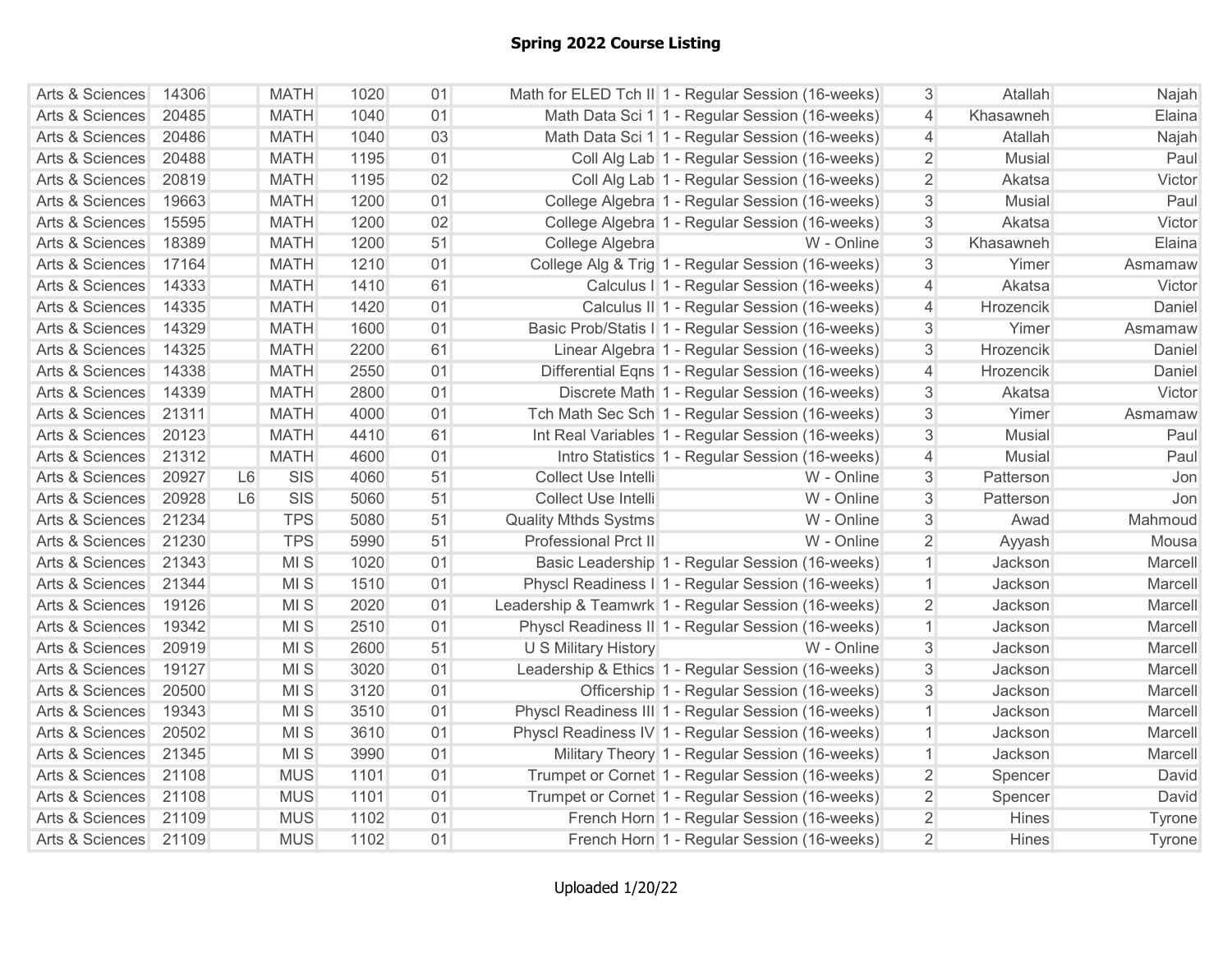| Arts & Sciences | 20431 | <b>MUS</b>  | 1105 | 01 |                   | Trombone 1 - Regular Session (16-weeks)              | $\overline{2}$<br>Hines         | Tyrone    |
|-----------------|-------|-------------|------|----|-------------------|------------------------------------------------------|---------------------------------|-----------|
| Arts & Sciences | 20431 | <b>MUS</b>  | 1105 | 01 |                   | Trombone 1 - Regular Session (16-weeks)              | $\overline{2}$<br>Hines         | Tyrone    |
| Arts & Sciences | 21110 | <b>MUS</b>  | 1106 | 01 |                   | Tuba 1 - Regular Session (16-weeks)                  | $\overline{2}$<br>Hines         | Tyrone    |
| Arts & Sciences | 21110 | <b>MUS</b>  | 1106 | 01 |                   | Tuba 1 - Regular Session (16-weeks)                  | $\overline{2}$<br>Hines         | Tyrone    |
| Arts & Sciences | 20737 | <b>MUS</b>  | 1107 | 01 |                   | Jazz Piano 1 - Regular Session (16-weeks)            | $\overline{2}$<br>Hendricks     | James     |
| Arts & Sciences | 20737 | <b>MUS</b>  | 1107 | 01 |                   | Jazz Piano   1 - Regular Session (16-weeks)          | $\overline{2}$<br>Hendricks     | James     |
| Arts & Sciences | 21111 | <b>MUS</b>  | 1108 | 01 |                   | Flute 1 - Regular Session (16-weeks)                 | $\overline{2}$<br>Szabo         | Natalie   |
| Arts & Sciences | 21111 | <b>MUS</b>  | 1108 | 01 |                   | Flute 1 - Regular Session (16-weeks)                 | $\overline{2}$<br>Szabo         | Natalie   |
| Arts & Sciences | 21112 | <b>MUS</b>  | 1109 | 01 |                   | Clarinet 1 - Regular Session (16-weeks)              | $\overline{2}$<br>Szabo         | Natalie   |
| Arts & Sciences | 21112 | <b>MUS</b>  | 1109 | 01 |                   | Clarinet 1 - Regular Session (16-weeks)              | $\overline{2}$<br>Szabo         | Natalie   |
| Arts & Sciences | 18393 | <b>MUS</b>  | 1111 | 01 |                   | Intro Theory I 1 - Regular Session (16-weeks)        | Offard<br>$\mathfrak{S}$        | Felton    |
| Arts & Sciences | 21114 | <b>MUS</b>  | 1118 | 01 |                   | Saxophone 1 - Regular Session (16-weeks)             | $\overline{2}$<br>Stevenson     | Roxanne   |
| Arts & Sciences | 21114 | <b>MUS</b>  | 1118 | 01 |                   | Saxophone 1 - Regular Session (16-weeks)             | $\overline{2}$<br>Stevenson     | Roxanne   |
| Arts & Sciences | 21115 | <b>MUS</b>  | 1133 | 01 |                   | Percussion 1 - Regular Session (16-weeks)            | $\overline{2}$<br>Smith         | Mark      |
| Arts & Sciences | 21115 | <b>MUS</b>  | 1133 | 01 |                   | Percussion 1 - Regular Session (16-weeks)            | $\overline{2}$<br>Smith         | Mark      |
| Arts & Sciences | 20740 | <b>MUS</b>  | 1134 | 51 | Hist/Apprec Music | W - Online                                           | $\overline{3}$<br>Offard        | Felton    |
| Arts & Sciences | 13449 | <b>MUS</b>  | 1139 | 01 |                   | Piano 1 - Regular Session (16-weeks)                 | $\overline{2}$<br>Hendricks     | James     |
| Arts & Sciences | 13450 | <b>MUS</b>  | 1143 | 01 |                   | Voice 1 - Regular Session (16-weeks)                 | 2 brman-Sojourner               | Elizabeth |
| Arts & Sciences | 21116 | <b>MUS</b>  | 1144 | 01 |                   | Guitar 1 - Regular Session (16-weeks)                | $\overline{2}$<br>Offard        | Felton    |
| Arts & Sciences | 21116 | <b>MUS</b>  | 1144 | 01 |                   | Guitar 1 - Regular Session (16-weeks)                | $\overline{2}$<br>Offard        | Felton    |
| Arts & Sciences | 21117 | <b>MUS</b>  | 1148 | 01 |                   | Bass:Acoustc/Electrc 1 - Regular Session (16-weeks)  | $\overline{2}$<br>DeSanto       | Donn      |
| Arts & Sciences | 21117 | <b>MUS</b>  | 1148 | 01 |                   | Bass: Acoustc/Electrc 1 - Regular Session (16-weeks) | $\overline{2}$<br>DeSanto       | Donn      |
| Arts & Sciences | 21113 | <b>MUSA</b> | 1100 | 01 |                   | Flute 1 - Regular Session (16-weeks)                 | $\overline{2}$<br>Szabo         | Natalie   |
| Arts & Sciences | 20438 | <b>MUSA</b> | 1102 | 01 |                   | Clarinet 1 - Regular Session (16-weeks)              | $\overline{2}$<br>Szabo         | Natalie   |
| Arts & Sciences | 20139 | <b>MUSA</b> | 1103 | 01 |                   | Saxophone 1 - Regular Session (16-weeks)             | $\overline{2}$<br>Stevenson     | Roxanne   |
| Arts & Sciences | 20439 | <b>MUSA</b> | 1105 | 01 |                   | Trumpet 1 - Regular Session (16-weeks)               | $\overline{2}$<br>Spencer       | David     |
| Arts & Sciences | 21118 | <b>MUSA</b> | 1106 | 01 |                   | French Horn 1 - Regular Session (16-weeks)           | $\overline{2}$<br><b>Hines</b>  | Tyrone    |
| Arts & Sciences | 20441 | <b>MUSA</b> | 1107 | 01 |                   | Trombone 1 - Regular Session (16-weeks)              | $\overline{2}$<br>Hines         | Tyrone    |
| Arts & Sciences | 21119 | <b>MUSA</b> | 1108 | 01 |                   | Baritone 1 - Regular Session (16-weeks)              | $\overline{2}$<br>Hines         | Tyrone    |
| Arts & Sciences | 20746 | <b>MUSA</b> | 1109 | 01 |                   | Tuba 1 - Regular Session (16-weeks)                  | $\overline{2}$<br>Hines         | Tyrone    |
| Arts & Sciences | 21120 | <b>MUSA</b> | 1113 | 01 |                   | Double Bass 1 - Regular Session (16-weeks)           | $\overline{2}$<br>DeSanto       | Donn      |
| Arts & Sciences | 21121 | <b>MUSA</b> | 1114 | 01 |                   | Guitar 1 - Regular Session (16-weeks)                | $\overline{2}$<br>Offard        | Felton    |
| Arts & Sciences | 19351 | <b>MUSA</b> | 1115 | 01 |                   | Percussion 1 - Regular Session (16-weeks)            | $\overline{2}$<br><b>Binder</b> | Eric      |
| Arts & Sciences | 13476 | <b>MUSA</b> | 1120 | 01 |                   | Piano 1 - Regular Session (16-weeks)                 | $\overline{2}$<br>Hendricks     | James     |
| Arts & Sciences | 13478 | <b>MUSA</b> | 1124 | 01 |                   | Voice 1 - Regular Session (16-weeks)                 | 2 prman-Sojourner               | Elizabeth |
| Arts & Sciences | 21122 | <b>MUSA</b> | 1137 | 01 |                   | Drumset 1 - Regular Session (16-weeks)               | $\overline{2}$<br>Douglas Jr    | Yolandus  |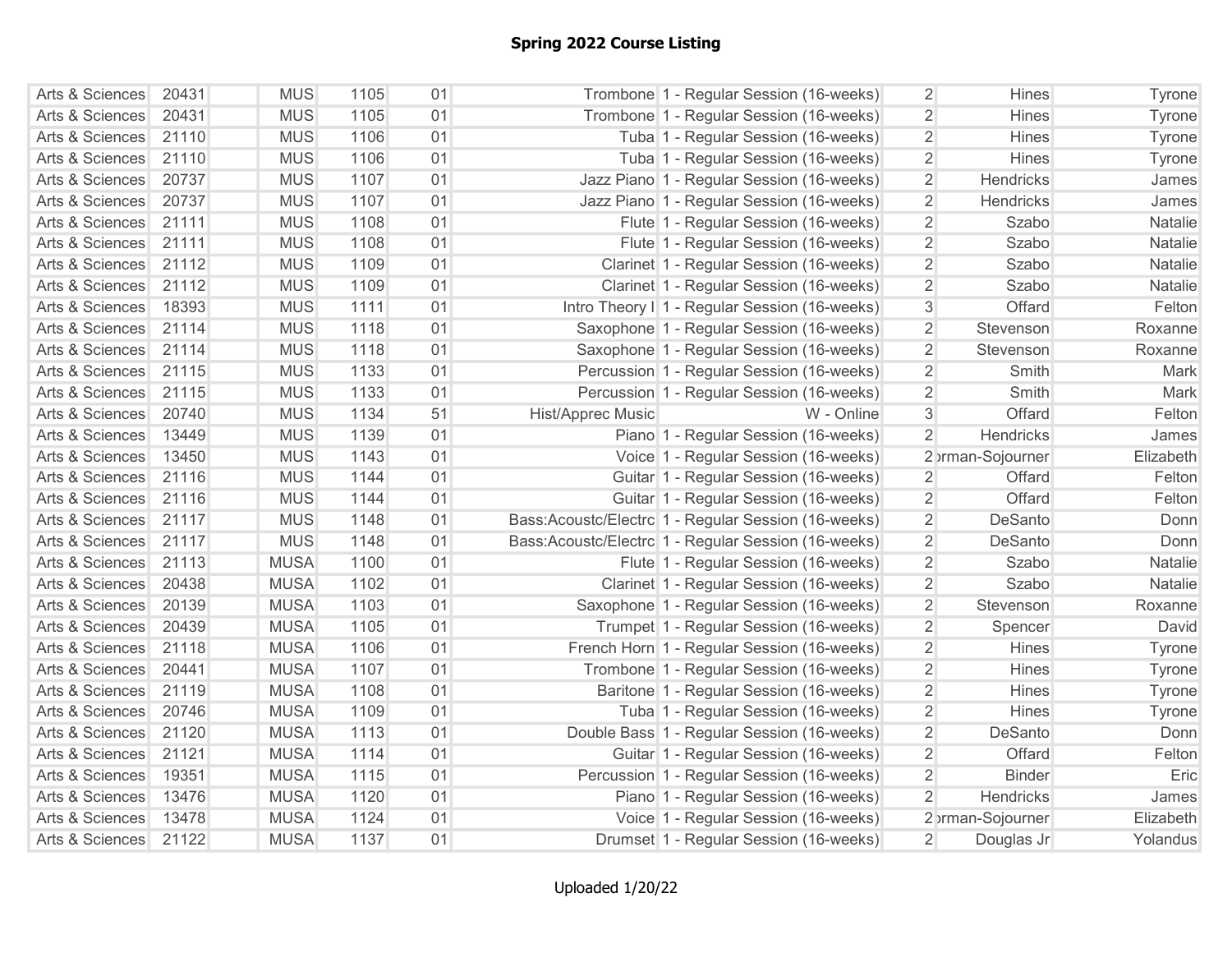| Arts & Sciences | 20749 | <b>MUSA</b> | 2202 | 01 | Clarinet 1 - Regular Session (16-weeks)                         | $\overline{2}$ | Szabo              | Natalie       |
|-----------------|-------|-------------|------|----|-----------------------------------------------------------------|----------------|--------------------|---------------|
| Arts & Sciences | 21123 | <b>MUSA</b> | 2203 | 01 | Saxophone 1 - Regular Session (16-weeks)                        | $\overline{2}$ | Stevenson          | Roxanne       |
| Arts & Sciences | 21367 | <b>MUSA</b> | 2207 | 01 | Trombone 1 - Regular Session (16-weeks)                         | $\overline{2}$ | Hines              | Tyrone        |
| Arts & Sciences | 19487 | <b>MUSA</b> | 2213 | 01 | Double Bass 1 - Regular Session (16-weeks)                      | $\overline{2}$ | DeSanto            | Donn          |
| Arts & Sciences | 21124 | <b>MUSA</b> | 2214 | 01 | Guitar 1 - Regular Session (16-weeks)                           | $\overline{2}$ | Offard             | Felton        |
| Arts & Sciences | 21125 | <b>MUSA</b> | 2215 | 01 | Percussion 1 - Regular Session (16-weeks)                       | $\overline{2}$ | <b>Binder</b>      | Eric          |
| Arts & Sciences | 19498 | <b>MUSA</b> | 2220 | 01 | Piano 1 - Regular Session (16-weeks)                            | $\overline{2}$ | Hendricks          | James         |
| Arts & Sciences | 20748 | <b>MUSA</b> | 2224 | 01 | Voice 1 - Regular Session (16-weeks)                            |                | 2 prman-Sojourner  | Elizabeth     |
| Arts & Sciences | 13516 | <b>MUSE</b> | 1110 | 01 | Concert Band 1 - Regular Session (16-weeks)                     | 1 <sup>1</sup> | Stevenson          | Roxanne       |
| Arts & Sciences | 20753 | <b>MUSE</b> | 1114 | 01 | Marching Band 1 - Regular Session (16-weeks)                    | 1              | Stevenson          | Roxanne       |
| Arts & Sciences | 13519 | <b>MUSE</b> | 1140 | 61 | Concert Choir 1 - Regular Session (16-weeks)                    |                | Mootry-Engram      | <b>Bonnie</b> |
| Arts & Sciences | 19684 | <b>MUSE</b> | 1180 | 61 | Music Production Grp 1 - Regular Session (16-weeks)             | 1              | Offard             | Felton        |
| Arts & Sciences | 13520 | <b>MUSM</b> | 1112 | 01 | Music Theory II 1 - Regular Session (16-weeks)                  | $\overline{2}$ | Raynovich          | William       |
| Arts & Sciences | 20452 | <b>MUSM</b> | 1114 | 01 | Music Theory IV 1 - Regular Session (16-weeks)                  | $\overline{2}$ | Raynovich          | William       |
| Arts & Sciences | 13522 | <b>MUSM</b> | 1116 | 01 | Aural/Key Skills II 1 - Regular Session (16-weeks)              | $\overline{2}$ | Szabo              | Natalie       |
| Arts & Sciences | 20453 | <b>MUSM</b> | 1118 | 01 | Aural/Key Skills IV 1 - Regular Session (16-weeks)              | $\overline{2}$ | Raynovich          | William       |
| Arts & Sciences | 13524 | <b>MUSM</b> | 1800 | 01 | Performance Class 1 - Regular Session (16-weeks)                | $\overline{0}$ | Szabo              | Natalie       |
| Arts & Sciences | 21127 | <b>MUSM</b> | 2202 | 01 | Brass Instruments 1 - Regular Session (16-weeks)                | $\overline{2}$ | Hines              | Tyrone        |
| Arts & Sciences | 21368 | <b>MUSM</b> | 2207 | 01 | Jazz Methods 1 - Regular Session (16-weeks)                     | $\overline{2}$ | Offard             | Felton        |
| Arts & Sciences | 20755 | <b>MUSM</b> | 3021 | 01 | Music History & Lit II 1 - Regular Session (16-weeks)           | $\mathfrak{S}$ | Szabo              | Natalie       |
| Arts & Sciences | 21369 | <b>MUSM</b> | 4014 | 01 | Orchestration 1 - Regular Session (16-weeks)                    | $\mathfrak{S}$ | Raynovich          | William       |
| Arts & Sciences | 20756 | <b>MUSM</b> | 4040 | 01 | Conducting 1 - Regular Session (16-weeks)                       | $\overline{2}$ | Stevenson          | Roxanne       |
| Arts & Sciences | 21279 | <b>MUSM</b> | 4061 | 61 | Teach Mus Elem Schls 1 - Regular Session (16-weeks)             | 3              | Felton             | Jukube        |
| Arts & Sciences | 13540 | <b>MUSM</b> | 4800 | 01 | Senior Recital 1 - Regular Session (16-weeks)                   | $\overline{0}$ | Stevenson          | Roxanne       |
| Arts & Sciences | 20145 | <b>COUN</b> | 5611 |    | 61 Clin Mental Health Counseling 1 - Regular Session (16-weeks) | $\mathfrak{S}$ | Abdullah           | Jahaan        |
| Arts & Sciences | 17181 | <b>COUN</b> | 5640 | 61 | Counsig Thry/Ethics 1 - Regular Session (16-weeks)              | 3              | <b>High-Rogers</b> | Dena          |
| Arts & Sciences | 18904 | <b>COUN</b> | 5650 | 61 | Microcounseling 1 - Regular Session (16-weeks)                  | $\overline{3}$ | Patterson          | Latoya        |
| Arts & Sciences | 19354 | <b>COUN</b> | 5660 |    | 61 Adv Theories Lifespan Devel 1 - Regular Session (16-weeks)   | $\overline{3}$ | Abdullah           | Jahaan        |
| Arts & Sciences | 17184 | <b>COUN</b> | 5670 | 61 | Prin/Tech Group Cnsl 1 - Regular Session (16-weeks)             | $\mathbf{3}$   | Wyatt              | Shelby        |
| Arts & Sciences | 18367 | <b>COUN</b> | 5710 | 61 | Multicult Iss Counsl 1 - Regular Session (16-weeks)             | 3 <sup>1</sup> | Marseille          | Andre         |
| Arts & Sciences | 20730 | <b>COUN</b> | 5720 | 61 | Life Styl/Career Dvl 1 - Regular Session (16-weeks)             | 3              | High-Rogers        | Dena          |
| Arts & Sciences | 17187 | <b>COUN</b> | 5730 | 21 | Tech Assess & Diagno<br>H - Hybrid                              | 3              | <b>High-Rogers</b> | Dena          |
| Arts & Sciences | 18905 | <b>COUN</b> | 5740 | 61 | Treat Interven Urban 1 - Regular Session (16-weeks)             | 3              | Patterson          | Latoya        |
| Arts & Sciences | 21096 | <b>COUN</b> | 5746 | 61 | Coun Lifespan Techn 1 - Regular Session (16-weeks)              | 3              | Abdullah           | Jahaan        |
| Arts & Sciences | 17191 | <b>COUN</b> | 5750 | 61 | Intr Fam Systm Cnslg 1 - Regular Session (16-weeks)             | 3 <sup>1</sup> | Abdullah           | Jahaan        |
| Arts & Sciences | 18368 | <b>COUN</b> | 5755 | 61 | Treatment Planning 1 - Regular Session (16-weeks)               | 3              | <b>Bibbs</b>       | Tracy         |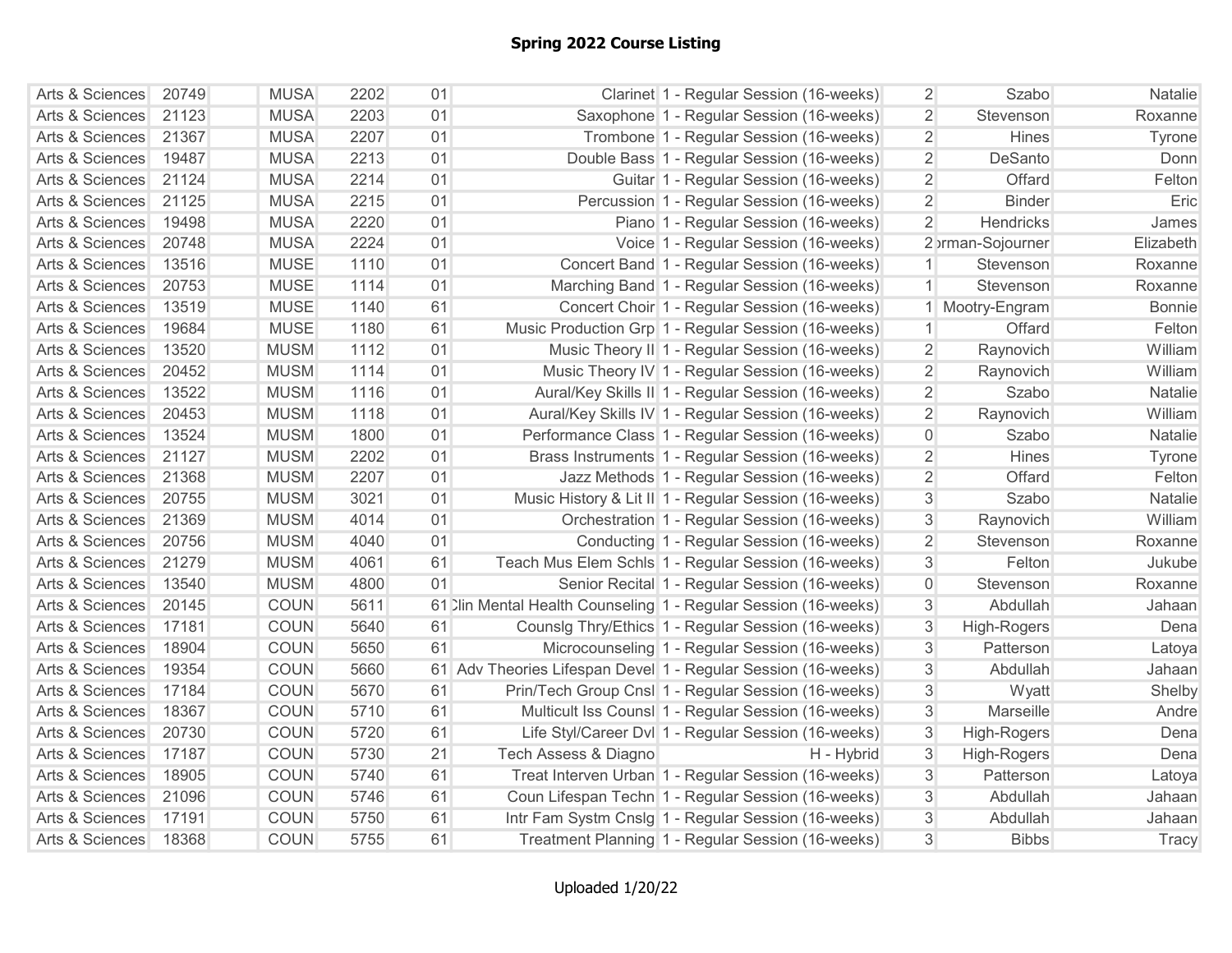| Arts & Sciences            | 20327 |                | <b>COUN</b> | 5780 | 61  |                          | Adv School Counselin 1 - Regular Session (16-weeks)       | 3              | Wyatt              | Shelby   |
|----------------------------|-------|----------------|-------------|------|-----|--------------------------|-----------------------------------------------------------|----------------|--------------------|----------|
| Arts & Sciences            | 17708 |                | COUN        | 5790 | 61  |                          | PrePrctm Cnslg Lab 1 - Regular Session (16-weeks)         | $\overline{3}$ | Patterson          | Latoya   |
| Arts & Sciences            | 19355 |                | <b>COUN</b> | 5790 | 62  |                          | PrePrctm Cnslg Lab 1 - Regular Session (16-weeks)         | $\mathbf{3}$   | Patterson          | Latoya   |
| Arts & Sciences            | 19566 |                | <b>COUN</b> | 5800 | 51  | Rsrch Stat/Prgm Eval     | W - Online                                                |                | 3 rtis-Witherspoon | Karen    |
| Arts & Sciences            | 20734 |                | <b>COUN</b> | 5810 | 51  | Prac Addictions Coun     | W - Online                                                | 3              | Nazon              | Maryse   |
| Arts & Sciences            | 20157 |                | <b>COUN</b> | 5840 | 51  | Advanced Psychopath      | W - Online                                                |                | 3 rtis-Witherspoon | Karen    |
| Arts & Sciences            | 17262 |                | <b>COUN</b> | 5950 | 61  |                          | Prac Counseling II 1 - Regular Session (16-weeks)         | 3              | Marseille          | Andre    |
| Arts & Sciences            | 17260 |                | <b>COUN</b> | 5950 | 62  |                          | Prac Counseling II 1 - Regular Session (16-weeks)         | 3              | Marseille          | Andre    |
| Arts & Sciences            | 17911 |                | <b>COUN</b> | 5990 | 61  |                          | Intrnshp School Counseling 1 - Regular Session (16-weeks) | 3              | Wyatt              | Shelby   |
| Arts & Sciences            | 17205 |                | <b>COUN</b> | 5991 | 61  |                          | Internship Community 1 - Regular Session (16-weeks)       | $\mathcal{S}$  | Garrett-Wilson     | Shirlyn  |
| Arts & Sciences            | 18907 |                | <b>COUN</b> | 5991 | 62  |                          | Internship Community 1 - Regular Session (16-weeks)       |                | 3 rtis-Witherspoon | Karen    |
| Arts & Sciences            | 21386 |                | COUN        | 5991 | 63  |                          | Internship Community 1 - Regular Session (16-weeks)       | 3              | Garrett-Wilson     | Shirlyn  |
| Arts & Sciences            | 19918 | P <sub>1</sub> | <b>PSYC</b> | 4302 | 51  | Family Violen & Addict   | W - Online                                                | 3              | Nazon              | Maryse   |
| Arts & Sciences            | 20172 | P <sub>1</sub> | <b>PSYC</b> | 5302 | 51  | Family Violen & Addict   | W - Online                                                | 3              | Nazon              | Maryse   |
| Arts & Sciences            | 14372 | P <sub>2</sub> | <b>PSYC</b> | 2020 | 51  | <b>Educational Psych</b> | W - Online                                                | 3              | Malachi            | Niama    |
| <b>Arts &amp; Sciences</b> | 19916 | P <sub>2</sub> | <b>PSYC</b> | 5300 | 51  | <b>Advanced Ed Psyc</b>  | W - Online                                                | $\overline{3}$ | Malachi            | Niama    |
| Arts & Sciences            | 21132 | P <sub>3</sub> | <b>PSYC</b> | 4190 | 61  |                          | Fund Statistic Meth 1 - Regular Session (16-weeks)        | $\mathfrak{S}$ | Khan               | Aasma    |
| Arts & Sciences            | 21133 | P <sub>3</sub> | <b>PSYC</b> | 5190 | 61  |                          | Fund Statistic Meth 1 - Regular Session (16-weeks)        | $\mathfrak{S}$ | Khan               | Aasma    |
| Arts & Sciences            | 19919 | <b>P6</b>      | <b>PSYC</b> | 4303 | 51  | Assessment & Case Mangt  | W - Online                                                | 3              | <b>Nazon</b>       | Maryse   |
| Arts & Sciences            | 19920 | P <sub>6</sub> | <b>PSYC</b> | 5303 | 51  | Assessment & Case Mangt  | W - Online                                                | 3              | Nazon              | Maryse   |
| Arts & Sciences            | 20329 |                | <b>PSYC</b> | 1100 | 01S |                          | Intro To Psyc 5 - Special Session (12-weeks)              | 3              | Malachi            | Niama    |
| Arts & Sciences            | 16504 |                | <b>PSYC</b> | 1100 | 51  | Intro To Psyc            | W - Online                                                | $\mathfrak{S}$ | <b>Bolden</b>      | Kiela    |
| Arts & Sciences            | 13545 |                | <b>PSYC</b> | 1100 | 61  |                          | Intro To Psyc 1 - Regular Session (16-weeks)              | $\mathbf{3}$   | Davis              | LaConyer |
| Arts & Sciences            | 21130 |                | <b>PSYC</b> | 1500 | 01  |                          | Writing in Psychology 1 - Regular Session (16-weeks)      | 1              | <b>Dickson</b>     | Jubilee  |
| Arts & Sciences            | 21337 |                | <b>PSYC</b> | 1500 | 021 | Writing in Psychology    | I - Intersession                                          | 1              | Islam              | Mohammed |
| Arts & Sciences            | 13560 |                | <b>PSYC</b> | 2000 | 01  |                          | Life Span Devlpmnt 1 - Regular Session (16-weeks)         | $\mathfrak{S}$ | Khan               | Aasma    |
| Arts & Sciences            | 14373 |                | <b>PSYC</b> | 2000 | 51  | Life Span Devlpmnt       | W - Online                                                | $\mathfrak{S}$ | Khan               | Aasma    |
| Arts & Sciences            | 14369 |                | <b>PSYC</b> | 2040 | 51  | Psyc Chldhd&Adoles       | W - Online                                                | $\overline{3}$ | Nazon              | Maryse   |
| Arts & Sciences            | 19203 |                | <b>PSYC</b> | 2100 | 51  | Social Psychology        | W - Online                                                | $\overline{3}$ | Malachi            | Niama    |
| Arts & Sciences            | 14357 |                | <b>PSYC</b> | 2120 | 01  |                          | Stress & Its Mgmt 1 - Regular Session (16-weeks)          | 3              | Laosebikan         | Olasupo  |
| Arts & Sciences            | 20330 |                | <b>PSYC</b> | 2150 | 61  |                          | Psych of Personality 1 - Regular Session (16-weeks)       | 3              | Laosebikan         | Olasupo  |
| Arts & Sciences            |       |                | <b>PSYC</b> | 2155 | 51  | Abnormal Psychology      | W - Online                                                | $\mathfrak{S}$ | <b>Bolden</b>      | Kiela    |
|                            | 16509 |                |             |      |     |                          |                                                           |                |                    |          |
| Arts & Sciences            | 20147 |                | <b>PSYC</b> | 2250 | 01  |                          | Psy Probs Afro-Amer 1 - Regular Session (16-weeks)        | $\mathfrak{S}$ | Marseille          | Andre    |
| Arts & Sciences            | 17710 |                | <b>PSYC</b> | 2700 | 01  |                          | Intro to Beh Res Methods 1 - Regular Session (16-weeks)   | 3              | Malachi            | Niama    |
| Arts & Sciences            | 17711 |                | <b>PSYC</b> | 2700 | 61  |                          | Intro to Beh Res Methods 1 - Regular Session (16-weeks)   | $\mathbf{3}$   | Strickland         | Derron   |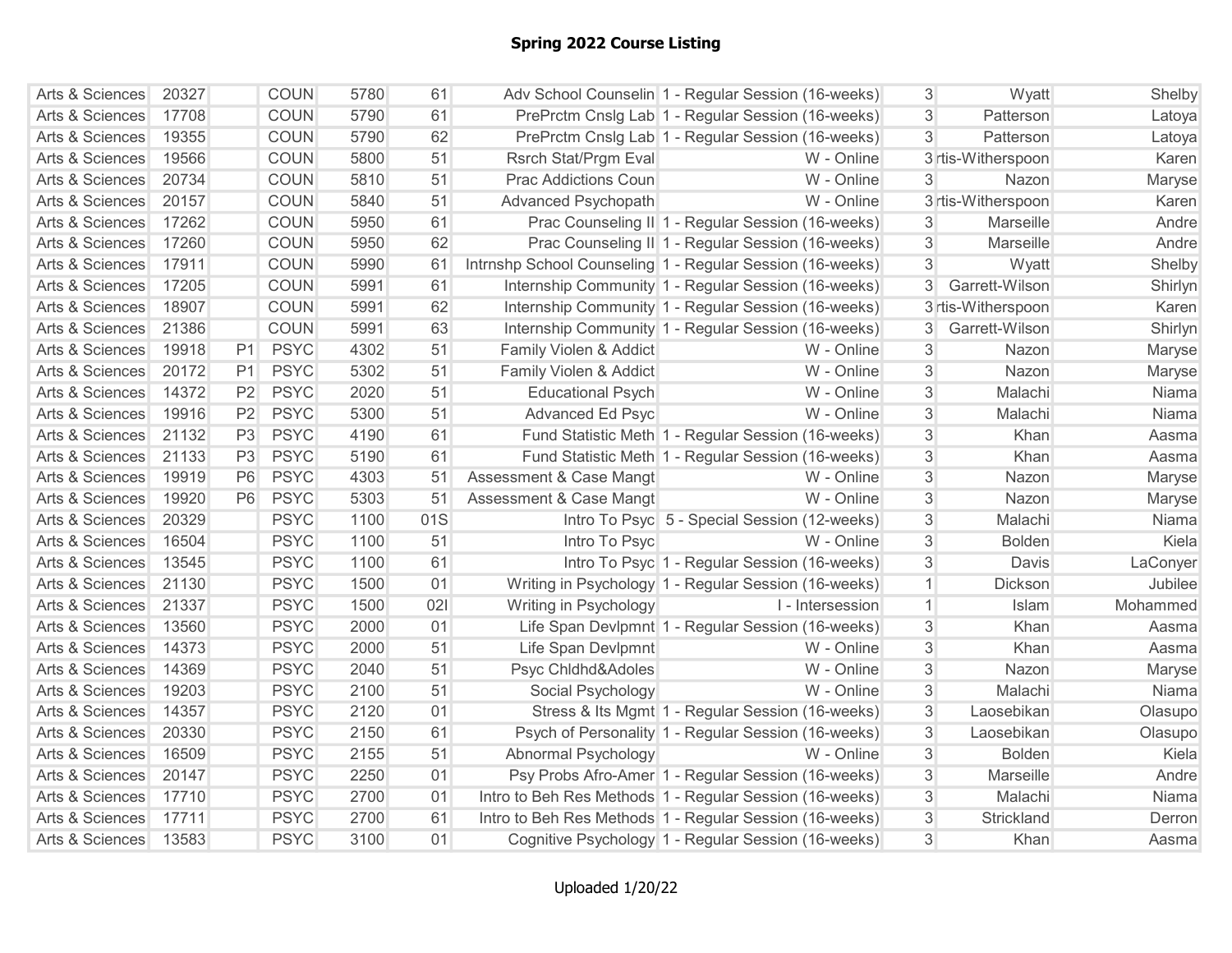| Arts & Sciences | 17902 |                | <b>PSYC</b> | 3100 | 51  | Cognitive Psychology    | W - Online                                           | $\mathbf{3}$   | <b>Bolden</b>  | Kiela        |
|-----------------|-------|----------------|-------------|------|-----|-------------------------|------------------------------------------------------|----------------|----------------|--------------|
| Arts & Sciences | 17268 |                | <b>PSYC</b> | 3120 | 51  | Physiological Psych     | W - Online                                           | $\mathfrak{S}$ | Malachi        | Niama        |
| Arts & Sciences | 17712 |                | <b>PSYC</b> | 3320 | 61  |                         | Famly/Comnty Violnce 1 - Regular Session (16-weeks)  | $\mathfrak{S}$ | <b>Bolden</b>  | Kiela        |
| Arts & Sciences | 17713 |                | <b>PSYC</b> | 3500 | 01  |                         | Stat Methods Beh Sci 1 - Regular Session (16-weeks)  | $\mathbf{3}$   | <b>Dickson</b> | Jubilee      |
| Arts & Sciences | 13590 |                | <b>PSYC</b> | 4100 | 01  |                         | Sen Thesis Exp Psyc 1 - Regular Session (16-weeks)   | $\overline{4}$ | Dickson        | Jubilee      |
| Arts & Sciences | 13591 |                | <b>PSYC</b> | 4100 | 61  |                         | Sen Thesis Exp Psyc 1 - Regular Session (16-weeks)   | $\overline{4}$ | Dickson        | Jubilee      |
| Arts & Sciences | 20456 | W <sub>1</sub> | S WK        | 5465 | 61  |                         | Post MSW Schl Fld II 1 - Regular Session (16-weeks)  | 3              | Woodley        | Victoria     |
| Arts & Sciences | 13293 |                | S WK        | 5421 | 61  |                         | Hum Behavior II 1 - Regular Session (16-weeks)       | $\mathbf{3}$   | Kutame         | Mamie        |
| Arts & Sciences | 20150 |                | S WK        | 5421 | 62  |                         | Hum Behavior II 1 - Regular Session (16-weeks)       | $\mathfrak{S}$ | $\ln$          | <b>Brent</b> |
| Arts & Sciences | 19360 |                | S WK        | 5431 | 61  |                         | Community Practice 1 - Regular Session (16-weeks)    | $\mathfrak{S}$ | Odeh           | Camille      |
| Arts & Sciences | 19692 |                | S WK        | 5432 | 61  |                         | Family Support & Dev 1 - Regular Session (16-weeks)  | $\mathfrak{S}$ | ln             | <b>Brent</b> |
| Arts & Sciences | 16384 |                | S WK        | 5434 | 61  |                         | Sys Intrerv Fam/Child 1 - Regular Session (16-weeks) | $\overline{3}$ | Kutame         | Mamie        |
| Arts & Sciences | 20457 |                | S WK        | 5440 | 61  |                         | S Wk Rsrch Methods 1 - Regular Session (16-weeks)    | $\mathfrak{S}$ | Moore          | Amzie        |
| Arts & Sciences | 21148 |                | S WK        | 5440 | 62  |                         | S Wk Rsrch Methods 1 - Regular Session (16-weeks)    | $\mathfrak{S}$ | Moore          | Amzie        |
| Arts & Sciences | 13315 |                | S WK        | 5451 | 61  |                         | Progm Plan: Hum Serv 1 - Regular Session (16-weeks)  | $\overline{3}$ | In             | <b>Brent</b> |
| Arts & Sciences | 13303 |                | S WK        | 5461 | 61  |                         | Field Practicum II   1 - Regular Session (16-weeks)  | $\overline{3}$ | Moore          | Amzie        |
| Arts & Sciences | 13305 |                | S WK        | 5461 | 62  |                         | Field Practicum II 1 - Regular Session (16-weeks)    | $\mathfrak{S}$ | <b>Harris</b>  | Yolanda      |
| Arts & Sciences | 21147 |                | S WK        | 5461 | 63  |                         | Field Practicum II 1 - Regular Session (16-weeks)    | $\mathfrak{S}$ | Godbold        | Lolita       |
| Arts & Sciences | 20458 |                | S WK        | 5463 | 63  |                         | Field Practicum IV 1 - Regular Session (16-weeks)    | $\mathbf{3}$   | Kutame         | Mamie        |
| Arts & Sciences | 20455 |                | S WK        | 5472 | 61  |                         | Sch S WK Prac II 1 - Regular Session (16-weeks)      | $\overline{3}$ | Goodman        | Cynthia      |
| Arts & Sciences | 19788 |                | S WK        | 5490 | 62  |                         | Capstone Seminar 1 - Regular Session (16-weeks)      | $\mathbf{3}$   | Moore          | Amzie        |
| <b>Business</b> | 21135 |                | <b>ACCT</b> | 2110 | 01  |                         | Intro Financial Acct 1 - Regular Session (16-weeks)  | $\mathbf{3}$   | Osaghae        | Vincent      |
| <b>Business</b> | 20845 |                | <b>ACCT</b> | 2111 | 51  | Int Managerial Acct     | W - Online                                           | $\mathfrak{S}$ | Elmes          | Lynette      |
| <b>Business</b> | 21137 |                | <b>ACCT</b> | 3214 | 51S |                         | Intermed Acct II 5 - Special Session (12-weeks)      | $\mathfrak{S}$ | Elmes          | Lynette      |
| <b>Business</b> | 21319 |                | <b>ACCT</b> | 3319 | 51S |                         | Acct Non-Prof Org 5 - Special Session (12-weeks)     | $\mathfrak{S}$ | <b>Elmes</b>   | Lynette      |
| <b>Business</b> | 19468 |                | <b>ACCT</b> | 4317 | 01S |                         | Auditing 5 - Special Session (12-weeks)              | $\mathfrak{S}$ | Osaghae        | Vincent      |
| <b>Business</b> | 21138 |                | <b>ACCT</b> | 5100 | 61S |                         | Finc Stmt Analysis 5 - Special Session (12-weeks)    | $\mathfrak{S}$ | Osaghae        | Vincent      |
| <b>Business</b> | 21151 |                | <b>BLP</b>  | 3207 | 01S |                         | BLP Internship 5 - Special Session (12-weeks)        | $\overline{3}$ | Kpo            | Wolanyo      |
| <b>Business</b> | 14133 |                | <b>ECON</b> | 1010 | 01  |                         | Prin of Econ I   1 - Regular Session (16-weeks)      | $\mathfrak{S}$ | Coupet         | Ernst        |
| <b>Business</b> | 21144 |                | <b>ECON</b> | 1010 | 51  | Prin of Econ I          | W - Online                                           | $\mathbf{3}$   | Coupet         | Ernst        |
| <b>Business</b> | 14142 |                | <b>ECON</b> | 1020 | 61  |                         | Prin Econ II: Microec 1 - Regular Session (16-weeks) | $\mathfrak{S}$ | Leach          | Elroy        |
| <b>Business</b> | 21401 |                | <b>ECON</b> | 4010 | 61S |                         | Econometrics 5 - Special Session (12-weeks)          | $\mathfrak{S}$ | Leach          | Elroy        |
| <b>Business</b> | 12951 |                | <b>FIN</b>  | 2660 | 51  | Principles of Finance   | W - Online                                           | 3              | Coupet         | Ernst        |
| <b>Business</b> | 21145 |                | <b>FIN</b>  | 3680 | 01S |                         | Investments 5 - Special Session (12-weeks)           | 3              | Leach          | Elroy        |
| <b>Business</b> | 21146 |                | <b>FIN</b>  | 3690 | 51  | <b>Adv Corp Finance</b> | W - Online                                           | $\mathfrak{S}$ | Yamani         | Ehab         |
| <b>Business</b> | 21139 |                | <b>FIN</b>  | 5100 | 61S |                         | Corporate Finance 5 - Special Session (12-weeks)     | $\overline{3}$ | Yamani         | Ehab         |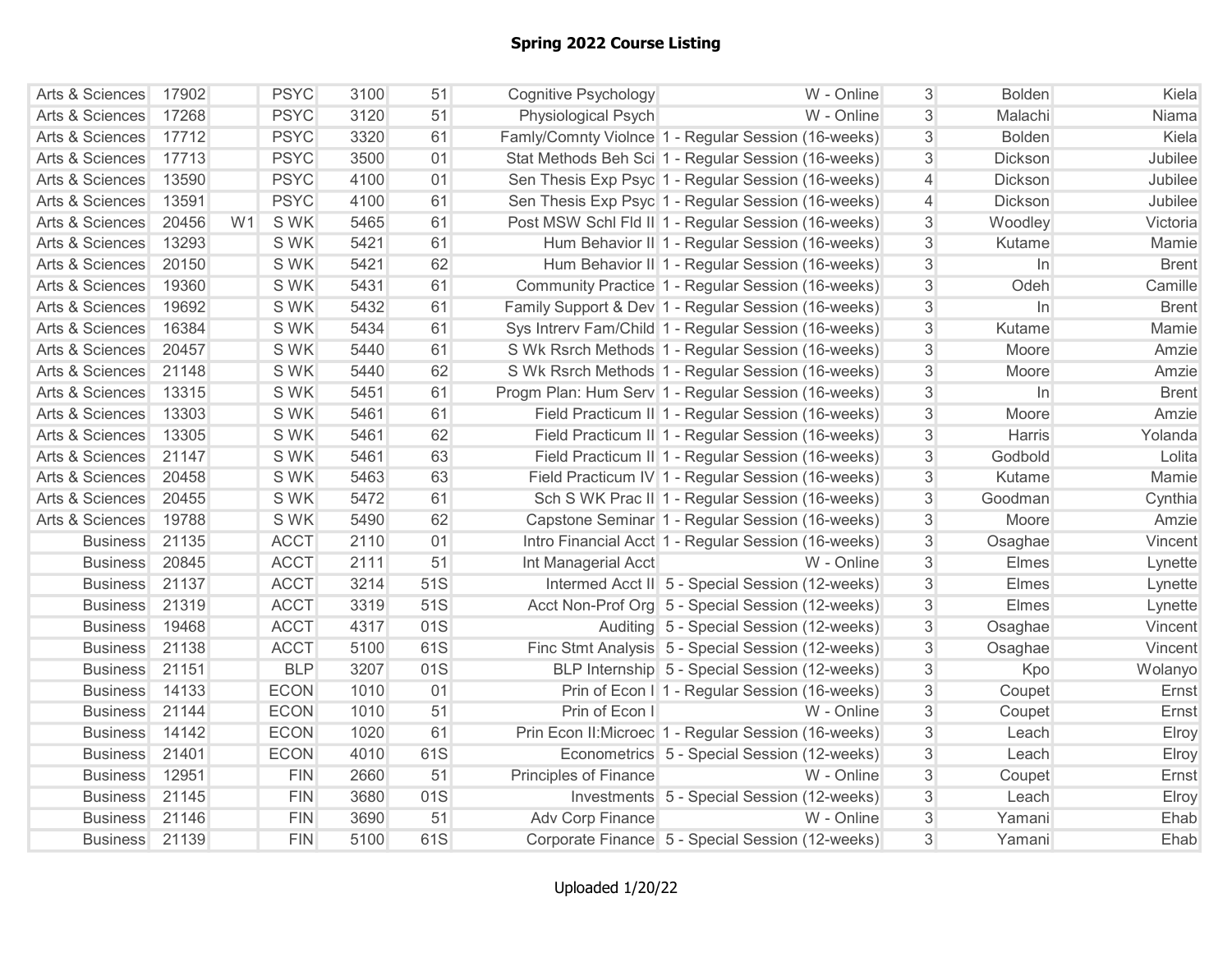| <b>Business</b> | 21400 |                | <b>FIN</b>  | 5300 | 61S |                                 | International Fin 5 - Special Session (12-weeks)      | 3 <sup>1</sup> | Coupet         | Ernst         |
|-----------------|-------|----------------|-------------|------|-----|---------------------------------|-------------------------------------------------------|----------------|----------------|---------------|
| <b>Business</b> | 19567 |                | <b>INSY</b> | 1370 | 51  | Microcptr Applic Bus            | W - Online                                            | $\overline{3}$ | Alsamara       | Khalid        |
| <b>Business</b> | 21162 |                | <b>INSY</b> | 3200 | 51  | <b>Bus Problem Solving</b>      | W - Online                                            | 3 <sup>1</sup> | Alsamara       | Khalid        |
| <b>Business</b> | 20847 |                | <b>INSY</b> | 3270 | 51  | Mgmt Info Systems               | W - Online                                            | 3 <sup>1</sup> | Alsamara       | Khalid        |
| <b>Business</b> | 21159 |                | <b>INSY</b> | 5100 | 51S |                                 | Insy Apps In Business 5 - Special Session (12-weeks)  | 3 <sup>1</sup> | Abuleil        | Saleem        |
| <b>Business</b> | 21402 |                | <b>INSY</b> | 5480 | 51S |                                 | Ethics In IT 5 - Special Session (12-weeks)           | 3 <sup>1</sup> | Alsamara       | Khalid        |
| <b>Business</b> | 18968 |                | <b>MGMT</b> | 1020 | 01S |                                 | Career Fluency 5 - Special Session (12-weeks)         | $\overline{3}$ | Ross           | Dwayne        |
| <b>Business</b> | 21320 |                | <b>MGMT</b> | 1030 | 51S |                                 | Int Mod Bus Systems 5 - Special Session (12-weeks)    | 3 <sup>1</sup> | Kpo            | Wolanyo       |
| <b>Business</b> | 21154 |                | <b>MGMT</b> | 2520 | 01  |                                 | Sm Business Mgmt 1 - Regular Session (16-weeks)       | 3              | Bokhari        | Zafar         |
| <b>Business</b> | 14392 |                | <b>MGMT</b> | 3010 | 01  |                                 | Prin of Mgmt 1 - Regular Session (16-weeks)           | 3 <sup>1</sup> | Bokhari        | Zafar         |
| <b>Business</b> | 21163 |                | <b>MGMT</b> | 3020 | 51  | Organization Behave             | W - Online                                            | 3 <sup>1</sup> | Kpo            | Wolanyo       |
| <b>Business</b> | 20849 |                | <b>MGMT</b> | 3600 | 51  | Human Resource Mgmt             | W - Online                                            | 3 <sup>1</sup> | Williams       | Erika         |
| <b>Business</b> | 20836 |                | <b>MGMT</b> | 3620 | 61  |                                 | Industrial Relatn 1 - Regular Session (16-weeks)      | 3 <sup>1</sup> | Justus         | <b>Bright</b> |
| <b>Business</b> | 20850 |                | <b>MGMT</b> | 3640 | 51  | Organization Theory             | W - Online                                            | 3 <sup>1</sup> | Williams       | Erika         |
| <b>Business</b> | 21164 |                | <b>MGMT</b> | 3755 | 51  | Social Entrepreneurshp          | W - Online                                            | 3 <sup>1</sup> | Upshaw         | Scott         |
| <b>Business</b> | 21373 |                | <b>MGMT</b> | 4100 | 61S |                                 | Fld Exp Small Bus 5 - Special Session (12-weeks)      | $\overline{3}$ | Upshaw         | Scott         |
| <b>Business</b> | 19057 |                | <b>MGMT</b> | 4850 | 51  | <b>Internatnl Business</b>      | W - Online                                            | $\overline{3}$ | <b>Bokhari</b> | Zafar         |
| <b>Business</b> | 19927 |                | <b>MGMT</b> | 4890 |     | 51 Business Policy and Strategy | W - Online                                            | $\overline{3}$ | Kpo            | Wolanyo       |
| <b>Business</b> | 21406 |                | <b>MGMT</b> | 4900 | 01  |                                 | Special Topics: MGMT   1 - Regular Session (16-weeks) | 1              | Martin         | Roosevelt     |
| <b>Business</b> | 21157 |                | <b>MGMT</b> | 5100 | 61S |                                 | Lead & Manage Orgs 5 - Special Session (12-weeks)     | 3 <sup>1</sup> | Justus         | <b>Bright</b> |
| <b>Business</b> | 21407 |                | <b>MGMT</b> | 5200 | 61S |                                 | Ops & Suply Chn Mgmt 5 - Special Session (12-weeks)   | 3 <sup>1</sup> | LaBonne        | Paul          |
| <b>Business</b> | 21160 |                | <b>MGMT</b> | 5300 | 61S |                                 | Global Business Mgmt 5 - Special Session (12-weeks)   | 3 <sup>1</sup> | <b>Bokhari</b> | Zafar         |
| <b>Business</b> | 20991 |                | <b>MGMT</b> | 5700 | 61S |                                 | Entrepreneurial Mgmt 5 - Special Session (12-weeks)   | $\overline{3}$ | Upshaw         | Scott         |
| <b>Business</b> | 21161 |                | <b>MKTG</b> | 3110 | 01S |                                 | Prin of Mktg 5 - Special Session (12-weeks)           | 3 <sup>1</sup> | Jackson        | Joni          |
| <b>Business</b> | 17756 |                | <b>MKTG</b> | 3110 | 51  | Prin of Mktg                    | W - Online                                            | 3 <sup>1</sup> | Jackson        | Joni          |
| <b>Business</b> | 17303 |                | <b>MKTG</b> | 3705 | 51  | Entrp Sales & Mktg              | W - Online                                            | $\overline{3}$ | Jackson        | Joni          |
| <b>Business</b> | 21398 |                | <b>MKTG</b> | 4810 | 51  | Programmatic Media              | W - Online                                            | $\overline{3}$ | Rushton        | Danial        |
| <b>Business</b> | 21166 |                | <b>MKTG</b> | 4830 | 51  | Marketing Research              | W - Online                                            | $\overline{3}$ | Jackson        | Joni          |
| <b>Business</b> | 21335 |                | <b>MKTG</b> | 5100 | 51S |                                 | Sales & Mktg Mgmt 5 - Special Session (12-weeks)      | 3 <sup>1</sup> | Jackson        | Joni          |
| <b>Business</b> | 20465 |                | QBA         | 1500 | 61S |                                 | Intro Quan Bus Anlys 5 - Special Session (12-weeks)   | 3 <sup>1</sup> | LaBonne        | Paul          |
| <b>Business</b> | 19928 |                | QBA         | 2000 | 51  | <b>Business Statistics</b>      | W - Online                                            | 3 <sup>1</sup> | Abuleil        | Saleem        |
| <b>Business</b> | 19929 |                | QBA         | 3500 | 51  | <b>Quant Business Apps</b>      | W - Online                                            | 3 <sup>1</sup> | Abuleil        | Saleem        |
| Education       | 20972 | F1             | <b>BIL</b>  | 4005 | 51  | <b>Teaching Ells</b>            | W - Online                                            | 3 <sup>1</sup> | Wannah         | Michael       |
| Education       | 20973 | F1             | <b>BIL</b>  | 5005 | 51  | <b>Teaching Ells</b>            | W - Online                                            | 3              | Wannah         | Michael       |
| Education       | 20547 | F4             | <b>BIL</b>  | 4002 | 51  | Appl Ling Bil Ed                | W - Online                                            | 3 <sup>1</sup> | Wannah         | Michael       |
| Education       | 21254 | F <sub>5</sub> | <b>BIL</b>  | 4016 | 01  |                                 | Student Teaching I 1 - Regular Session (16-weeks)     | 3 <sup>1</sup> | Wannah         | Michael       |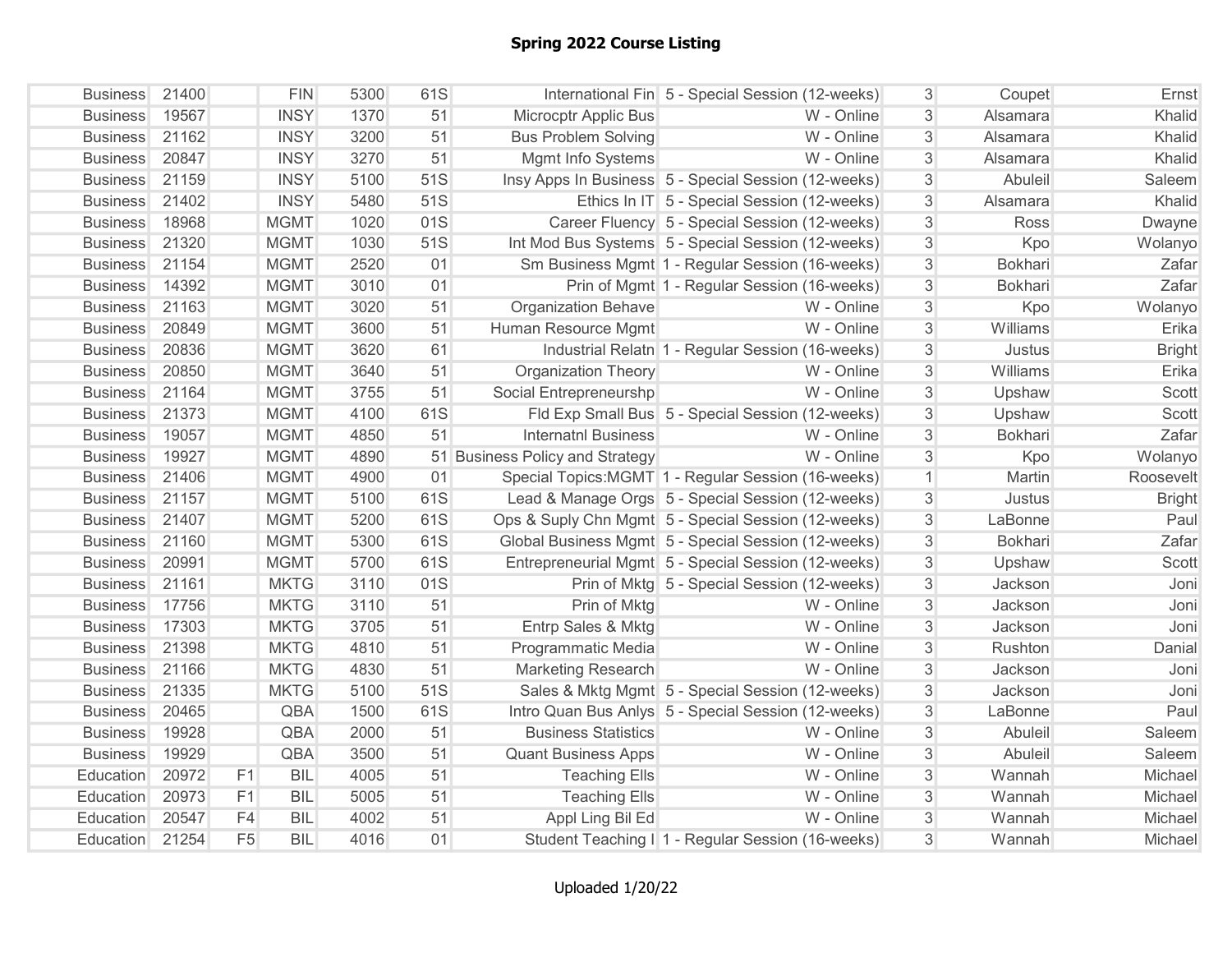| Education | 20950 | F <sub>5</sub> | <b>BIL</b>  | 5016 | 01  |                                 | Practicum Bil Clsr 1 - Regular Session (16-weeks)        | $\mathfrak{S}$ | Wannah           | Michael     |
|-----------|-------|----------------|-------------|------|-----|---------------------------------|----------------------------------------------------------|----------------|------------------|-------------|
| Education | 21260 | F7             | <b>BIL</b>  | 4012 | 51  | <b>Bil Meth Mat Ins Str</b>     | W - Online                                               | $\mathbf{3}$   | Wannah           | Michael     |
| Education | 21261 | F7             | <b>BIL</b>  | 5012 | 51  | <b>Bil Meth Mat Ins Str</b>     | W - Online                                               | $\overline{3}$ | Wannah           | Michael     |
| Education | 21262 | F <sub>8</sub> | <b>BIL</b>  | 4003 | 51  | Theor Fund Tch ESL              | W - Online                                               | $\overline{3}$ | Wannah           | Michael     |
| Education | 21263 | F <sub>8</sub> | <b>BIL</b>  | 5003 | 51  | Theor Fund Tch Esl              | W - Online                                               | 3              | Wannah           | Michael     |
| Education | 21264 | F <sub>9</sub> | <b>BIL</b>  | 4004 | 51  | Cross Cult Stud Ells            | W - Online                                               | 3              | Fernandez        | Miguel      |
| Education | 20037 | 0F             | <b>ECH</b>  | 4450 | 01  |                                 | Student Teaching PreK 2 1 - Regular Session (16-weeks)   | $6 \,$         | <b>Bias</b>      | Darshe      |
| Education | 20532 | 0F             | <b>ECH</b>  | 5450 | 01  |                                 | Student Teaching PreK - 2 1 - Regular Session (16-weeks) | 6              | <b>Bias</b>      | Darshe      |
| Education | 20039 | 1F             | <b>ECH</b>  | 4401 | 51  | Hist Phil of ECH                | W - Online                                               | 3              | Dolzhenko        | Inna        |
| Education | 20529 | 1F             | <b>ECH</b>  | 5401 | 51  | Hist Phil of ECH                | W - Online                                               | 3              | Dolzhenko        | Inna        |
| Education | 20030 | 2F             | <b>ECH</b>  | 4402 | 61  |                                 | Child Development I 1 - Regular Session (16-weeks)       | 3              | Steinhaus        | Patricia    |
| Education | 20530 | 2F             | <b>ECH</b>  | 5402 | 61  |                                 | Child Development I   1 - Regular Session (16-weeks)     | 3              | Steinhaus        | Patricia    |
| Education | 21269 | 3F             | <b>ECH</b>  | 4445 | 01  |                                 | Fld Practicum PreK Gr 2 1 - Regular Session (16-weeks)   | $\mathfrak{S}$ | <b>Bias</b>      | Darshe      |
| Education | 20926 | 3F             | <b>ECH</b>  | 5445 | 01  |                                 | Fld Practicum PreK - Gr 2 1 - Regular Session (16-weeks) | $\overline{3}$ | <b>Bias</b>      | Darshe      |
| Education | 20035 | 4F             | <b>ECH</b>  | 4412 | 61  |                                 | Meth/Teach Fine Arts 1 - Regular Session (16-weeks)      | $\overline{2}$ | <b>Dukes</b>     | Qiana       |
| Education | 21270 | 6F             | <b>ECH</b>  | 4408 | 21S |                                 | Speech Lang Develop 5 - Special Session (12-weeks)       | $\overline{2}$ | Labuda           | Julia       |
| Education | 21271 | 6F             | <b>ECH</b>  | 5408 | 21S |                                 | Speech Lang Develop 5 - Special Session (12-weeks)       | $\overline{2}$ | Labuda           | Julia       |
| Education | 20922 | 7F             | <b>ECH</b>  | 4411 | 61  |                                 | Meth/Dev Inf/Tod Curr 1 - Regular Session (16-weeks)     | $\overline{3}$ | Dolzhenko        | Inna        |
| Education | 20923 | 7F             | <b>ECH</b>  | 5411 | 61  |                                 | Meth Dev Inf Tod Curr 1 - Regular Session (16-weeks)     | $\mathfrak{S}$ | Dolzhenko        | Inna        |
| Education | 21375 | 8F             | <b>ECH</b>  | 4404 | 61  |                                 | Foundations Insstruct 1 - Regular Session (16-weeks)     | $\mathfrak{S}$ | <b>Bias</b>      | Darshe      |
| Education | 21376 | 8F             | <b>ECH</b>  | 5404 | 61  |                                 | Found Instr Chld Age 0-8 1 - Regular Session (16-weeks)  | $\mathfrak{S}$ | <b>Bias</b>      | Darshe      |
| Education | 20031 | 9F             | <b>ECH</b>  | 4416 | 61  |                                 | Meth/Tch Read Lng Art 1 - Regular Session (16-weeks)     | 3              | <b>Steinhaus</b> | Patricia    |
| Education | 20224 | 9F             | <b>ECH</b>  | 5416 | 61  |                                 | Mth Tch Read Lng Art 1 - Regular Session (16-weeks)      | 3              | Steinhaus        | Patricia    |
| Education | 20578 | F <sub>6</sub> | <b>ECH</b>  | 4419 | 21  | Scrn Assess Eval Pk-2           | H - Hybrid                                               | 3              | <b>Bias</b>      | Darshe      |
| Education | 20535 | F <sub>6</sub> | <b>ECH</b>  | 5419 | 21  | Scrn Assess Eval Pk-2           | H - Hybrid                                               | $\mathfrak{S}$ | <b>Bias</b>      | Darshe      |
| Education | 21391 |                | <b>ECSE</b> | 5407 | 21  | Chd Fam Com Rel ECSE            | 1st 8 Weeks                                              | $\overline{2}$ | <b>Smith</b>     | Latisha     |
| Education | 15824 |                | <b>EDDL</b> | 6100 | 61  |                                 | Curriculum Theory 1 - Regular Session (16-weeks)         | $\mathfrak{S}$ | Seo              | Byung-In    |
| Education | 15825 |                | <b>EDDL</b> | 6250 | 61  |                                 | Quantitative Research 1 - Regular Session (16-weeks)     | $\overline{3}$ | Reed             | Edward      |
| Education | 15826 |                | <b>EDDL</b> | 6300 | 61  |                                 | Public Plcy Pltcs Ed 1 - Regular Session (16-weeks)      | $\overline{3}$ | Cabraal          | Chandrasena |
| Education | 15827 |                | <b>EDDL</b> | 6400 | 61  |                                 | Personnel Administration 1 - Regular Session (16-weeks)  | $\mathfrak{S}$ | Cabraal          | Chandrasena |
| Education | 15829 |                | <b>EDDL</b> | 6990 | 01  |                                 | Dissertation 1 - Regular Session (16-weeks)              | $\mathbf{1}$   | Cabraal          | Chandrasena |
| Education | 15830 |                | <b>EDDL</b> | 6990 | 02  |                                 | Dissertation 1 - Regular Session (16-weeks)              | $\mathbf{1}$   | Seo              | Byung-In    |
| Education | 12976 | D <sub>2</sub> | ED          | 4312 | 51  | Teaching with Technology        | W - Online                                               | $\mathfrak{S}$ | Grim             | Nancy       |
| Education | 12976 | D <sub>2</sub> | ED          | 4312 | 51  | <b>Teaching with Technology</b> | W - Online                                               | $\overline{3}$ | Grim             | Nancy       |
| Education | 20575 | D <sub>2</sub> | ED          | 5312 | 51  | Teaching with Technology        | W - Online                                               | $\overline{3}$ | Grim             | Nancy       |
| Education | 20575 | D <sub>2</sub> | ED          | 5312 | 51  | Teaching with Technology        | W - Online                                               | $\overline{3}$ | Grim             | Nancy       |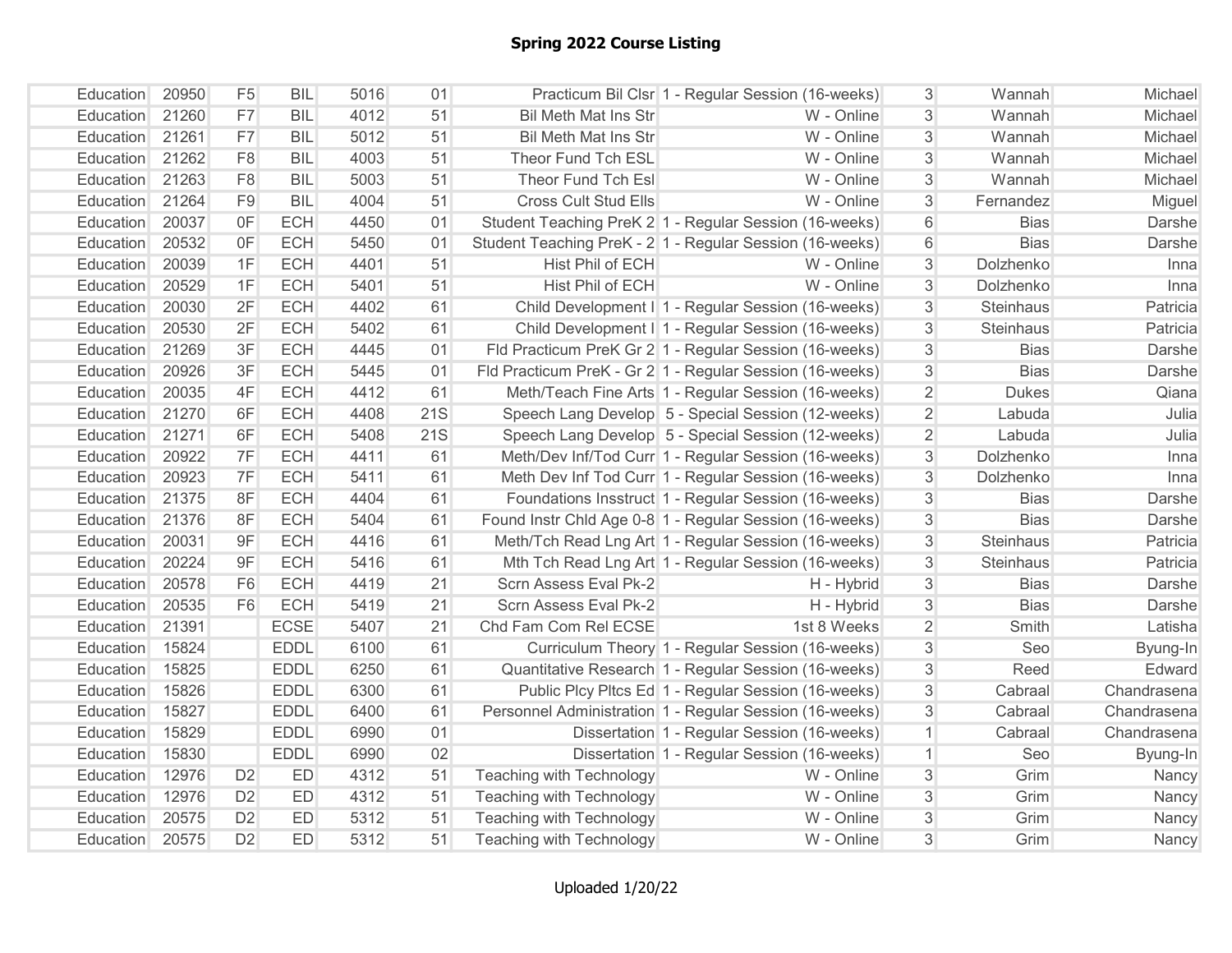| Education | 21272 | R <sub>1</sub> | ED          | 4100 | 51S |                            | Assmt Eval Classrm 5 - Special Session (12-weeks)     | $\mathfrak{S}$ | Wolf              | Chyrese     |
|-----------|-------|----------------|-------------|------|-----|----------------------------|-------------------------------------------------------|----------------|-------------------|-------------|
| Education | 21273 | R <sub>1</sub> | ED          | 5100 | 51S |                            | Assmt Eval Classrm 5 - Special Session (12-weeks)     | $\overline{3}$ | Wolf              | Chyrese     |
| Education | 20768 |                | ED          | 1500 | 51S |                            | COE Seminar 5 - Special Session (12-weeks)            | $\mathbf{1}$   | Williams          | Michael     |
| Education | 20046 | R2             | <b>ELED</b> | 4112 | 61  |                            | Mths Teach Eled Socs 1 - Regular Session (16-weeks)   |                | 3 lenchik-Osborne | Jacquelyn   |
| Education | 20537 | R2             | <b>ELED</b> | 5112 | 61  |                            | Mths Teach Eled Socs 1 - Regular Session (16-weeks)   |                | 3 lenchik-Osborne | Jacquelyn   |
| Education | 20760 | R4             | <b>ELED</b> | 4115 | 01  |                            | Eled Std Teach I   1 - Regular Session (16-weeks)     | 3              | Grim              | Nancy       |
| Education | 20761 | R <sub>4</sub> | <b>ELED</b> | 5115 | 01  |                            | Eled Std Teach I 1 - Regular Session (16-weeks)       | 3              | Grim              | Nancy       |
| Education | 20951 | R <sub>9</sub> | <b>ELED</b> | 4116 | 01  |                            | Eled Std Teach II 1 - Regular Session (16-weeks)      | $\mathbf{3}$   | McNicholas        | Michael     |
| Education | 20952 | R <sub>9</sub> | <b>ELED</b> | 5116 | 01  |                            | Eled Std Teach II 1 - Regular Session (16-weeks)      | 3              | McNicholas        | Michael     |
| Education | 20954 | R <sub>0</sub> | <b>READ</b> | 4114 | 61  |                            | Mths Teach Eled Read 1 - Regular Session (16-weeks)   | $\overline{4}$ | Wolf              | Chyrese     |
| Education | 20955 | R <sub>0</sub> | <b>READ</b> | 5114 | 61  |                            | Mths Teach Eled Read 1 - Regular Session (16-weeks)   | $\overline{4}$ | Wolf              | Chyrese     |
| Education | 21276 | R <sub>5</sub> | <b>READ</b> | 4100 | 61  |                            | Content Read Mid Sch 1 - Regular Session (16-weeks)   |                | 2 lenchik-Osborne | Jacquelyn   |
| Education | 21277 | R <sub>5</sub> | <b>READ</b> | 5100 | 61  |                            | Content Read Mid Sch 1 - Regular Session (16-weeks)   |                | 2 lenchik-Osborne | Jacquelyn   |
| Education | 21412 | D <sub>5</sub> | ED          | 4500 | 61S |                            | Prin/Prac Secondary Ed 5 - Special Session (12-weeks) | $\overline{2}$ | Wolf              | Chyrese     |
| Education | 21413 | D <sub>5</sub> | ED          | 5500 | 61S |                            | Prin/Prac Secondry Ed 5 - Special Session (12-weeks)  | $\overline{2}$ | Wolf              | Chyrese     |
| Education | 21414 | D <sub>6</sub> | ED          | 2000 | 21S |                            | Hist/Phil Am Pub Ed 5 - Special Session (12-weeks)    | $\overline{3}$ | Laosebikan        | Olanipekun  |
| Education | 21415 | D <sub>6</sub> | ED          | 5000 | 21S |                            | Philosophy of Eductn 5 - Special Session (12-weeks)   | 3              | Laosebikan        | Olanipekun  |
| Education | 21278 |                | ED          | 1520 | 61S |                            | Intro to Teaching 5 - Special Session (12-weeks)      | $\overline{2}$ | Williams          | Michael     |
| Education | 21378 |                | ED          | 5820 | 51S |                            | Ed Fund Schl Counsel 5 - Special Session (12-weeks)   | $\overline{4}$ | Lynch             | Deborah     |
| Education | 21378 |                | ED          | 5820 | 51S |                            | Ed Fund Schl Counsel 5 - Special Session (12-weeks)   | $\overline{4}$ | Lynch             | Deborah     |
| Education | 20335 |                | ED          | 5960 | 21  | Fundmntl Ed Research       | H - Hybrid                                            | 3              | Seo               | Byung-In    |
| Education | 21168 |                | <b>ELCF</b> | 5010 | 51  | Curr Dvlpmt/Lrn Thry       | 1st 8 Weeks                                           | $\mathbf{3}$   | Laosebikan        | Olanipekun  |
| Education | 21371 |                | <b>ELCF</b> | 5320 | 51S |                            | Curr/Inst Dsgn/Dlvry 5 - Special Session (12-weeks)   | $\mathfrak{S}$ | Seo               | Byung-In    |
| Education | 21173 |                | <b>ELCF</b> | 5335 | 21  | Sch Law Gen & Excp Ed      | 1st 8 Weeks                                           | $\mathbf{3}$   | McClendon         | Garrard     |
| Education | 19754 |                | <b>ELCF</b> | 5348 | 01  |                            | Princ Endorse Intern 1 - Regular Session (16-weeks)   | $\overline{2}$ | Gahungu           | Athanase    |
| Education | 21372 |                | <b>ELCF</b> | 5390 | 51S |                            | Mth/Tech Tch Nonschl 5 - Special Session (12-weeks)   | $\mathfrak{S}$ | Seo               | Byung-In    |
| Education | 17942 |                | <b>ELCF</b> | 5660 | 01  |                            | Master's Thesis/Proj 1 - Regular Session (16-weeks)   | 3              | McClendon         | Garrard     |
| Education | 21174 |                | <b>ELCF</b> | 5725 | 51  | <b>Tech Eff Tch Admist</b> | 2nd 8 Weeks                                           | 3              | Gahungu           | Athanase    |
| Education | 21172 |                | <b>ELCF</b> | 5790 | 01  |                            | Practm Hi Ed Ad II 1 - Regular Session (16-weeks)     | $\mathfrak{S}$ | Laosebikan        | Olanipekun  |
| Education | 21171 |                | <b>ELCF</b> | 5920 | 21  | Org/Govnce Higher Ed       | 2nd 8 Weeks                                           | $\mathfrak{S}$ | Gahungu           | Athanase    |
| Education | 20870 |                | <b>ELCF</b> | 5930 | 61  |                            | Higher Ed Adm/Eval 1 - Regular Session (16-weeks)     | 3              | Cabraal           | Chandrasena |
| Education | 17431 | K <sub>1</sub> | S ED        | 4301 | 61  |                            | Char Except Children 1 - Regular Session (16-weeks)   | $\mathfrak{S}$ | <b>Bakare</b>     | Abisola     |
| Education | 13379 | K <sub>1</sub> | S ED        | 5301 | 61  |                            | Char Except Children 1 - Regular Session (16-weeks)   | 3              | <b>Bakare</b>     | Abisola     |
| Education | 17435 | K <sub>2</sub> | S ED        | 4303 | 61  |                            | Students w/Excep Nds 1 - Regular Session (16-weeks)   | $\overline{2}$ | Truesdale         | William     |
| Education | 19758 | K2             | S ED        | 5303 | 61  |                            | Students w/Excep Nds 1 - Regular Session (16-weeks)   | $\overline{2}$ | Truesdale         | William     |
| Education | 20337 |                | S ED        | 5475 | 01  |                            | Cross Cat Practicum 1 - Regular Session (16-weeks)    | 6              | Elhage            | Rasha       |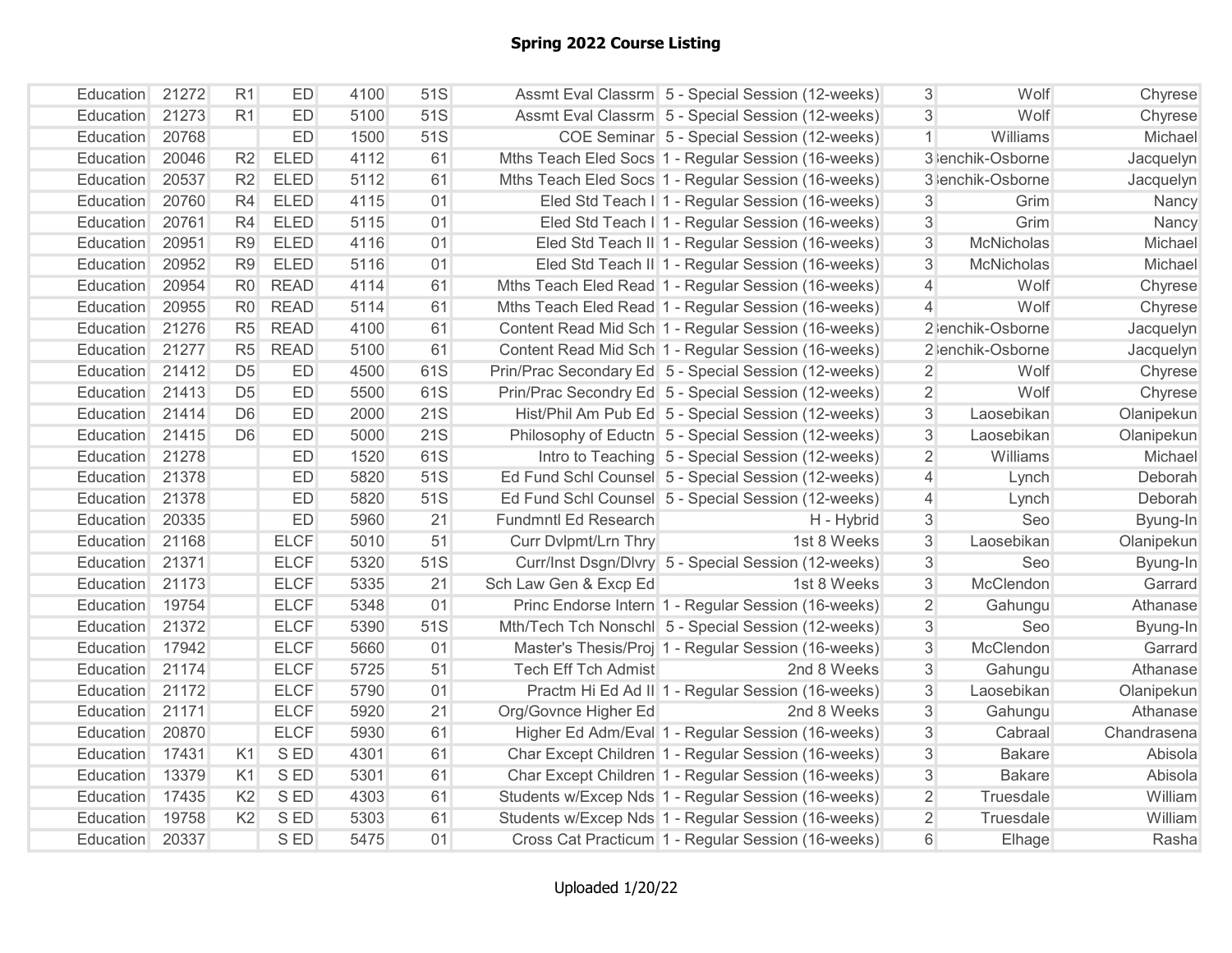| Education | 20071 |                | S ED            | 5476 | 51 | Char:Beh/Lrn/Cog Dis          | 1st 8 Weeks                                            | 4              | Elhage          | Rasha      |
|-----------|-------|----------------|-----------------|------|----|-------------------------------|--------------------------------------------------------|----------------|-----------------|------------|
| Education | 20070 |                | S ED            | 5477 | 21 | Adapt: Phys/Hlth Dis          | 2nd 8 Weeks                                            | 3              | Elhage          | Rasha      |
| Education | 18437 |                | S ED            | 5484 | 21 | CI Mgmt: Lrnrs Sp Nds         | H - Hybrid                                             | $\mathbf{3}$   | <b>Bearden</b>  | Allen      |
| Education | 21175 |                | S ED            | 5487 |    | 51 \ssmt Eval Meas w/Sp Needs | W - Online                                             | $\overline{3}$ | Lynch           | Deborah    |
| Education | 13407 |                | S <sub>ED</sub> | 5488 | 01 |                               | Internship in S ED 1 - Regular Session (16-weeks)      | 3              | Elhage          | Rasha      |
| Education | 13408 |                | S ED            | 5492 | 01 |                               | Resch Master Project 1 - Regular Session (16-weeks)    | $\mathbf{1}$   | Laosebikan      | Olanipekun |
| Education | 13408 |                | S ED            | 5492 | 01 |                               | Resch Master Project 1 - Regular Session (16-weeks)    | $\mathbf{1}$   | Laosebikan      | Olanipekun |
| Education | 21382 | D <sub>1</sub> | H <sub>S</sub>  | 4080 | 51 | Meth Tch Sex Educ             | W - Online                                             | 3              | Reed            | Edward     |
| Education | 21383 | D <sub>1</sub> | H <sub>S</sub>  | 5080 | 51 | Meth Tch Sex Educ             | W - Online                                             | 3              | Reed            | Edward     |
| Education | 21384 | D <sub>3</sub> | H <sub>S</sub>  | 4400 | 51 | Nutri & Hith Child K-12       | W - Online                                             | 3              | Richards        | Sterling   |
| Education | 21385 | D <sub>3</sub> | H <sub>S</sub>  | 5400 | 51 | Nutri & Hith Child K-12       | W - Online                                             | 3              | Richards        | Sterling   |
| Education | 21388 | D <sub>4</sub> | H S             | 4820 | 51 | Teach Mthd Dr Ed Cls          | W - Online                                             | 3              | Mahoney         | Daniel     |
| Education | 21388 | D <sub>4</sub> | H <sub>S</sub>  | 4820 | 51 | Teach Mthd Dr Ed Cls          | W - Online                                             | 3              | Mahoney         | Daniel     |
| Education | 21389 | D <sub>4</sub> | H <sub>S</sub>  | 5820 | 51 | Teach Mthd Dr Ed Cls          | W - Online                                             | 3              | Mahoney         | Daniel     |
| Education | 21389 | D <sub>4</sub> | H <sub>S</sub>  | 5820 | 51 | Teach Mthd Dr Ed Cls          | W - Online                                             | 3              | Mahoney         | Daniel     |
| Education | 20343 |                | H S             | 1575 | 01 |                               | First Aid Emerg Care 1 - Regular Session (16-weeks)    | 3              | Singleton       | Jillian    |
| Education | 15444 |                | H <sub>S</sub>  | 2200 | 01 |                               | Persnl Hith/Wellness 1 - Regular Session (16-weeks)    | 3              | <b>Buck</b>     | Sarah      |
| Education | 13704 | S <sub>1</sub> | PE              | 4530 | 01 |                               | Mthd/Prac: El/Mid Sch   1 - Regular Session (16-weeks) | 3              | Nelson          | Debra      |
| Education | 20086 | S <sub>2</sub> | PE              | 4750 | 01 |                               | Student Tch K-12 P E 1 - Regular Session (16-weeks)    | 6              | Nelson          | Debra      |
| Education | 21176 | S <sub>2</sub> | PE              | 5750 | 01 |                               | Student Tch K-12 P E 1 - Regular Session (16-weeks)    | 6              | Nelson          | Debra      |
| Education | 19451 | S <sub>5</sub> | PE              | 4520 | 01 |                               | Internship in $P \nE   1$ - Regular Session (16-weeks) | 3              | Nelson          | Debra      |
| Education | 19761 |                | PE              | 2040 | 61 |                               | Hlth & PE Eled Tchrs 1 - Regular Session (16-weeks)    | 3              | Kutame          | Mark       |
| Education | 18474 |                | PE              | 2130 | 01 |                               | Mtd Inst Tumb & Weights 1 - Regular Session (16-weeks) | $\overline{2}$ | Reed            | Edward     |
| Education | 19762 |                | PE              | 2363 | 51 | Motor Lrng & Devlpmt          | W - Online                                             | 4              | <b>Richards</b> | Sterling   |
| Education | 19762 |                | PE              | 2363 | 51 | Motor Lrng & Devlpmt          | W - Online                                             | $\overline{4}$ | <b>Richards</b> | Sterling   |
| Education | 13696 |                | PE              | 2380 | 01 |                               | Mtd Ins Lifetime Spt 1 - Regular Session (16-weeks)    | $\mathbf{3}$   | Richards        | Sterling   |
| Education | 19763 |                | PE              | 2610 | 01 |                               | Princpls Physcl Fit 1 - Regular Session (16-weeks)     | $\overline{2}$ | Reed            | Edward     |
| Education | 17980 |                | PE              | 2800 | 01 |                               | Behavior Manage PE 1 - Regular Session (16-weeks)      | $\overline{2}$ | Reed            | Edward     |
| Education | 19764 |                | PE              | 3010 | 01 |                               | Applied Biomechanics 1 - Regular Session (16-weeks)    | $\overline{3}$ | Richards        | Sterling   |
| Education | 19765 |                | PE              | 3030 | 01 |                               | Psly of Exercise 1 - Regular Session (16-weeks)        | $\mathbf{3}$   | Reed            | Edward     |
| Education | 20772 |                | PE              | 3280 | 01 |                               | Psyc/Soc Aspect: PE 1 - Regular Session (16-weeks)     | $\mathbf{3}$   | <b>Buck</b>     | Sarah      |
| Education | 21183 |                | PE              | 5030 | 51 | Motor Learning                | W - Online                                             | 3              | Richards        | Sterling   |
| Education | 21185 |                | PE              | 5406 | 51 | Analysis Teach P E            | W - Online                                             | 3              | <b>Buck</b>     | Sarah      |
| Education | 20344 |                | PE              | 5900 | 51 | PE Capstone Project           | W - Online                                             | 3              | Reed            | Edward     |
| Education | 21359 | S <sub>4</sub> | <b>REC</b>      | 3310 | 01 |                               | Pr/Cl Prac Therp Rec   1 - Regular Session (16-weeks)  | $\mathbf{3}$   | McNicholas      | Michael    |
| Education | 21360 | S <sub>4</sub> | <b>REC</b>      | 5310 | 01 |                               | Pr/Cl Proc Therp Rec 1 - Regular Session (16-weeks)    | 3              | McNicholas      | Michael    |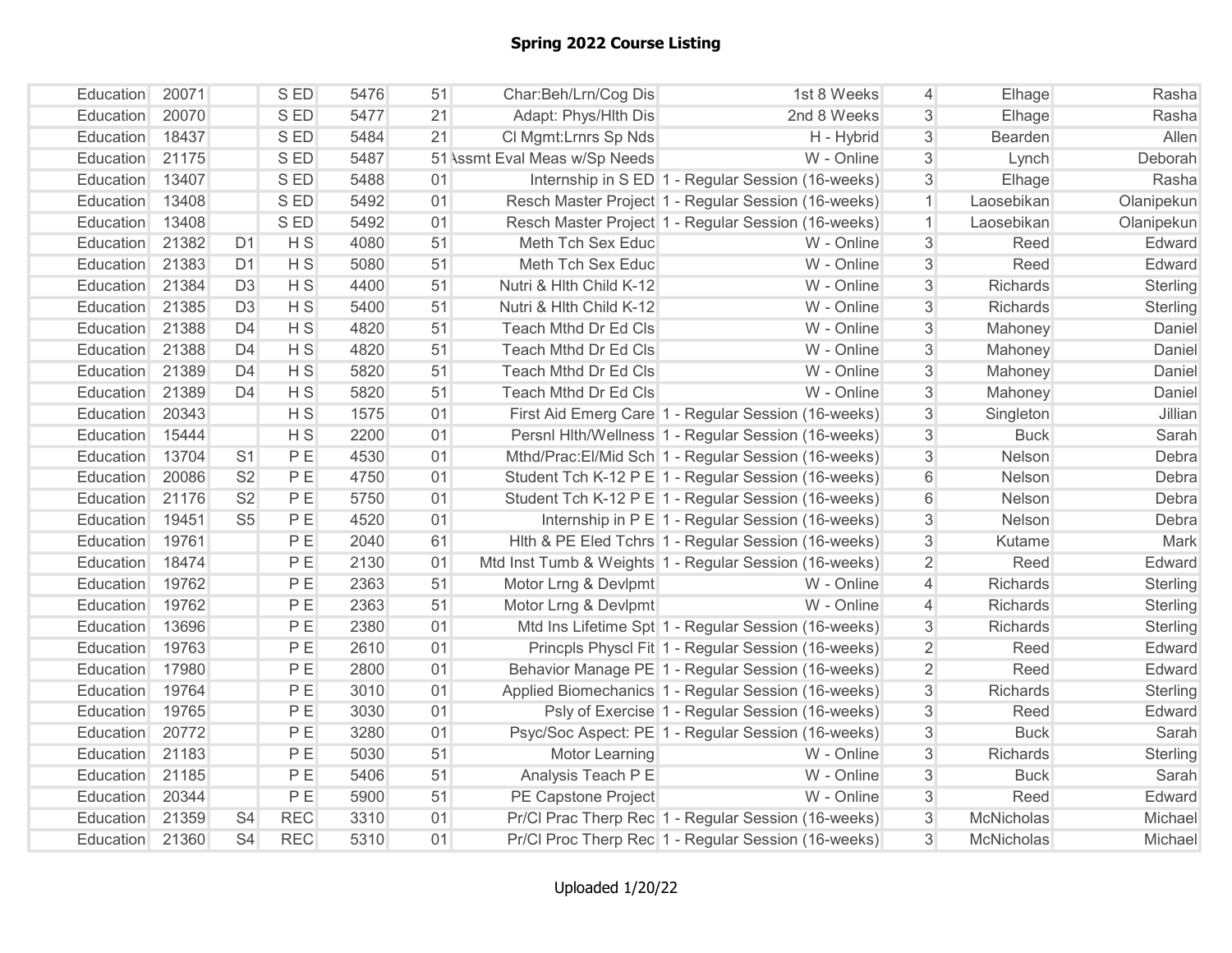| Education     | 21361 | S <sub>6</sub> | <b>REC</b>      | 4320 | 01  |                            | Prg Dsg/Eval Thp Rec 1 - Regular Session (16-weeks)       | 3 <sup>1</sup> | McNicholas    | Michael |
|---------------|-------|----------------|-----------------|------|-----|----------------------------|-----------------------------------------------------------|----------------|---------------|---------|
| Education     | 21362 | S <sub>6</sub> | <b>REC</b>      | 5320 | 01  |                            | Prg Dsg/Eval Thp Rec 1 - Regular Session (16-weeks)       | 3              | McNicholas    | Michael |
| Education     | 21181 | S <sub>8</sub> | <b>REC</b>      | 4750 | 02  |                            | Fld Exp/Communty Rec   1 - Regular Session (16-weeks)     | 9              | McNicholas    | Michael |
| Education     | 21182 | S <sub>8</sub> | <b>REC</b>      | 5750 | 01  |                            | Fld Exp/Communty Rec 1 - Regular Session (16-weeks)       | 9              | McNicholas    | Michael |
| Education     | 13719 |                | <b>REC</b>      | 2010 | 01  |                            | Phil Leisure & Rec 1 - Regular Session (16-weeks)         | 3 <sup>1</sup> | McNicholas    | Michael |
| Education     | 19772 |                | <b>REC</b>      | 2300 | 01  |                            | Outdr Rec & Team Blg 1 - Regular Session (16-weeks)       | 3              | McNicholas    | Michael |
| Education     | 21178 |                | <b>REC</b>      | 2580 | 51  | Leisure Progmg Senrs       | W - Online                                                | 3 <sup>1</sup> | Shingles      | June    |
| Education     | 21186 |                | <b>REC</b>      | 4100 | 51  | <b>Commercial Recreatn</b> | W - Online                                                | 3              | Shingles      | June    |
| Education     | 20091 |                | <b>REC</b>      | 4500 | 01  |                            | Prgm Eval and Rsch 1 - Regular Session (16-weeks)         | 3              | Shingles      | June    |
| Education     | 21274 | R <sub>3</sub> | ED              | 4311 | 01S |                            | Clssrm Mgmt:St Tchrs 5 - Special Session (12-weeks)       | $\vert$        | Wolf          | Chyrese |
| Education     | 21275 | R3             | ED              | 5311 | 01S |                            | Clssrm Mgmt:St Tchrs 5 - Special Session (12-weeks)       | $\mathbf{1}$   | Wolf          | Chyrese |
| <b>Health</b> | 13823 |                | <b>HIA</b>      | 3100 | 01  |                            | Alt Hith Care Systms 1 - Regular Session (16-weeks)       | $\overline{4}$ | <b>Bowman</b> | Mary    |
| Health        | 13823 |                | <b>HIA</b>      | 3100 | 01  |                            | Alt Hith Care Systms 1 - Regular Session (16-weeks)       | $\overline{4}$ | <b>Bowman</b> | Mary    |
| Health        | 13824 |                | <b>HIA</b>      | 3200 | 61  |                            | Coding & Classif Sys 1 - Regular Session (16-weeks)       | 3 <sup>1</sup> | Oglesby       | Shelley |
| Health        | 13824 |                | <b>HIA</b>      | 3200 | 61  |                            | Coding & Classif Sys 1 - Regular Session (16-weeks)       | 3 <sup>1</sup> | Oglesby       | Shelley |
| Health        | 13824 |                | <b>HIA</b>      | 3200 | 61  |                            | Coding & Classif Sys 1 - Regular Session (16-weeks)       | $\overline{3}$ | Oglesby       | Shelley |
| Health        | 18982 |                | <b>HIA</b>      | 3600 | 01  |                            | Legal Aspcts & Ethcs 1 - Regular Session (16-weeks)       | $\overline{3}$ | <b>Bowman</b> | Mary    |
| Health        | 18982 |                | <b>HIA</b>      | 3600 | 01  |                            | Legal Aspcts & Ethcs 1 - Regular Session (16-weeks)       | $\overline{3}$ | <b>Bowman</b> | Mary    |
| Health        | 13827 |                | <b>HIA</b>      | 3910 | 01  |                            | Tech Prof Practice 1 - Regular Session (16-weeks)         | 3 <sup>1</sup> | Holder        | Tina    |
| Health        | 13828 |                | <b>HIA</b>      | 4300 | 01A |                            | Hith Info Standards 1 - Regular Session (16-weeks)        | 3 <sup>1</sup> | <b>Bowman</b> | Mary    |
| Health        | 13830 |                | <b>HIA</b>      | 4400 | 01A |                            | Hith Care Org INSY 1 - Regular Session (16-weeks)         | 5 <sup>5</sup> | <b>Bowman</b> | Mary    |
| Health        | 13831 |                | <b>HIA</b>      | 4600 | 01  |                            | Mgmt Prfsnl Practice 1 - Regular Session (16-weeks)       | 3 <sup>1</sup> | Holder        | Tina    |
| Health        | 13832 |                | <b>HIA</b>      | 4700 | 01  |                            | Reg HIA Exam Prep 1 - Regular Session (16-weeks)          | $\overline{2}$ | Jackson       | Cheryl  |
| Health        | 13832 |                | <b>HIA</b>      | 4700 | 01  |                            | Reg HIA Exam Prep 1 - Regular Session (16-weeks)          | $\overline{2}$ | Jackson       | Cheryl  |
| Health        | 21322 |                | <b>HIA</b>      | 4900 | 01  |                            | Data Analyts Resrch 1 - Regular Session (16-weeks)        | $\overline{2}$ | Smith Jr      | George  |
| Health        | 19701 | H1             | H SC            | 2190 | 61  |                            | Intro to Nutrition 1 - Regular Session (16-weeks)         | $\overline{3}$ | <b>Betts</b>  | Jocelyn |
| Health        | 14449 | H2             | H SC            | 2250 | 01  |                            | Health Care Ethics 1 - Regular Session (16-weeks)         | $\overline{3}$ | Smith Jr      | George  |
| Health        | 20396 | H3             | H SC            | 3200 | 01  |                            | Research Methods 1 - Regular Session (16-weeks)           | $\overline{3}$ | Smith Jr      | George  |
| Health        | 21404 | H4             | H SC            | 3313 | 61  |                            | Health Disparities 1 - Regular Session (16-weeks)         | $\overline{3}$ | <b>Betts</b>  | Jocelyn |
| <b>Health</b> | 20397 | P3             | H <sub>SC</sub> | 3329 | 61  |                            | Intro to Biostatistics 1 - Regular Session (16-weeks)     | $\mathfrak{S}$ | Khan          | Aasma   |
| <b>Health</b> | 14439 |                | H SC            | 1104 | 01  |                            | Med Terminology 1 - Regular Session (16-weeks)            | $\overline{3}$ | <b>Betts</b>  | Jocelyn |
| Health        | 16406 |                | H SC            | 2150 | 01  |                            | Intro Hith Profssns 1 - Regular Session (16-weeks)        | $\overline{3}$ | <b>Betts</b>  | Jocelyn |
| Health        | 20394 |                | H SC            | 2150 | 61  |                            | Intro Hith Profssns 1 - Regular Session (16-weeks)        | 3 <sup>1</sup> | <b>Betts</b>  | Jocelyn |
| Health        | 20722 |                | H SC            | 2265 | 01  |                            | Altrnative Hlth Care 1 - Regular Session (16-weeks)       | 3              | <b>Betts</b>  | Jocelyn |
| Health        | 20395 |                | H SC            | 3315 | 51  | <b>Health Behavior</b>     | W - Online                                                | 3 <sup>1</sup> | Watkins       | Yashika |
| Health        | 14457 |                | H SC            | 3321 | 61  |                            | Service Learning in Health 1 - Regular Session (16-weeks) | 3 <sup>1</sup> | Smith Jr      | George  |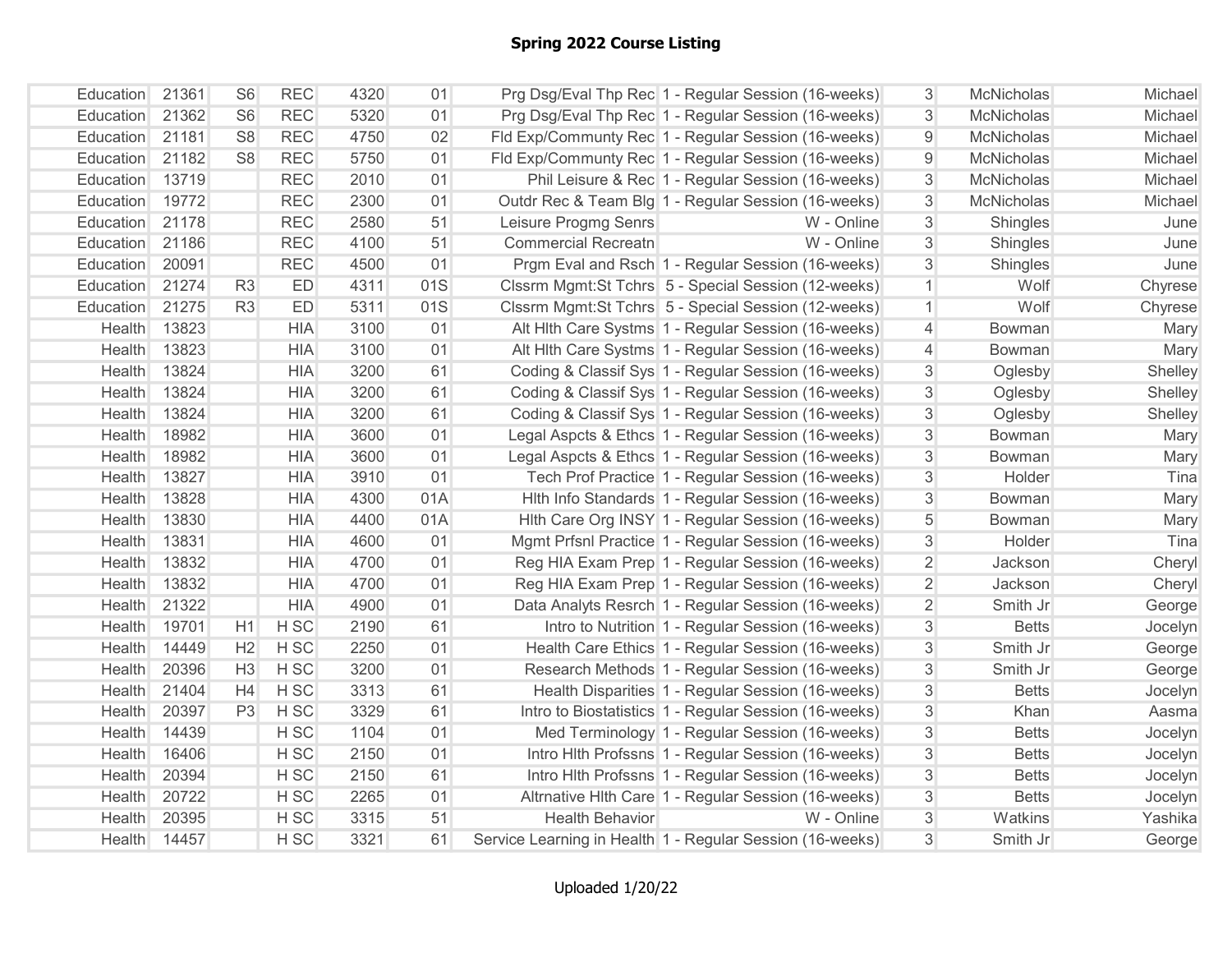| <b>Health</b> | 17886 |                | H SC            | 3375 | 51  | Health Policy and Admin   | W - Online                                                    | 3              | Watkins             | Yashika   |
|---------------|-------|----------------|-----------------|------|-----|---------------------------|---------------------------------------------------------------|----------------|---------------------|-----------|
| <b>Health</b> | 20108 |                | H <sub>SC</sub> | 3450 |     |                           | 01 Public Health Communication 1 - Regular Session (16-weeks) | $\overline{3}$ | Ebomoyi             | Ehigie    |
| <b>Health</b> | 20398 |                | H SC            | 4414 | 51  | Entrepreneurshp Hith Care | W - Online                                                    | $\overline{3}$ | Watkins             | Yashika   |
| Health        | 19792 |                | H SC            | 4418 | 01  |                           | Basic Epidemiology 1 - Regular Session (16-weeks)             | $\mathfrak{S}$ | Ebomoyi             | Ehigie    |
| Health        | 18639 |                | H SC            | 4424 |     |                           | 01 ogram Planning & Evaluation 1 - Regular Session (16-weeks) | $\mathfrak{S}$ | Watkins             | Yashika   |
| <b>Health</b> | 15693 |                | H SC            | 4425 | 01  |                           | Comm Health Practicum 1 - Regular Session (16-weeks)          | $\overline{3}$ | Smith Jr            | George    |
| Health        | 21323 |                | <b>PUBH</b>     | 5113 | 61  |                           | Epidemiology 1 - Regular Session (16-weeks)                   | $\overline{3}$ | Ebomoyi             | Ehigie    |
| Health        | 19711 |                | <b>PUBH</b>     | 5114 | 61  |                           | Health & Policy Mngment 1 - Regular Session (16-weeks)        | $\mathfrak{S}$ | Watkins             | Yashika   |
| <b>Health</b> | 20723 |                | <b>PUBH</b>     | 5116 | 61  |                           | Com Health Risk Assess 1 - Regular Session (16-weeks)         | $\mathbf{3}$   | Ebomoyi             | Ehigie    |
| Health        | 21092 |                | <b>PUBH</b>     | 5121 | 61  |                           | Ethical & Legal Issues 1 - Regular Session (16-weeks)         | $\mathbf{3}$   | Smith Jr            | George    |
| <b>Health</b> | 21093 |                | <b>PUBH</b>     | 5123 | 01  |                           | Fld Pract in Public Health II 1 - Regular Session (16-weeks)  | $\overline{3}$ | Smith Jr            | George    |
| Health        | 21094 |                | <b>PUBH</b>     | 5132 | 61  |                           | HIV/AIDS People of Color 1 - Regular Session (16-weeks)       | 3              | Ebomoyi             | Ehigie    |
| <b>Health</b> | 21095 |                | <b>PUBH</b>     | 5134 | 61  |                           | Global Health 1 - Regular Session (16-weeks)                  | $\overline{3}$ | Ebomoyi             | Ehigie    |
| <b>Health</b> | 20573 | H3             | <b>NURS</b>     | 3200 | 01  |                           | Research Methods 1 - Regular Session (16-weeks)               | $\mathfrak{S}$ | Smith Jr            | George    |
| Health        | 20227 |                | <b>NURS</b>     | 3020 | 01  | Nurs Pathopsly            | 1st 8 Weeks                                                   | $\overline{3}$ | Ngonmeudje          | Guillaume |
| Health        | 20233 |                | <b>NURS</b>     | 3051 | 01  | Fund of Nurs              | 2nd 8 Weeks                                                   | $6\phantom{.}$ | Robinson            | Jerri     |
| Health        | 20231 |                | <b>NURS</b>     | 3101 | 01  |                           | Nurs Seminar I 1 - Regular Session (16-weeks)                 | $\mathbf{1}$   | Robinson            | Jerri     |
| Health        | 19382 |                | <b>NURS</b>     | 3102 | 01  |                           | Nurs Seminar II 1 - Regular Session (16-weeks)                | $\mathbf{1}$   | Lino                | Nicholas  |
| <b>Health</b> | 20230 |                | <b>NURS</b>     | 3140 | 01  | Theo and Prof Nurs        | 2nd 8 Weeks                                                   | $\overline{2}$ | Ngonmeudje          | Guillaume |
| Health        | 20232 |                | <b>NURS</b>     | 3151 | 01  | <b>Health Assessment</b>  | 1st 8 Weeks                                                   | 3              | Ngonmeudje          | Guillaume |
| Health        | 19473 |                | <b>NURS</b>     | 3324 | 01  | Nurs Pharm Interven       | 1st 8 Weeks                                                   | $\mathbf{3}$   | Lino                | Nicholas  |
| Health        | 19476 |                | <b>NURS</b>     | 3325 | 01  |                           | Comp Care Adults 1 - Regular Session (16-weeks)               | 8              | Lino                | Nicholas  |
| Health        | 20555 |                | <b>NURS</b>     | 4051 | 01  | Care of Children Fam      | 2nd 8 Weeks                                                   | $\overline{4}$ | <b>Barlow-Walls</b> | Charita   |
| <b>Health</b> | 20556 |                | <b>NURS</b>     | 4201 | 01  |                           | Nurs Seminar III 1 - Regular Session (16-weeks)               | $\mathbf{1}$   | Barlow-Walls        | Charita   |
| Health        | 19713 |                | <b>NURS</b>     | 4202 | 01A |                           | Nurs Seminar IV 1 - Regular Session (16-weeks)                | $\mathbf{1}$   | Ngonmeudje          | Guillaume |
| Health        | 20557 |                | <b>NURS</b>     | 4210 | 01  | Mater Child Nurs          | 1st 8 Weeks                                                   | $\overline{4}$ | Barlow-Walls        | Charita   |
| Health        | 19714 |                | <b>NURS</b>     | 4251 | 01A |                           | Nurs Care of Popul Com 1 - Regular Session (16-weeks)         | 5              | Potti               | Rupa      |
| Health        | 19715 |                | <b>NURS</b>     | 4301 | 01  |                           | Nurs Leadership Mgmt 1 - Regular Session (16-weeks)           | $\overline{4}$ | Ngonmeudje          | Guillaume |
| <b>Health</b> | 20574 |                | <b>NURS</b>     | 4400 | 01  |                           | Adv Ther and Prioritz 1 - Regular Session (16-weeks)          | $\overline{2}$ | Allen               | Erica     |
| Health        | 13870 | O <sub>1</sub> | O T             | 4110 | 01  |                           | Contxt OT Serv Delvy 1 - Regular Session (16-weeks)           | $\overline{3}$ | Hendricks           | Fatima    |
| Health        | 13870 | O <sub>1</sub> | O T             | 4110 | 01  |                           | Contxt OT Serv Delvy 1 - Regular Session (16-weeks)           | $\mathbf{3}$   | Hendricks           | Fatima    |
| Health        | 13871 | O <sub>1</sub> | O T             | 5110 | 01  |                           | Contxt OT Serv Delvy 1 - Regular Session (16-weeks)           | 3              | <b>Hendricks</b>    | Fatima    |
| Health        | 13871 | O <sub>1</sub> | O T             | 5110 | 01  |                           | Contxt OT Serv Delvy 1 - Regular Session (16-weeks)           | 3              | Hendricks           | Fatima    |
| Health        | 13872 | O <sub>2</sub> | O T             | 4141 | 01  |                           | Eval & Intrnventn II 1 - Regular Session (16-weeks)           | 5              | Smith               | Regina    |
| Health        | 13873 | O <sub>2</sub> | O T             | 5141 | 01  |                           | Eval & Interventn II 1 - Regular Session (16-weeks)           | 5              | Smith               | Regina    |
| <b>Health</b> | 13876 | O <sub>3</sub> | O T             | 4151 | 01  |                           | Human Occupation II 1 - Regular Session (16-weeks)            | $\overline{3}$ | Austin              | Sarah     |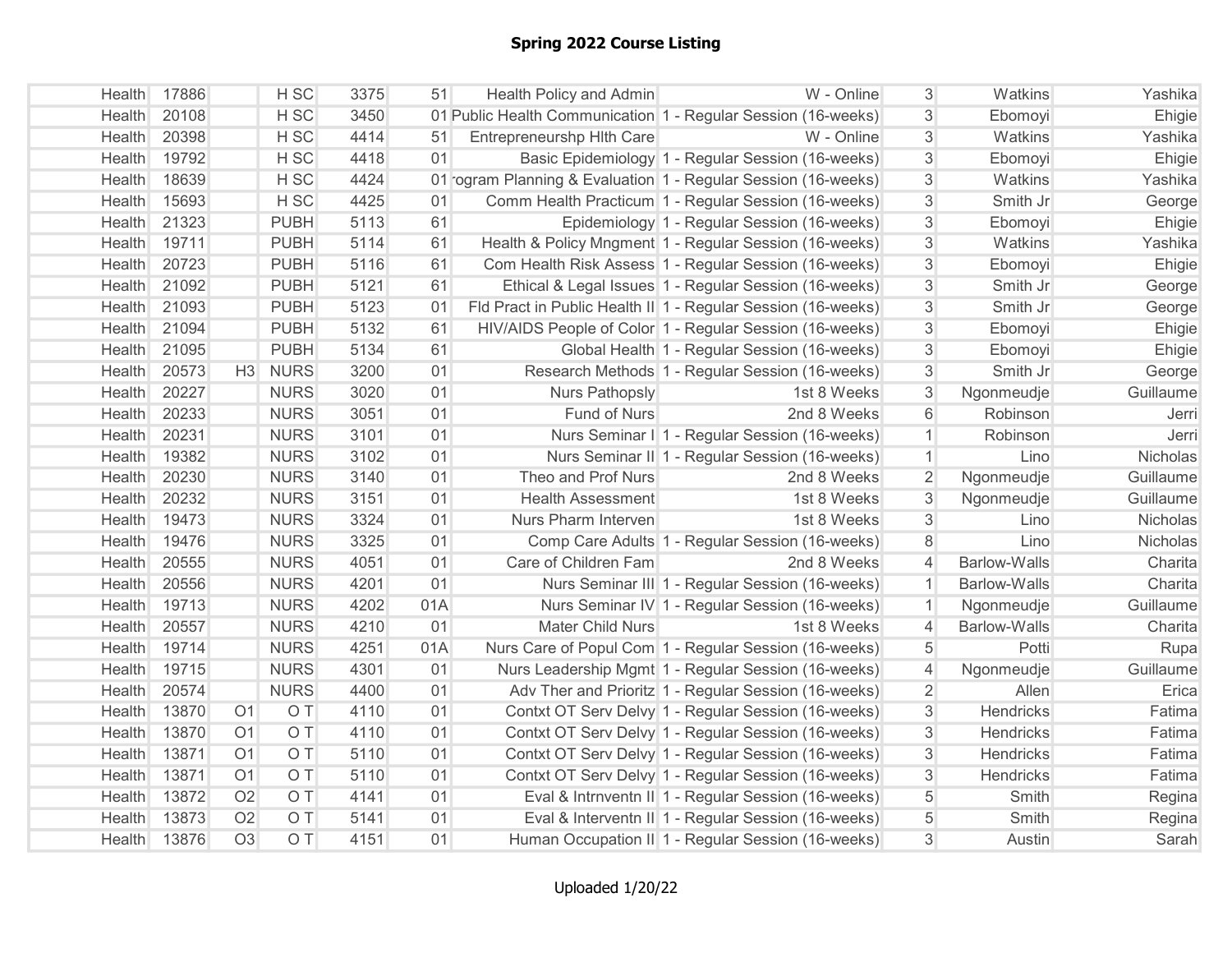| Health   | 13877 | O <sub>3</sub> | O T         | 5151 | 01  |                    | Human Occupation II 1 - Regular Session (16-weeks)     | 3 <sup>1</sup> | Austin            | Sarah          |
|----------|-------|----------------|-------------|------|-----|--------------------|--------------------------------------------------------|----------------|-------------------|----------------|
| Health   | 15756 | O <sub>4</sub> | O T         | 4151 | 02  |                    | Human Occupation II 1 - Regular Session (16-weeks)     | $\overline{3}$ | Davenport         | Kermeisha      |
| Health   | 15757 | O <sub>4</sub> | O T         | 5151 | 02  |                    | Human Occupation II   1 - Regular Session (16-weeks)   | 3 <sup>1</sup> | Davenport         | Kermeisha      |
| Health   | 13878 | O <sub>5</sub> | O T         | 4161 | 01  |                    | Health Conditions II 1 - Regular Session (16-weeks)    | 3 <sup>1</sup> | Davenport         | Kermeisha      |
| Health   | 13879 | O <sub>5</sub> | O T         | 5161 | 01  |                    | Health Conditions II 1 - Regular Session (16-weeks)    | 3 <sup>1</sup> | Davenport         | Kermeisha      |
| Health   | 15499 |                | O T         | 5221 | 01  |                    | C F II: Percep & Cogntn 1 - Regular Session (16-weeks) | 3              | Zuba-Bates        | Stephanie      |
| Health   | 13881 |                | O T         | 5232 | 01  |                    | Research Project II 1 - Regular Session (16-weeks)     | 3              | Austin            | Sarah          |
| Health   | 16460 |                | O T         | 5232 | 03  |                    | Research Project II 1 - Regular Session (16-weeks)     | $\mathfrak{S}$ | Jones             | Lindsay        |
| Health   | 20941 |                | O T         | 5232 | 04  |                    | Research Project II 1 - Regular Session (16-weeks)     | $\mathfrak{S}$ | Hendricks         | Fatima         |
| Health   | 21187 |                | O T         | 5232 | 05  |                    | Research Project II 1 - Regular Session (16-weeks)     | $\mathfrak{S}$ | Zuba-Bates        | Stephanie      |
| Health   | 13884 |                | O T         | 5243 | 01  |                    | Eval & Intrventn IV 1 - Regular Session (16-weeks)     | 5              | Zuba-Bates        | Stephanie      |
| Health   | 13885 |                | O T         | 5263 | 01  |                    | Health Conditions IV 1 - Regular Session (16-weeks)    | 3              | Austin            | Sarah          |
| Health   | 20935 |                | O T         | 5370 | 01  |                    | Level II Fld: Rot I 1 - Regular Session (16-weeks)     | 5              | Ford              | Veronica       |
| Health   | 21396 |                | O T         | 5370 | 02  |                    | Level II Fld: Rot I 1 - Regular Session (16-weeks)     | 5              | Ford              | Veronica       |
| Health   | 13887 |                | O T         | 5371 | 01A |                    | Level II Fld: Rot II 1 - Regular Session (16-weeks)    | 5              | Ford              | Veronica       |
| Health   | 21405 |                | O T         | 5371 | 01S |                    | Level II Fld: Rot II 5 - Special Session (12-weeks)    | 5              | Ford              | Veronica       |
| Health   | 21188 |                | O T         | 5395 | 01  | Graduate Symposium | 2nd 8 Weeks                                            | $\overline{4}$ | Ford              | Veronica       |
| Pharmacy | 20853 |                | <b>PHAR</b> | 6112 | 02  |                    | Dosage Form II 1 - Regular Session (16-weeks)          | 3              | Abu Fayyad        | Ahmed          |
| Pharmacy | 13894 |                | <b>PHAR</b> | 6122 | 01  |                    | Prof Practice II 1 - Regular Session (16-weeks)        | $\overline{2}$ | Johnson           | Charisse       |
| Pharmacy | 13896 |                | <b>PHAR</b> | 6123 | 01  |                    | Research Methods 1 - Regular Session (16-weeks)        |                | Harper-Brown      | Deborah        |
| Pharmacy | 20855 |                | <b>PHAR</b> | 6125 | 01  |                    | Pharmacy Biochemisrty 1 - Regular Session (16-weeks)   |                | 3 Puglisi-Weening | Melany         |
| Pharmacy | 20856 |                | <b>PHAR</b> | 6126 | 01  |                    | Medical Microbiology 1 - Regular Session (16-weeks)    | $\overline{2}$ | Fazal             | Nadeem         |
| Pharmacy | 20854 |                | <b>PHAR</b> | 6127 | 01  |                    | Pharm Calculations II 1 - Regular Session (16-weeks)   | $\mathbf{1}$   | Danquah           | Michael        |
| Pharmacy | 20858 |                | <b>PHAR</b> | 6128 | 01  |                    | Pharm Patient Skills II 1 - Regular Session (16-weeks) | $\overline{3}$ | Hussein           | Sabah          |
| Pharmacy | 21242 |                | <b>PHAR</b> | 6222 | 01  |                    | Literature Eval/EBM 1 - Regular Session (16-weeks)     | $\overline{2}$ | Fina              | Paul           |
| Pharmacy | 21339 |                | <b>PHAR</b> | 6223 | 011 | Prof Practice III  | I - Intersession                                       | $\mathbf{1}$   | <b>Blakely</b>    | <b>Brandle</b> |
| Pharmacy | 14899 |                | <b>PHAR</b> | 6224 | 01  |                    | Prof Practice IV 1 - Regular Session (16-weeks)        | $\overline{2}$ | Johnson           | Charisse       |
| Pharmacy | 21380 |                | <b>PHAR</b> | 6224 | 02  |                    | Prof Practice IV 1 - Regular Session (16-weeks)        | $\overline{2}$ | Johnson           | Charisse       |
| Pharmacy | 14901 |                | <b>PHAR</b> | 6226 | 01  |                    | Appl Patient Care II 1 - Regular Session (16-weeks)    | $\mathfrak{S}$ | Shaw              | Trishia        |
| Pharmacy | 21240 |                | <b>PHAR</b> | 6228 | 01  |                    | Pharm Patient Skills IV 1 - Regular Session (16-weeks) | $\overline{2}$ | Shaw              | Trishia        |
| Pharmacy | 21241 |                | <b>PHAR</b> | 6228 | 02  |                    | Pharm Patient Skills IV 1 - Regular Session (16-weeks) | $\overline{2}$ | Shaw              | Trishia        |
| Pharmacy | 21243 |                | <b>PHAR</b> | 6229 | 01  |                    | Pharmacogenomics 1 - Regular Session (16-weeks)        | $\overline{2}$ | Newaz             | Mohammad       |
| Pharmacy | 14906 |                | <b>PHAR</b> | 6233 | 01  | <b>DAST III</b>    | 1st 8 Weeks                                            | $\overline{4}$ | Ofori             | Edward         |
| Pharmacy | 20014 |                | <b>PHAR</b> | 6234 | 01  | <b>DAST IV</b>     | 2nd 8 Weeks                                            | $\overline{4}$ | Shahid            | Mohd           |
| Pharmacy | 15726 |                | <b>PHAR</b> | 6323 | 01  |                    | Disease and MTM II 1 - Regular Session (16-weeks)      | $\overline{2}$ | Jenkins           | Antoine        |
| Pharmacy | 15727 |                | <b>PHAR</b> | 6324 | 01  |                    | Health Econ/Outcomes 1 - Regular Session (16-weeks)    |                | 2 Puglisi-Weening | Melany         |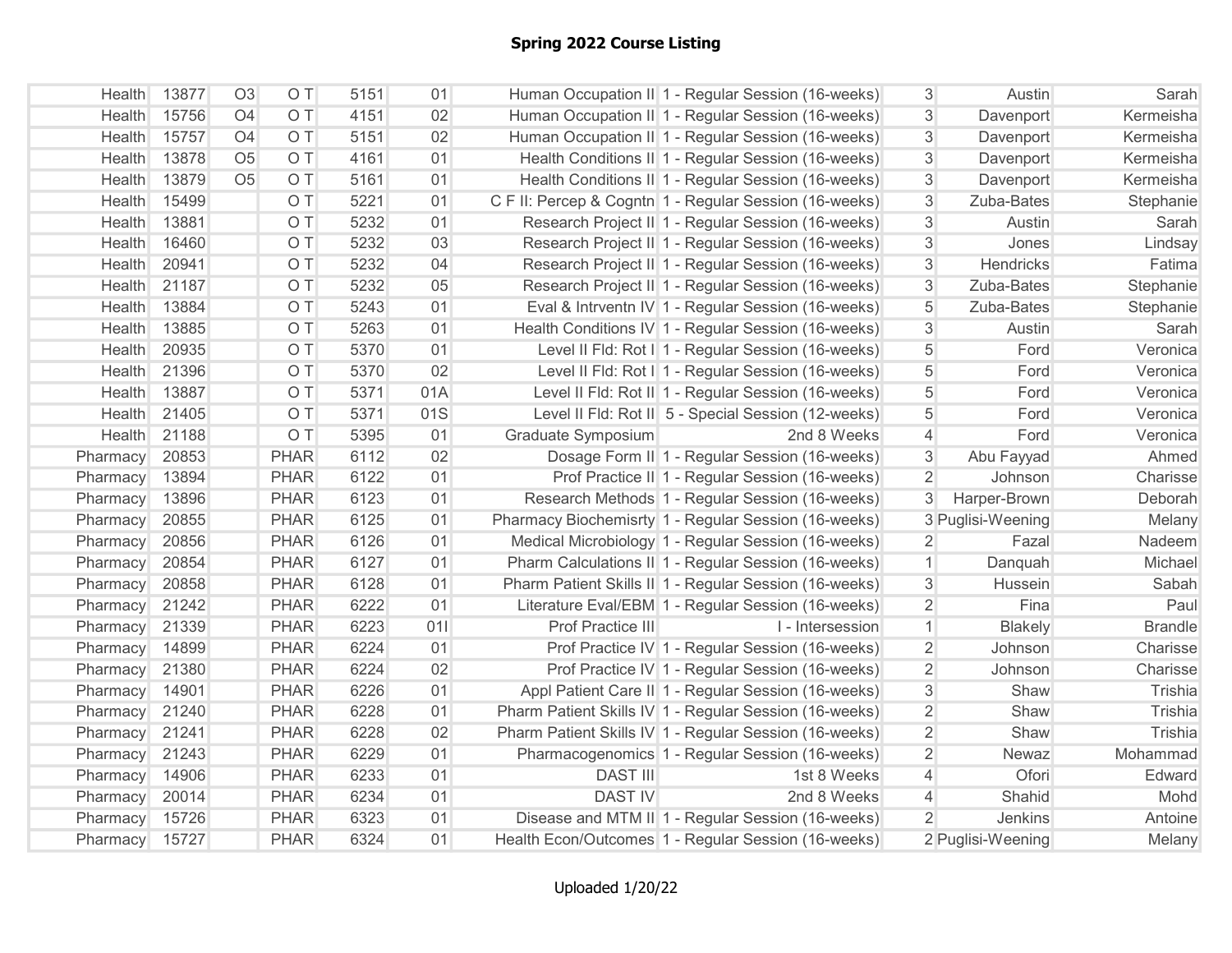| Pharmacy | 16490 | <b>PHAR</b> | 6325 | 01 |                  | Prof Practice V 1 - Regular Session (16-weeks)         | 1              | <b>Blakely</b>    | <b>Brandle</b> |
|----------|-------|-------------|------|----|------------------|--------------------------------------------------------|----------------|-------------------|----------------|
| Pharmacy | 16490 | <b>PHAR</b> | 6325 | 01 |                  | Prof Practice V 1 - Regular Session (16-weeks)         | $\mathbf{1}$   | <b>Blakely</b>    | <b>Brandle</b> |
| Pharmacy | 17876 | <b>PHAR</b> | 6327 | 01 |                  | Complementary Med 1 - Regular Session (16-weeks)       | $\overline{2}$ | <b>Blakely</b>    | <b>Brandle</b> |
| Pharmacy | 15729 | <b>PHAR</b> | 6337 | 01 | <b>DAST VII</b>  | 1st 8 Weeks                                            | 4              | Gentry            | Elmer          |
| Pharmacy | 20015 | <b>PHAR</b> | 6338 | 01 | <b>DAST VIII</b> | 2nd 8 Weeks                                            | 4              | Gentry            | Elmer          |
| Pharmacy | 19385 | <b>PHAR</b> | 6421 | 01 |                  | Intro to APPE 1 - Regular Session (16-weeks)           | 0              | McClain           | Darilyn        |
| Pharmacy | 19385 | <b>PHAR</b> | 6421 | 01 |                  | Intro to APPE 1 - Regular Session (16-weeks)           | $\mathbf 0$    | McClain           | Darilyn        |
| Pharmacy | 16463 | <b>PHAR</b> | 6422 | 01 |                  | APPE-Ambulatory Care   1 - Regular Session (16-weeks)  | 5              | McClain           | Darilyn        |
| Pharmacy | 16464 | <b>PHAR</b> | 6423 | 01 |                  | APPE-Community 1 - Regular Session (16-weeks)          | 5              | McClain           | Darilyn        |
| Pharmacy | 16465 | <b>PHAR</b> | 6424 | 01 |                  | APPE-Institutional 1 - Regular Session (16-weeks)      | 5              | McClain           | Darilyn        |
| Pharmacy | 16466 | <b>PHAR</b> | 6425 | 01 |                  | APPE-Gen Medicine 1 - Regular Session (16-weeks)       | 5              | McClain           | Darilyn        |
| Pharmacy | 16467 | <b>PHAR</b> | 6426 | 01 |                  | APPE-Adv Ambul Care 1 - Regular Session (16-weeks)     | 5              | McClain           | Darilyn        |
| Pharmacy | 16468 | <b>PHAR</b> | 6427 | 01 |                  | APPE-Adv Community 1 - Regular Session (16-weeks)      | 5              | McClain           | Darilyn        |
| Pharmacy | 16469 | <b>PHAR</b> | 6428 | 01 |                  | APPE-Adv Medicine 1 - Regular Session (16-weeks)       | 5              | McClain           | Darilyn        |
| Pharmacy | 16470 | <b>PHAR</b> | 6429 | 01 |                  | APPE-Critical Care 1 - Regular Session (16-weeks)      | 5              | McClain           | Darilyn        |
| Pharmacy | 18396 | <b>PHAR</b> | 6430 | 01 |                  | APPE-Drug Info 1 - Regular Session (16-weeks)          | 5              | McClain           | Darilyn        |
| Pharmacy | 16472 | <b>PHAR</b> | 6431 | 01 |                  | APPE-Geriatrics 1 - Regular Session (16-weeks)         | 5              | McClain           | Darilyn        |
| Pharmacy | 19386 | <b>PHAR</b> | 6432 | 01 |                  | APPE-Kinetics 1 - Regular Session (16-weeks)           | 5              | McClain           | Darilyn        |
| Pharmacy | 19387 | <b>PHAR</b> | 6433 | 01 |                  | APPE-Nutrition 1 - Regular Session (16-weeks)          | 5              | McClain           | Darilyn        |
| Pharmacy | 16475 | <b>PHAR</b> | 6434 | 01 |                  | APPE-Pediatrics 1 - Regular Session (16-weeks)         | 5              | McClain           | Darilyn        |
| Pharmacy | 19388 | <b>PHAR</b> | 6435 | 01 |                  | APPE-Psychiatry 1 - Regular Session (16-weeks)         | 5              | McClain           | Darilyn        |
| Pharmacy | 19389 | <b>PHAR</b> | 6436 | 01 |                  | APPE-Surgery 1 - Regular Session (16-weeks)            | 5              | McClain           | Darilyn        |
| Pharmacy | 16478 | <b>PHAR</b> | 6437 | 01 |                  | APPE-Home Health 1 - Regular Session (16-weeks)        | 5              | McClain           | Darilyn        |
| Pharmacy | 16479 | <b>PHAR</b> | 6438 | 01 |                  | APPE-Adv Specialty 1 - Regular Session (16-weeks)      | 5              | McClain           | Darilyn        |
| Pharmacy | 16480 | <b>PHAR</b> | 6439 | 01 |                  | APPE-Administration 1 - Regular Session (16-weeks)     | 5              | McClain           | Darilyn        |
| Pharmacy | 18400 | <b>PHAR</b> | 6440 | 01 |                  | APPE-Industry 1 - Regular Session (16-weeks)           | 5              | McClain           | Darilyn        |
| Pharmacy | 16482 | <b>PHAR</b> | 6441 | 01 |                  | APPE-Mail Order 1 - Regular Session (16-weeks)         | 5              | McClain           | Darilyn        |
| Pharmacy | 19390 | <b>PHAR</b> | 6442 | 01 |                  | APPE-Research 1 - Regular Session (16-weeks)           | 5              | McClain           | Darilyn        |
| Pharmacy | 16953 | <b>PHAR</b> | 6443 | 01 |                  | APPE-Regulatory 1 - Regular Session (16-weeks)         | 5              | McClain           | Darilyn        |
| Pharmacy | 16485 | <b>PHAR</b> | 6444 | 01 |                  | APPE-Academia 1 - Regular Session (16-weeks)           | 5              | McClain           | Darilyn        |
| Pharmacy | 19391 | <b>PHAR</b> | 6445 | 01 |                  | APPE-Vet. Pharmacy 1 - Regular Session (16-weeks)      | 5              | McClain           | Darilyn        |
| Pharmacy | 16955 | <b>PHAR</b> | 6446 | 01 |                  | APPE-Nuclear Pharm 1 - Regular Session (16-weeks)      | 5              | McClain           | Darilyn        |
| Pharmacy | 16488 | <b>PHAR</b> | 6447 | 01 |                  | APPE-Infect. Disease 1 - Regular Session (16-weeks)    | 5              | McClain           | Darilyn        |
| Pharmacy | 16489 | <b>PHAR</b> | 6448 | 01 |                  | APPE-Oncology 1 - Regular Session (16-weeks)           | $\sqrt{5}$     | McClain           | Darilyn        |
| Pharmacy | 20859 | <b>PHAR</b> | 6449 | 01 |                  | NAPLEX Intensive Review 1 - Regular Session (16-weeks) | 5              | Kerner            | Daniel         |
| Pharmacy | 17877 | <b>PHAR</b> | 6499 | 01 |                  | Pharmacy Capstone 1 - Regular Session (16-weeks)       |                | 0 Puglisi-Weening | Melany         |